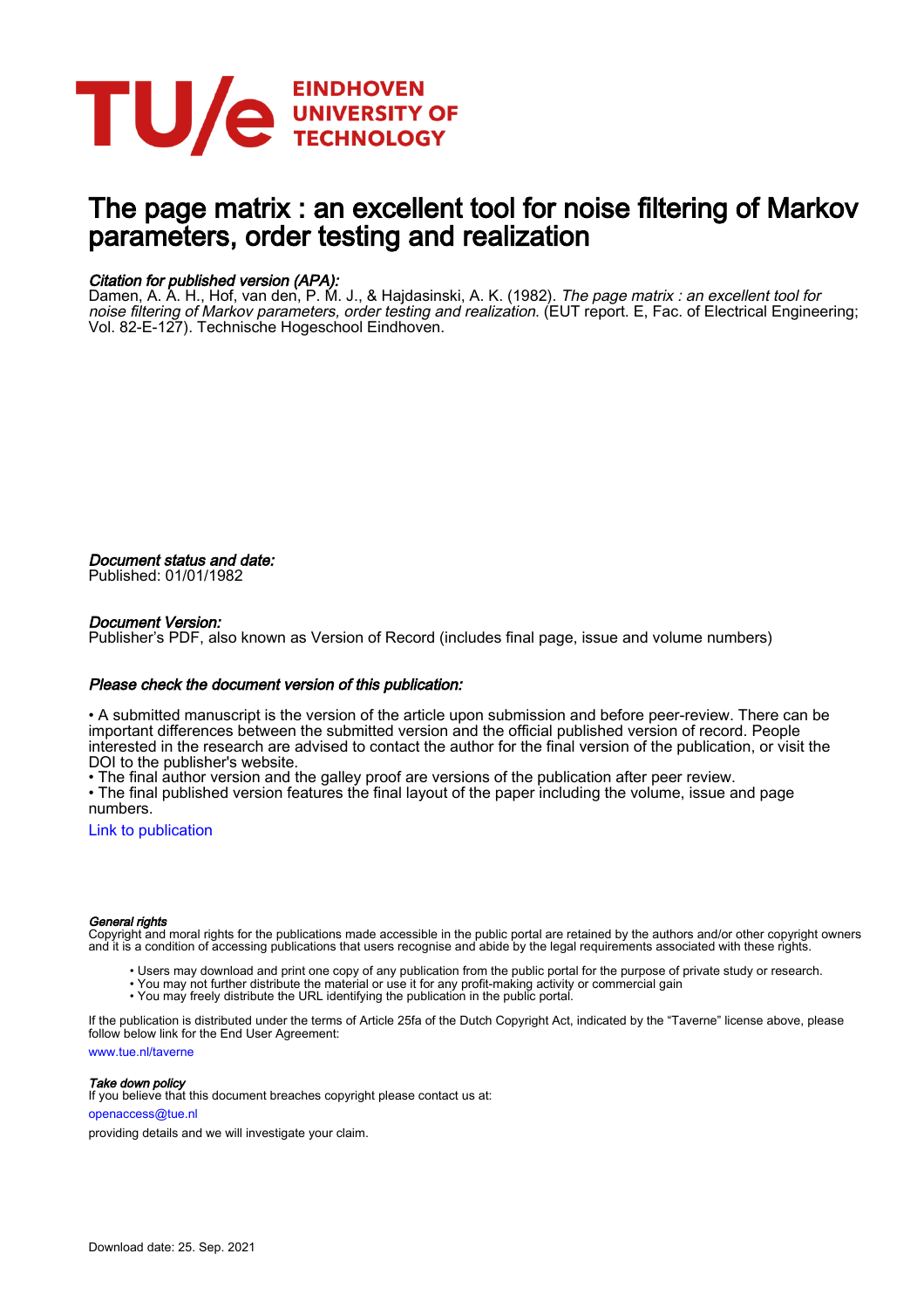Eindhoven University of Technology the Netherlands

# Department of **Electrical Engineering**

 $\cdot$ 

The Page Matrix: An excellent Tool for Noise Filtering of Markov Parameters, Order Testing and Realization.

By

: م

A.A.H. Damen, P.M.J. Van den Hof and A.K. Hajdasiński

EUT Report 82-E-127 ISBN 90-6144-127-7 ISSN 0167-9708 August 1982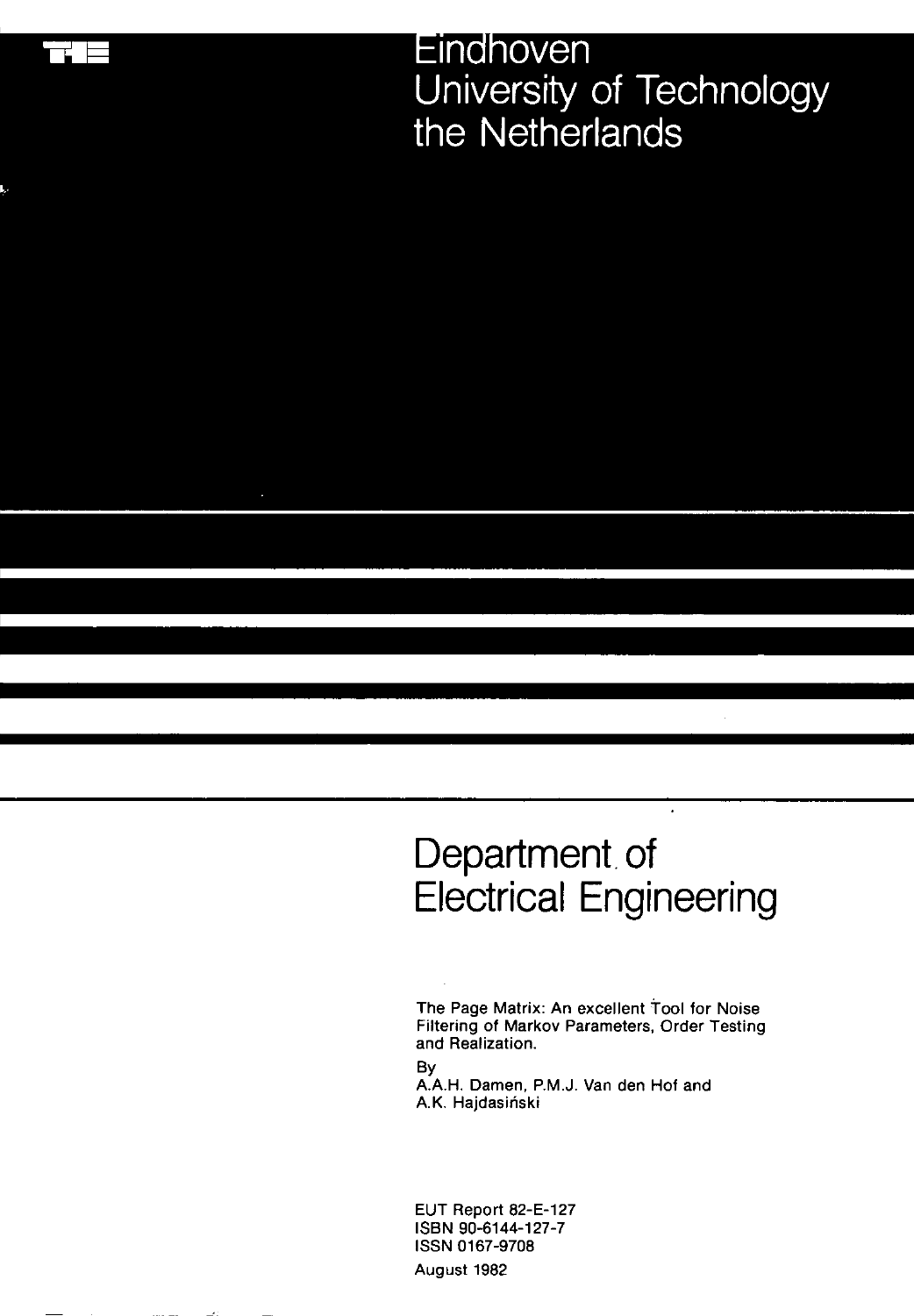Eindhoven University of Technology Research Reports EINDHOVEN UNIVERSITY OF TECHNOLOGY

> **Department of Electrical Engineering Eindhoven The Netherlands**

THE PAGE MATRIX: An excellent tool for **noise filtering of Markov parameters, order testing and realization.** 

 $\mathbf{r}$ 

By

 $\bar{\nu}$ 

A.A.H. Damen P.M.J. Van den Hof A.K. Hajdasifiski

EUT Report 82-E-127 ISBN 90-6144-127-7 ISSN 0167-9708

**Eindhoven**  August 1982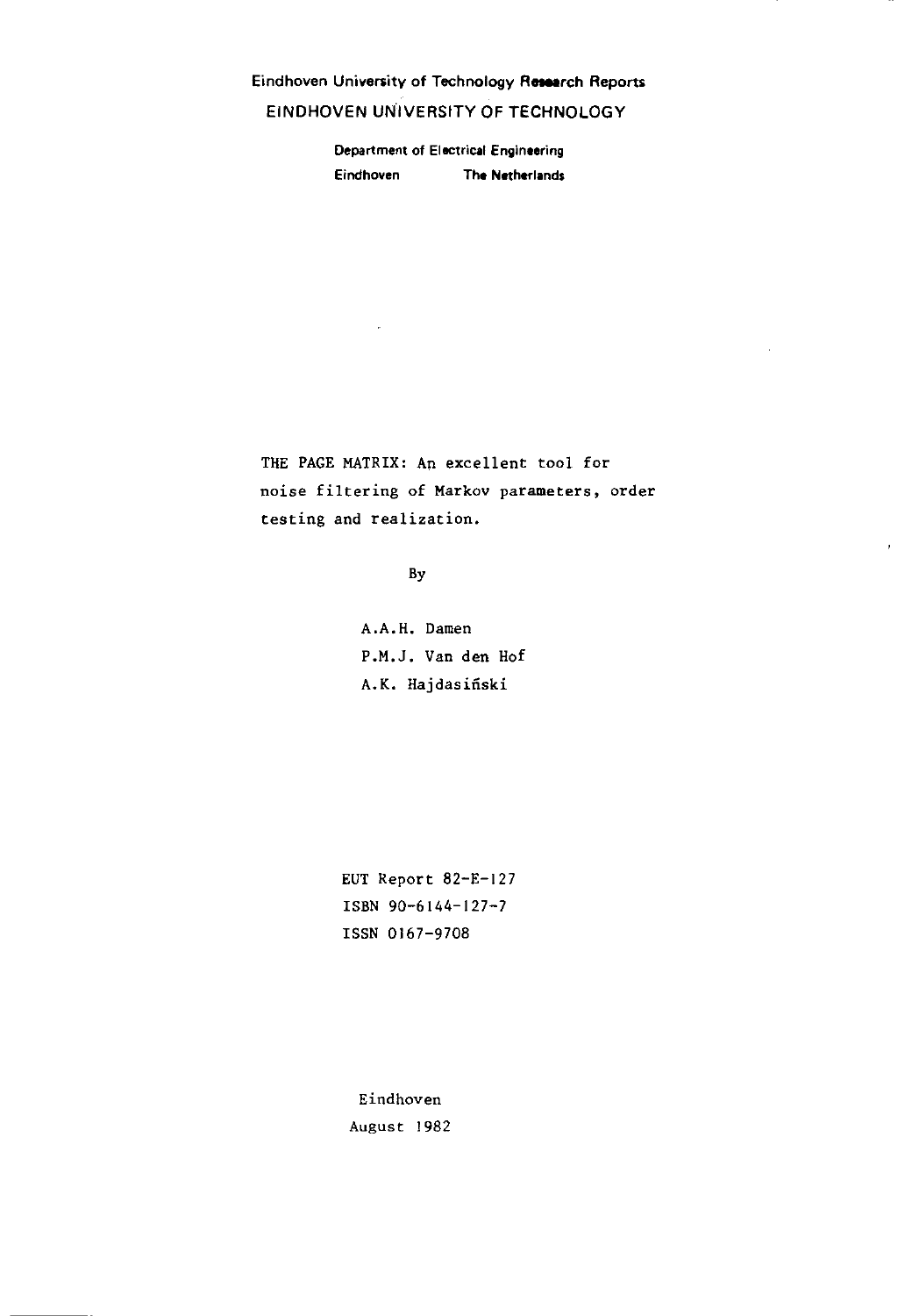CIP-gegevens

Damen, A.A.H.

**The Page matrix: an excellent tool for noise filtering of Markov parameters, order testing and realization /**  A.A.H. Damen, P.M.J. Van den Hof, A.K. Hajdasiñski. -Eindhoven: University of technology. - (Eindhoven university of technology research reports; 82-E-127) Met lit. opg., reg. ISBN 90-6144-127-7 ISSN 0167-9708<br>SISO 656.2 UDC 519.71 Trefw.: meettechniek / regeltechniek.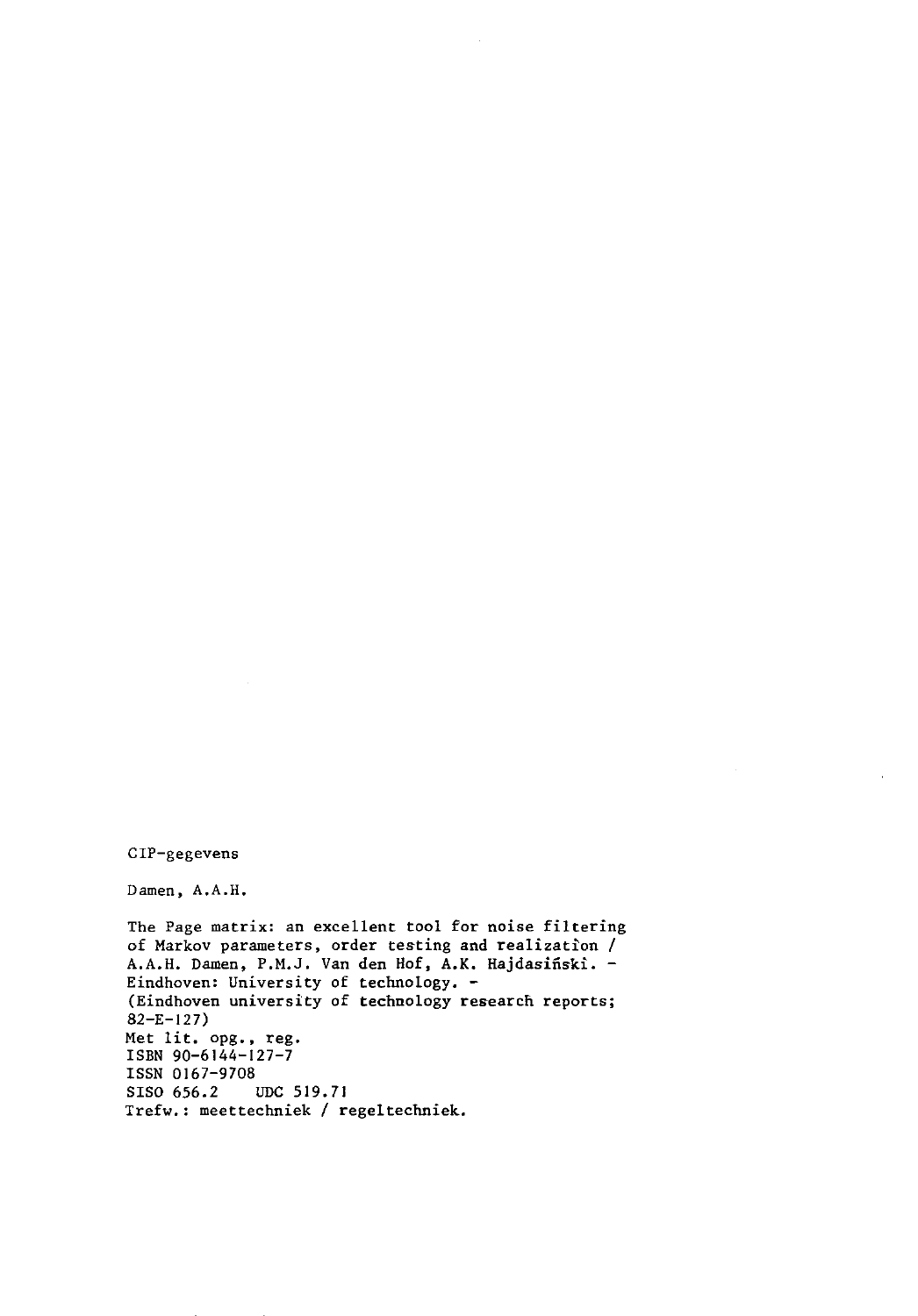## **CONTENTS**

| A note on this report                                                       |    |  |  |  |  |  |  |  |  |
|-----------------------------------------------------------------------------|----|--|--|--|--|--|--|--|--|
| Abstract                                                                    | 1  |  |  |  |  |  |  |  |  |
| Chapter 1. Outline of the problems and introduction of the Page<br>matrix   | 2  |  |  |  |  |  |  |  |  |
| 1.0 Introduction                                                            | 2  |  |  |  |  |  |  |  |  |
| 1.1 The Ho-Kalman algorithm for deterministic data                          |    |  |  |  |  |  |  |  |  |
| 1.2 Application of the Ho-Kalman algorithm for<br>stochastic data           | 5  |  |  |  |  |  |  |  |  |
| 1.3 Introduction of the Page matrix                                         | 7  |  |  |  |  |  |  |  |  |
| 1.4 A comparison of the Hankel and the Page matrix                          | 9  |  |  |  |  |  |  |  |  |
| Chapter 2. Validity of the realization procedure using the Page<br>matrix   | 11 |  |  |  |  |  |  |  |  |
| 2.1 Problem reduction to the observability of the<br>system $(A^{\mu},B,C)$ | 11 |  |  |  |  |  |  |  |  |
| 2.2 Observability of (A, B, C)                                              | 14 |  |  |  |  |  |  |  |  |
| 1. Introduction                                                             | 14 |  |  |  |  |  |  |  |  |
| 2.Jordan canonical form                                                     | 15 |  |  |  |  |  |  |  |  |
| 3.A criterion for observability of $(A, B, C)$                              | 17 |  |  |  |  |  |  |  |  |
| 4. Proof of the theorem of Chen and Desoer                                  | 21 |  |  |  |  |  |  |  |  |
| 5.Remarks                                                                   | 24 |  |  |  |  |  |  |  |  |
| 2.3 Observability of $(A^{\mu},B,C)$                                        | 25 |  |  |  |  |  |  |  |  |
| 1.Jordan structure of $A^{\mu}$                                             | 25 |  |  |  |  |  |  |  |  |
| 2. Situations of nonobservability                                           | 28 |  |  |  |  |  |  |  |  |
| 3. Replacement of poles in the z-domain                                     | 30 |  |  |  |  |  |  |  |  |
| 2.4 Remarks.                                                                | 31 |  |  |  |  |  |  |  |  |
| Chapter 3. Conclusions                                                      | 33 |  |  |  |  |  |  |  |  |
| Appendix                                                                    | 35 |  |  |  |  |  |  |  |  |
| Literature                                                                  | 37 |  |  |  |  |  |  |  |  |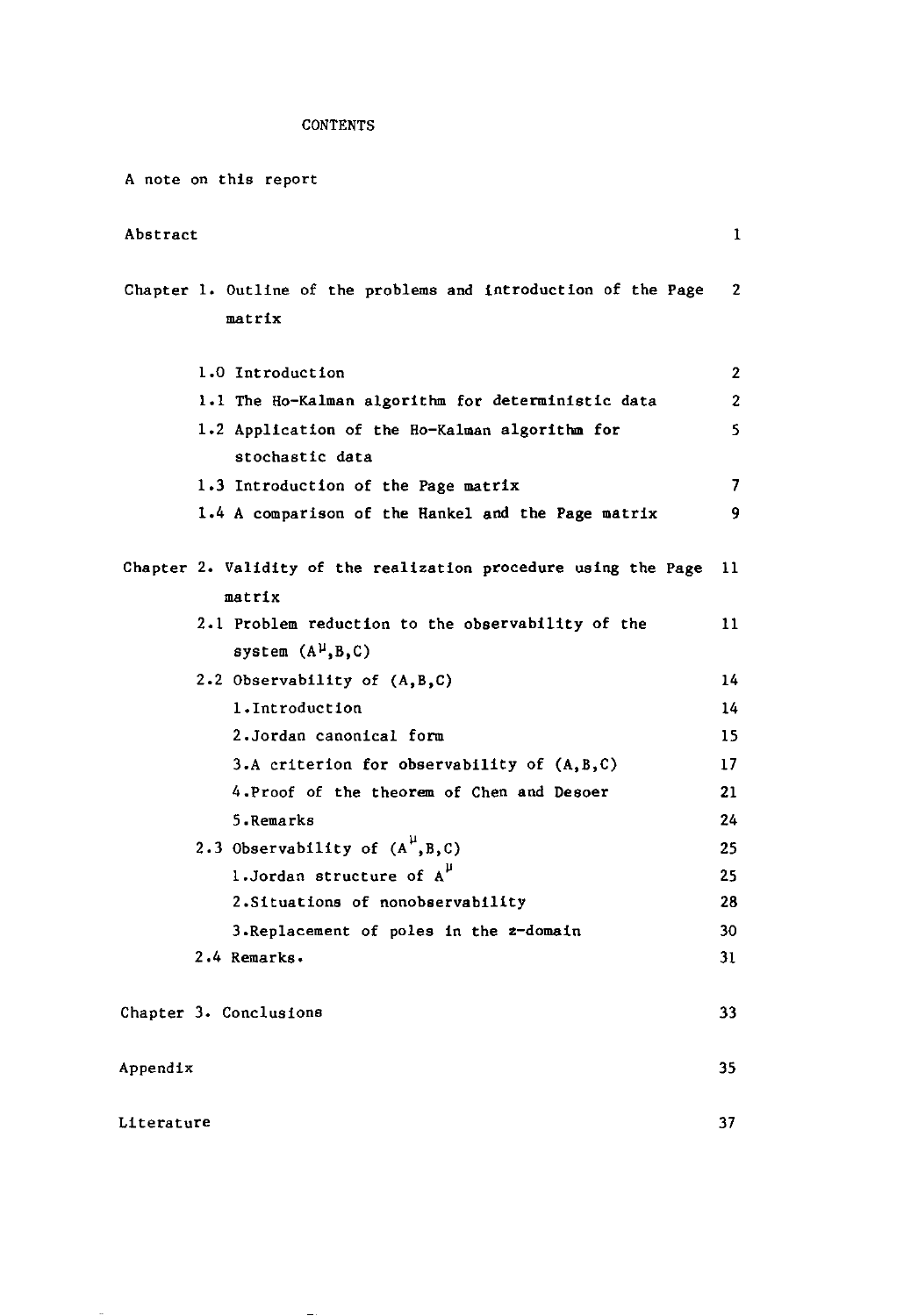#### A note on this report

 $\mathcal{A}_\mathbf{t}$ 

Chapter one of this report presents the most relevant information, but mainly as a result of one crucial theorem. The proof of this theorem is quite extensive and given in chapter two as a separate part.

 $\hat{\gamma}$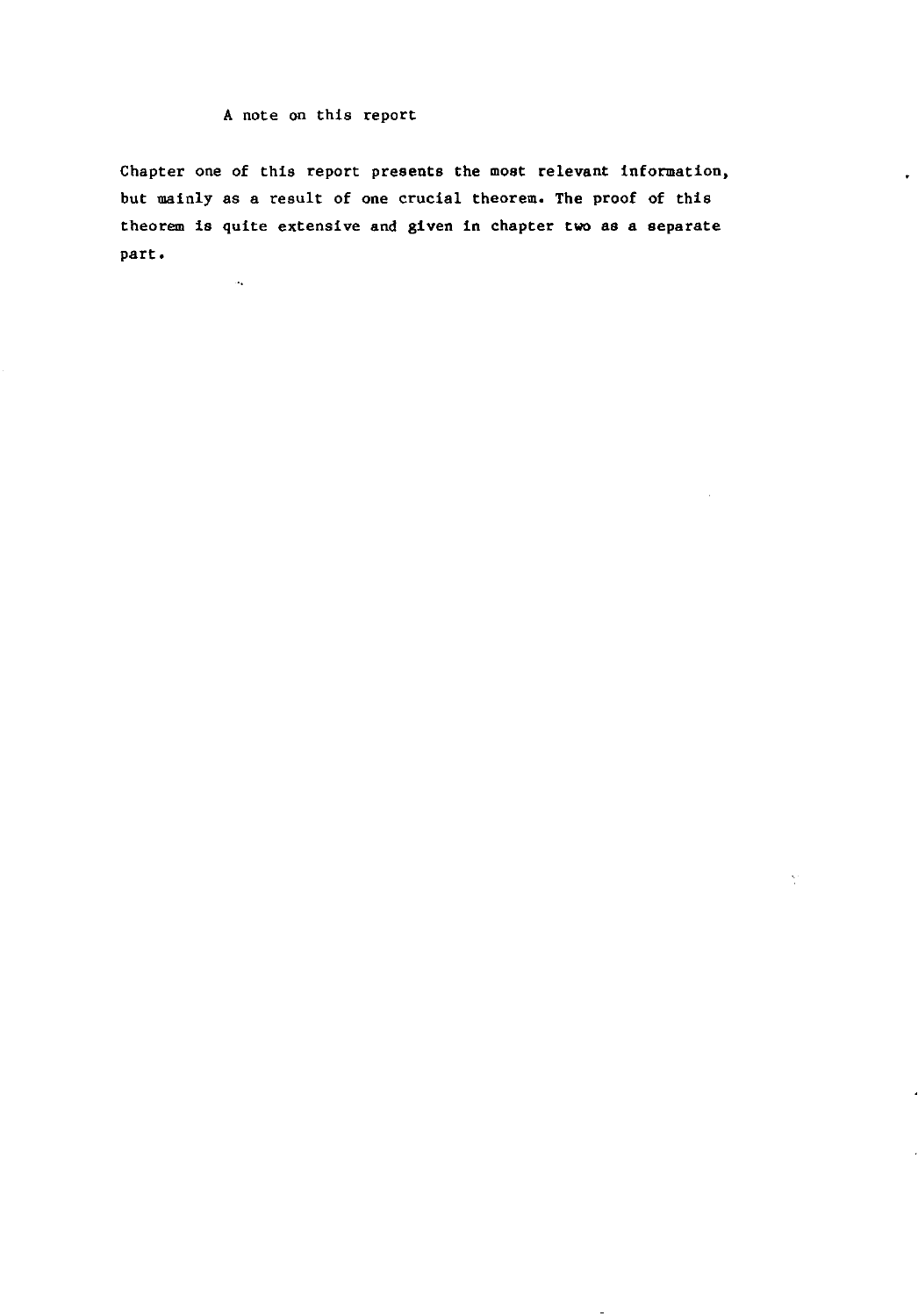#### ABSTRACT

When the Ho-Kalman algorithm is applied to a truncated series of noisy Markov parameters, the Hankel matrix used has either the improper rank or it lacks the Hankel structure. Furthermore the **Markov parameters are not processed with a constant weighting**  factor, which implies that the noise filtering is inadequate. In this paper we propose to use an alternative matrix: the Page matrix. It is shown that this method is much better suited for handling the noisy Markov parameters . This holds with respect to three aspects: order testing, noise filtering and realization. Even in the deterministic case, the Page matrix offers the advantage of a considerable reduction in computation.

KEYWORDS: multivariable systems, stochastic systems, identification, parameter estimation, system order **reduction, noise filtering, realization, Hankel matrix.** 

Damen, A.A.H., P.M.J. Van den Hof and A.K. Hajdasiñski THE PAGE MATRIX: An excellent tool for noise filtering of Markov **parameters, order testing and realization.**  Department of Electrical Engineering, Eindhoven University of Technology, 1982. EUT Report 82-E-127

#### Address of the authors:

**Group Measurement and Control, Department of Electrical Engineering,**  Eindhoven University of Technology, P.O. Box 513, 5600 MB EINDHOVEN, The Netherlands

A.K. Hajdasifiski is on the same address, but employed by "Samenwerkingsorgaan KHT-THE" (Catholic University Tilburg - Eindhoven University of Technology).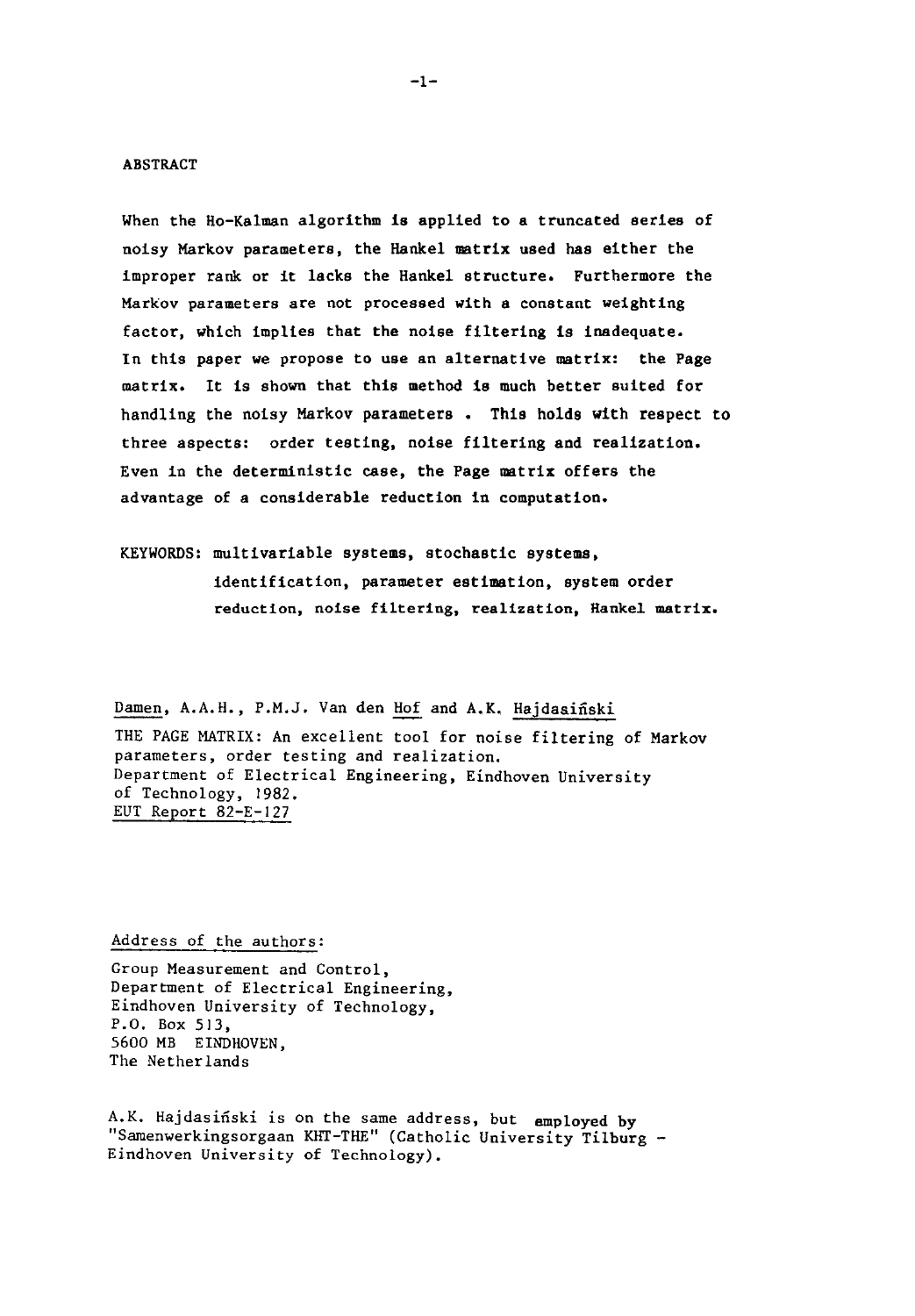Chapter 1. OUTLINE OF THE PROBLEMS AND INTRODUCTION OF THE PAGE MATRIX

#### 1.0 INTRODUCTION

The minimum realization for a sufficiently long truncated series of deterministic Markov parameters offers no problems. This has been shown by Ho and Kalman  $[1]$ . In section 1.1 we will summarize this algorithm. However, a fully satisfactory solution for the noisy case has not yet been proposed. Of course, the Ho-Kalman algorithm is being applied in a modified way for the noisy case, but the results are rather questionable. This is quite understandable because, theoretically, the processing of the noise is fundamentally wrong. This inadequacy will be elucidated in section 1.2.

In our opinion, the use of the Page matrix, which will be introduced in section 1.3, may overcome the majority of the problems caused by the use of the Hankel matrix. This will be emphasized in section  $1.4$ , where we will compare the Hankel matrix algorithm with the one based on the Page matrix.

#### 1.1. THE HO-KALMAN ALGORITHM FOR DETERMINISTIC DATA

As a short recapitulation and in order to define a notation, we will briefly sketch the Ho-Kalman algorithm. This algorithm was introduced in 1966  $\lceil 1 \rceil$ . It constructs a minimum realization (A,B,C) of a linear, time-invariant, state space model, given a noise-free Hankel matrix with the correct size for the system. Let a truncated series of Markov parameters be denoted by:

$$
M_1, M_2, M_3, \ldots, M_L
$$
 where  $M_i = CA^{1-1}B$ . (1.1)

Then a Hankel matrix and its decomposition can be written as: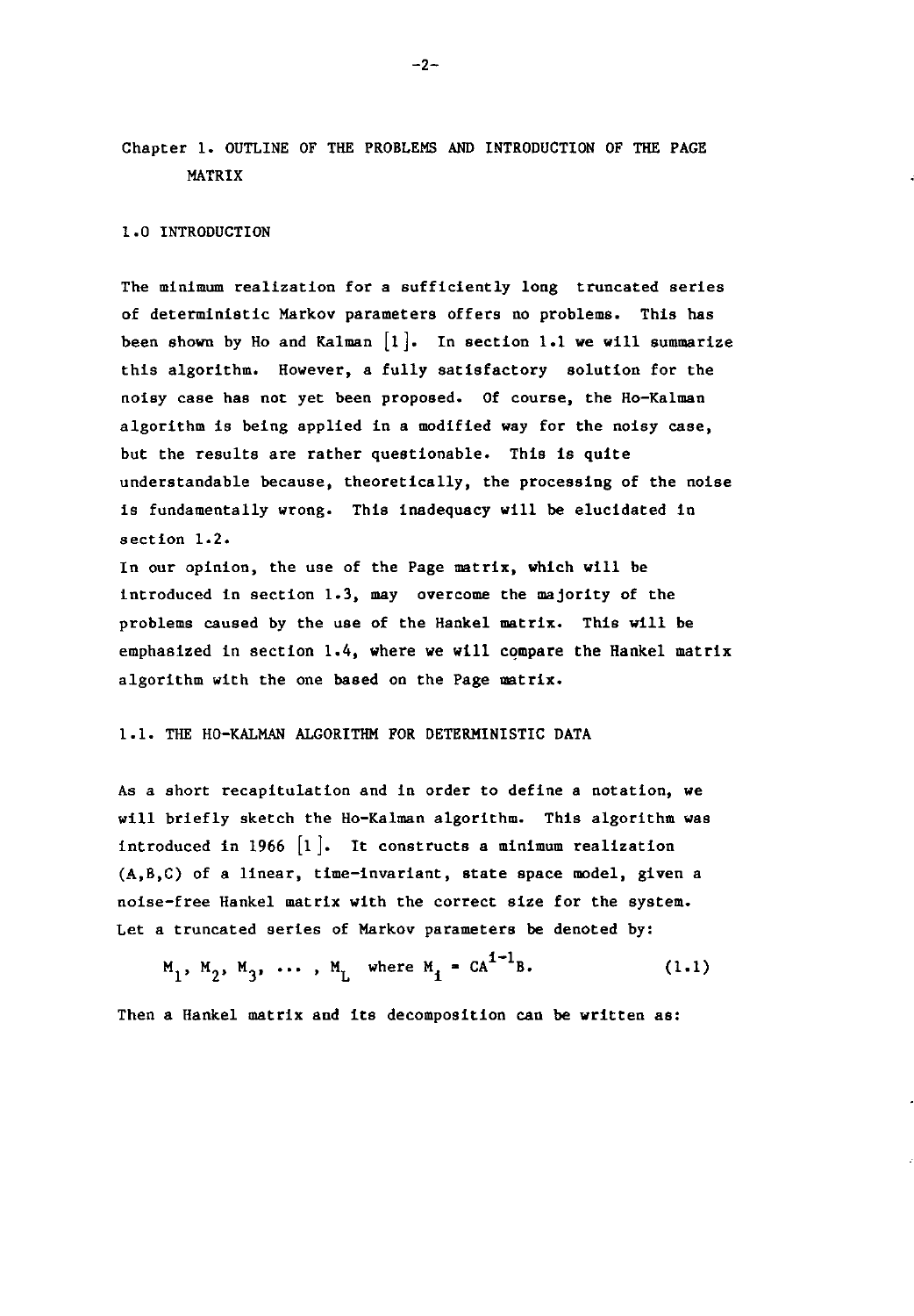$$
H = \begin{bmatrix} M_{1} & M_{2} & M_{3} & \cdots & M_{L/2} \\ M_{2} & M_{3} & M_{4} & & M_{L/2+1} \\ \vdots & \vdots & \vdots & & \vdots \\ M_{L/2} & \cdots & \cdots & M_{L-1} \end{bmatrix} = \begin{bmatrix} C \\ C \\ C A \\ \vdots \\ C A^{L/2-1} \end{bmatrix}
$$
 (1.2)

If the number of Markov parameters L exceeds twice the dimension n of the minimum realization of the system, and if we are dealing with a completely observable and completely controllable system we are sure that the rank of H equals n. Apart from this, under these conditions, any such decomposition into  $\Gamma$  and  $\Delta$  of minimal dimension n and full rank will lead to a minimum realization  $(A, B, C)$ . The complete set of all possible  $(\Gamma, \Delta)$  together then produces the complete equivalence class of the system under study. It is well known that the elements of both the set  $(\Gamma, \Delta)$  and the set  $(A, B, C)$  can be transformed into each other by means of a nonsingular square matrix T of dimension n. The triplet  $(A, B, C)$  can be obtained from  $(\Gamma, \Delta)$  as follows: the matrices B and C can be recognized as the first blocks in  $\triangle$  and  $\Gamma$ respectively. In order to obtain matrix A, we need a shifted matrix, which we indicate by an arrow. A vertically pointing arrow

indicates a shift of one block row, whereas a horizontally pointing arrow denotes a shift of one block column. From this it is clear that

$$
H + = \dot{H} = \Gamma A \Delta \tag{1.3}
$$

and as  $\Gamma$  and  $\Delta$  have a maximum rank n, we may write:

$$
A = \Gamma^{\dagger} H^{\dagger} \Delta^{\dagger} \tag{1.4}
$$

where + stands for pseudo inverse.

Note that we needed the extra Markov parameter  $M_L$  to construct the shifted Hankel matrix.

$$
-3-
$$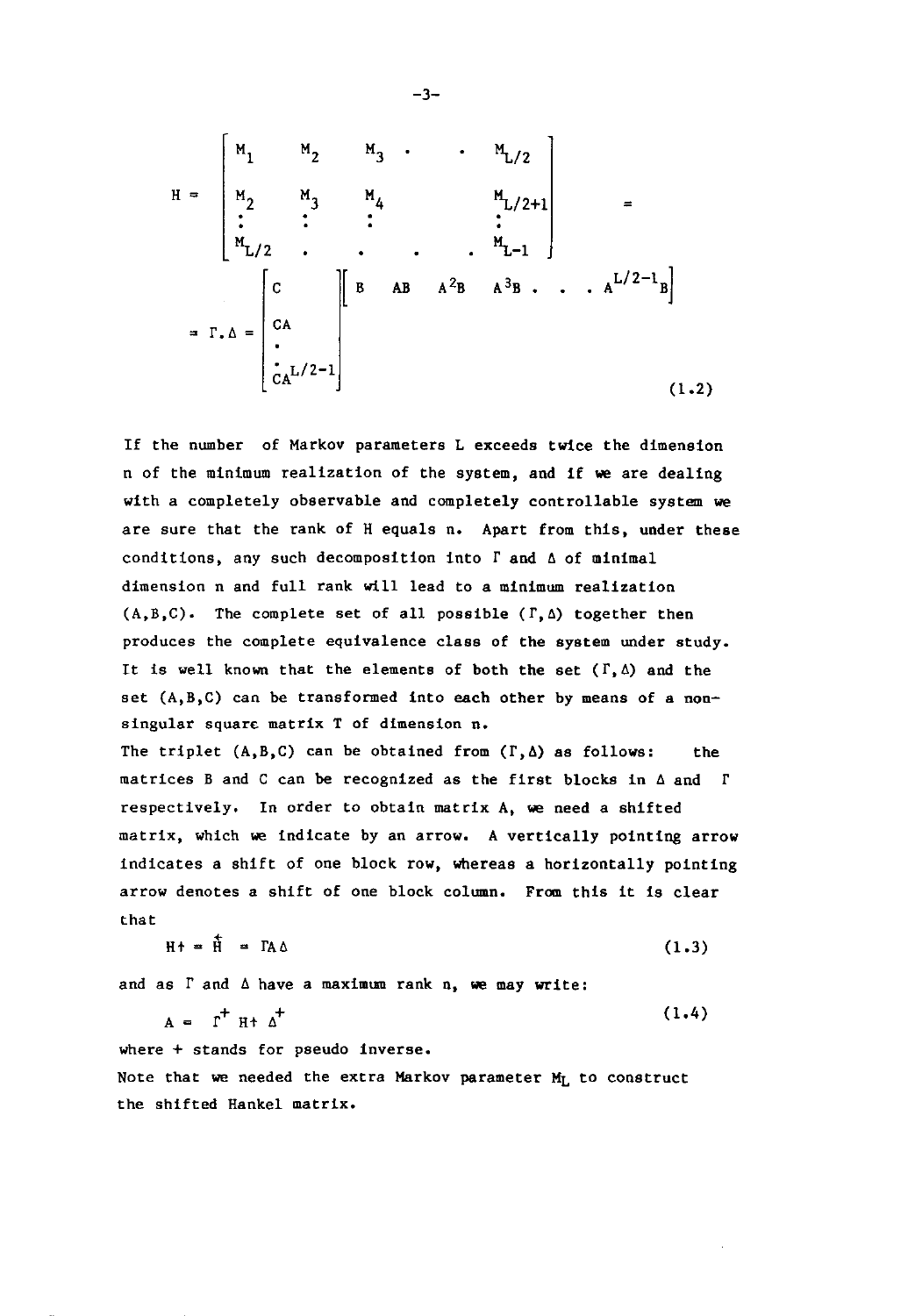An alternative procedure is provided by either the 'extended observability' matrix  $\Gamma$  or the 'extended controllability' matrix  $\Delta$ , **because:** 

$$
\Gamma f = \Gamma A \qquad \text{or} \qquad A\Delta = \lambda \tag{1.5}
$$

Consequently this yields:

$$
A = \Gamma^{\dagger} \Gamma^{\dagger} \quad \text{or} \quad A = \hat{\Delta} \Delta^{\dagger} \tag{1.6}
$$

As we do not have any information on what to insert in the latter blocks of  $\Gamma$  or  $\Delta$  during the shift operation, we have to apply a reduced version of  $\Gamma$  and  $\Delta$ .

Finally, a numerically stable decomposition of R is offered by the singular value decomposition, given by

$$
H = U D VT \text{dim}(H) = g \cdot 1 \qquad (1.7)
$$
  
where  $D = \text{diag}(\delta_1, \delta_2, \delta_3, \dots, \delta_s)$   

$$
\delta_1 > \delta_2 > \delta_3 > \dots > \delta_n > 0
$$
  

$$
\delta_{n+1} = \delta_{n+2} = \dots = \delta_g = 0
$$
  

$$
s = \min(g, 1)
$$
  

$$
UTU = Is \text{ and } VTV = Is
$$

Because rank(H) = n we may rewrite this as:

$$
H = H_n = U_n D_n V_n^T
$$
 (1.8)

where for  $H_n$  only the first n non-zero singular values are used in  $D_n$ , and the corresponding singular vectors (i.e. columns) in  $U_n$  and  $V_n$ .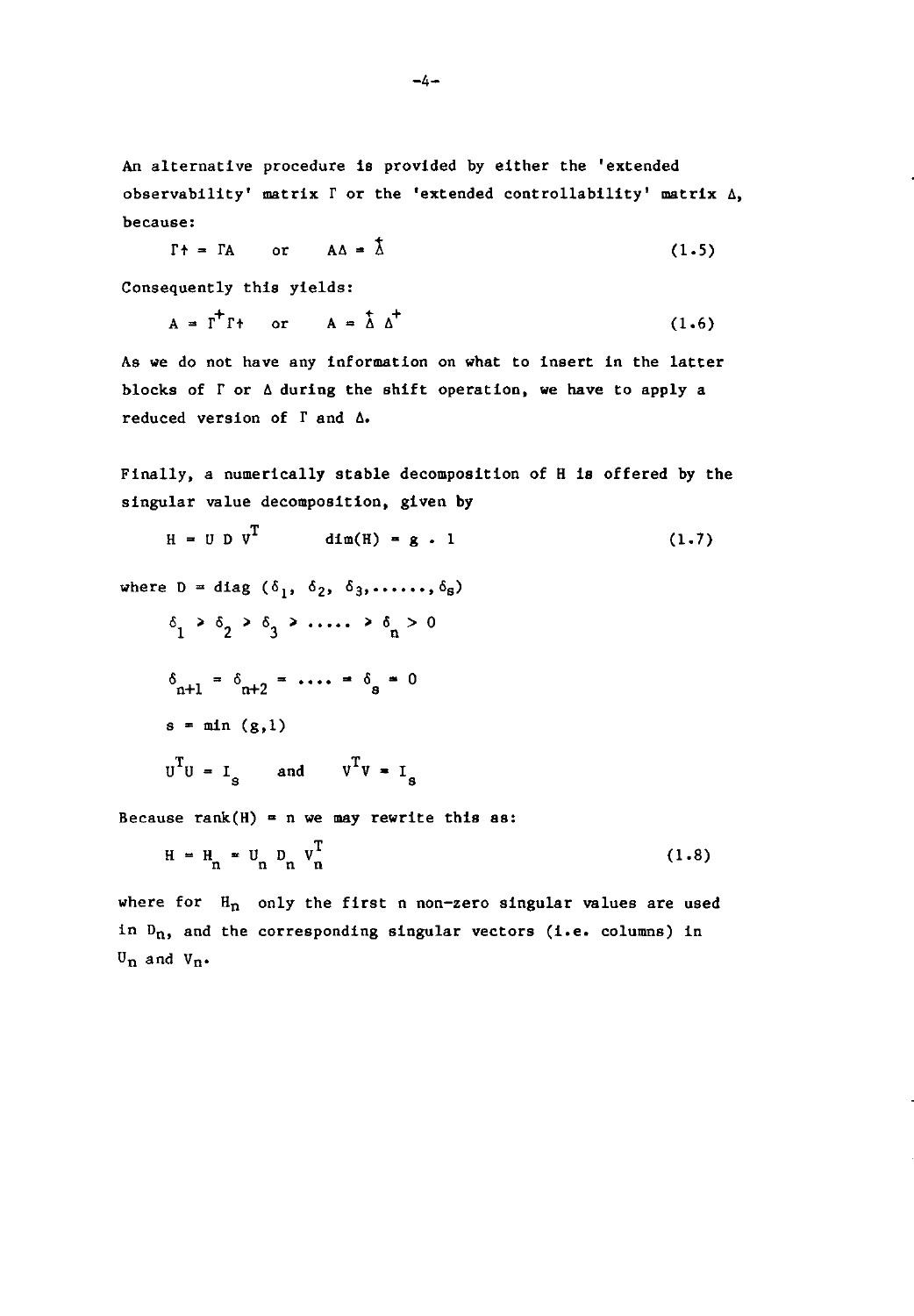If we distribute the singular values in a balanced way among  $\Gamma$  and  $\Delta$  we get:

$$
\Gamma = U_n D_n^{1/2} \qquad \text{and} \qquad \Delta = D_n^{1/2} V_n \qquad (1.9)
$$

#### 1.2. APPLICATION OF THE HO-KALMAN ALGORITHM FOR STOCHASTIC DATA

In 1974 Zeiger and McEwen [2] suggested using the Ho-Kalman algorithm with the singular value decomposition with noisy data. In that case, all singular values up to and including  $\delta_{\rm s}$  will be non-zero. (The distinction with the deterministic case is denoted by the circumflex  $\hat{ }$ ).

It is easy to verify that, in cases where the Markov parameters are contaminated with SWAYING noise, we may write (see appendix):

$$
E\left\{\delta_{\hat{1}}^2\right\} = \delta_{\hat{1}}^2 + \sigma^2 \cdot \max(1, g) \tag{1.10}
$$

where E stands for expectation. SWAYING noise is defined as follows:

$$
\hat{M}_1 (a, b) = M_1 (a, b) + \xi_{1ab}
$$
 (1.11)

where  $M_1(a, b)$  is element a,b in matrix  $M_1$  and  $\xi_{1ab}$  is the corresponding additive noise. This noise is assumed to be stationary (S), white (W) (zero mean), additive (A), signalindependent (Y), inter-independent (among channels) (I), with nonchanging global variance  $\sigma^2$  (NG):

$$
E\left\{\xi_{\mathtt{lab}}\right\} = 0 \qquad i, a, b \in \mathbb{N} \tag{1.12}
$$

$$
E\left\{M_{i}(a,b) \ \xi_{jcd}\right\} = 0 \qquad i, a, b, j, c, d \in \mathbb{N} \tag{1.13}
$$

$$
E\left\{\xi_{\mathbf{i}ab}\xi_{\mathbf{j}cd}\right\} = \begin{matrix} 0 & \mathbf{i}, \mathbf{a}, \mathbf{b} \neq \mathbf{j}, \mathbf{c}, \mathbf{d} \\ \mathbf{a} \mathbf{b} \xi_{\mathbf{j}cd} & \mathbf{c} \xi_{\mathbf{i}a} & \mathbf{c} \xi_{\mathbf{i}a} & \mathbf{c} \xi_{\mathbf{i}a} \end{matrix} \tag{1.14}
$$

This increase in singular **values** is reflected in Fig. 1.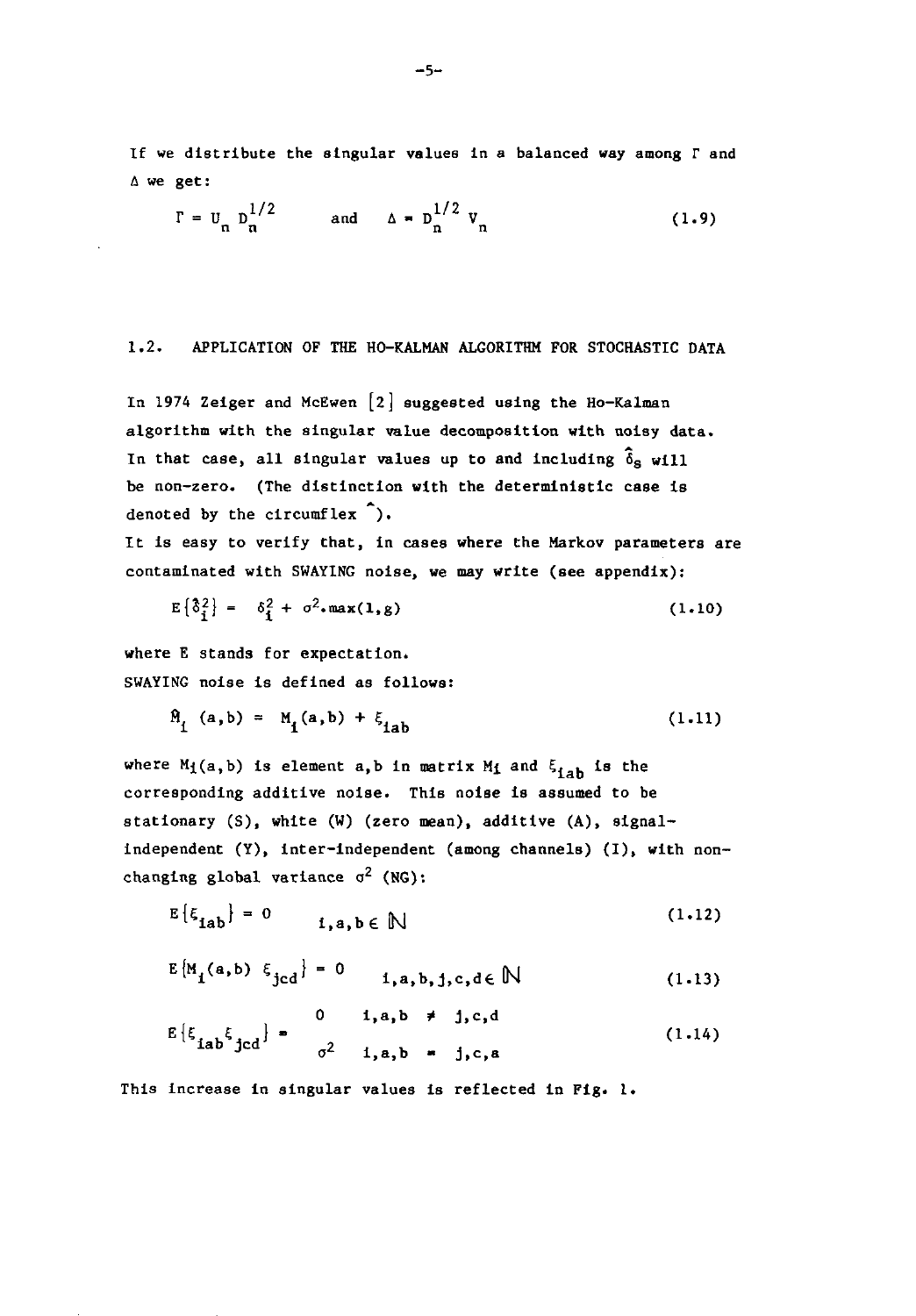

Fig. 1 Singular values of the Hankel matrix

Based upon knowledge of the noise level in the singular value, one may decide upon the dimension n of the system and approximate the Hankel matrix in a least squares sense by

$$
H_n = U_n D_n V_n^T
$$
\n(1.15)  
\n(see e.g. [3]).

In this way we perform a noise filtering on the Hankel matrix and implicitly use the singular values for the order testing, before we apply the Ho-Kalman algorithm.

Then,there exist several possibilities for applying the formulae of the previous section 1.1 in order to find a realization. These possibilities are compared in  $[4]$ .

For the shifted Hankel matrix we may either use the original H  $[5]$ , or the approximating  $H_n[6]$ . Alternatively, the  $\Gamma$  and  $\Delta$  matrices may be used  $\begin{bmatrix} 7 \end{bmatrix}$  to evaluate A.

However, all methods using the Ho-Kalman algorithm for noisy Markov parameters show severe drawbacks, which are mainly due to the least squares approximation of the Hankel matrix. Although the approximating Hankel matrix  $H_n$  may have the proper rank, it lacks the necessary Hankel structure. Therefore it does not provide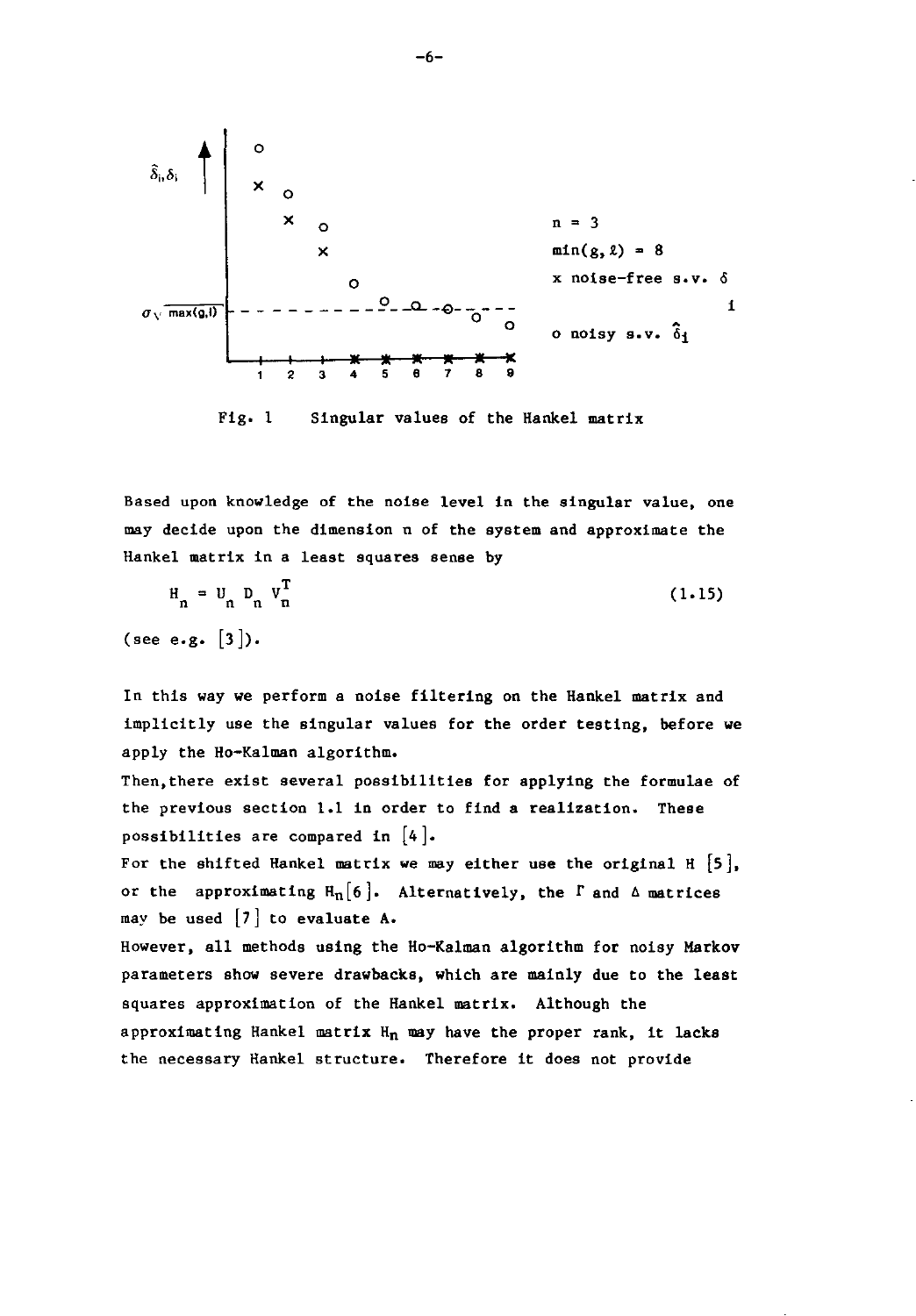directly unique Markov parameters. From another point of view, the Markov parameters, that constitute the Hankel matrix, are weighted by an isosceles triangular function with the top on *L/2* for  $M_{1/2}$ . This is due to the fact that, depending on their index, the Markov parameters appear more frequently in the Hankel **matrix.** 

Statistical considerations are also difficult to make, as the noise on the entries in the Hankel matrix is not independent, but exactly the same noise data appear frequently in several entries. Because of all these drawbacks when using the Hankel matrix, we will now introduce an alternative matrix.

#### 1.3. INTRODUCTION OF THE PAGE MATRIX

In order to overcome the problems caused by the special block structure of the Hankel matrix, a trivial matrix is introduced **here, which is constructed from the Markov parameters in the most**  natural way.

Similarly to filling a page with characters, it follows that this matrix should be called the Page matrix. It is defined as:

 $M_1$   $M_2$   $M_3$   $\cdots$   $M_\mu$  $P = |M_{\mu+1} \cdot \cdot \cdot \cdot M_{2\mu}|$  dim(P) = h x m (1.16)  $\cdot$ <sup>.</sup>  $M_{(\eta-1)\,\mu+1}$  .  $M_{\eta\mu}$ 

As ever, some nations show a different behaviour in this respect, and consequently we may also define a Chinese Page matrix  $C_{\mathbf{p}_2}$ **where the Markov parameters are ordered column-wlse.**  We will not analyse this Chinese Page matrix meticulously here, as this analysis is completely dual to the normal Page matrix.

In the purely deterministic case, the Page matrix can be decomposed in a manner similar to the Hankel matrix: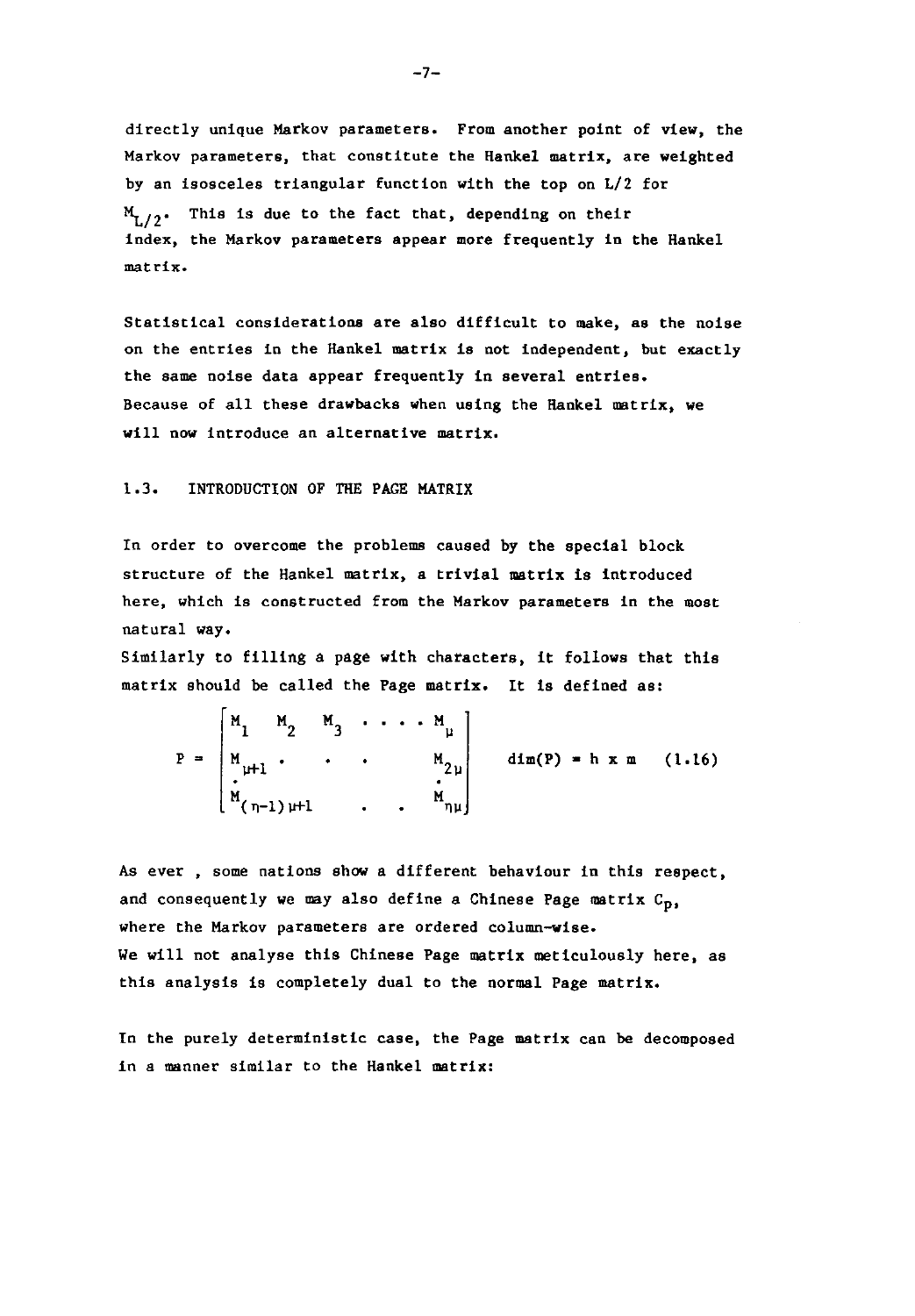$$
P = \begin{bmatrix} C \\ CA^{\mu} \\ \vdots \\ CA^{(n-1)\mu} \end{bmatrix} \cdot [B \ AB \ A^{2}B \ \cdot \ A^{\mu-1}B] \quad (1.17)
$$
  

$$
P = \Gamma_{\mu} \cdot \Delta
$$

Whereas the Hankel matrix is the product of the extended observability matrix  $\Gamma$  and the extended controllability matrix  $\Delta$  of the system  $(A, B, C)$ , the Page matrix is the product of the extended observability matrix of the system  $(A^{\mu},B,C)$  and the extended controllability matrix of the system (A,B,C). Next we will state the crucial theorem in this context:

#### Theorem:

If the dimensions of the Page matrix are chosen large enough  $\mu$ ,  $\eta$  >n(= the dimension of the system), and if (C,A<sup>p</sup>) is a completely observable couple, it holds that

**rank P = n** (1.18)

and any decomposition in  $\Gamma_{\text{U}}$  and  $\Delta$  of minimum dimension n will lead to a minimum realization.

The formal proof of this theorem is straightforward and given in chapter 2. Furthermore in chapter 2 all conditions for the observability of the couple  $(C, A^{\mu})$  are stated. As a short outline we give the following summary.

Because exclusively completely observable and controllable systems (A,B,C) are considered here, non-observability of the system  $(A^{\mu},B,C)$  is a situation that is quite exceptional. It can only happen if distinct poles in A happen to be non-distinct ones in AU.

Let the position of a pole of system matrix A in the complex  $z$ plane be characterized by the radius r and the argument  $\phi$ . Then the corresponding pole for system matrix  $A^{\mu}$  is characterized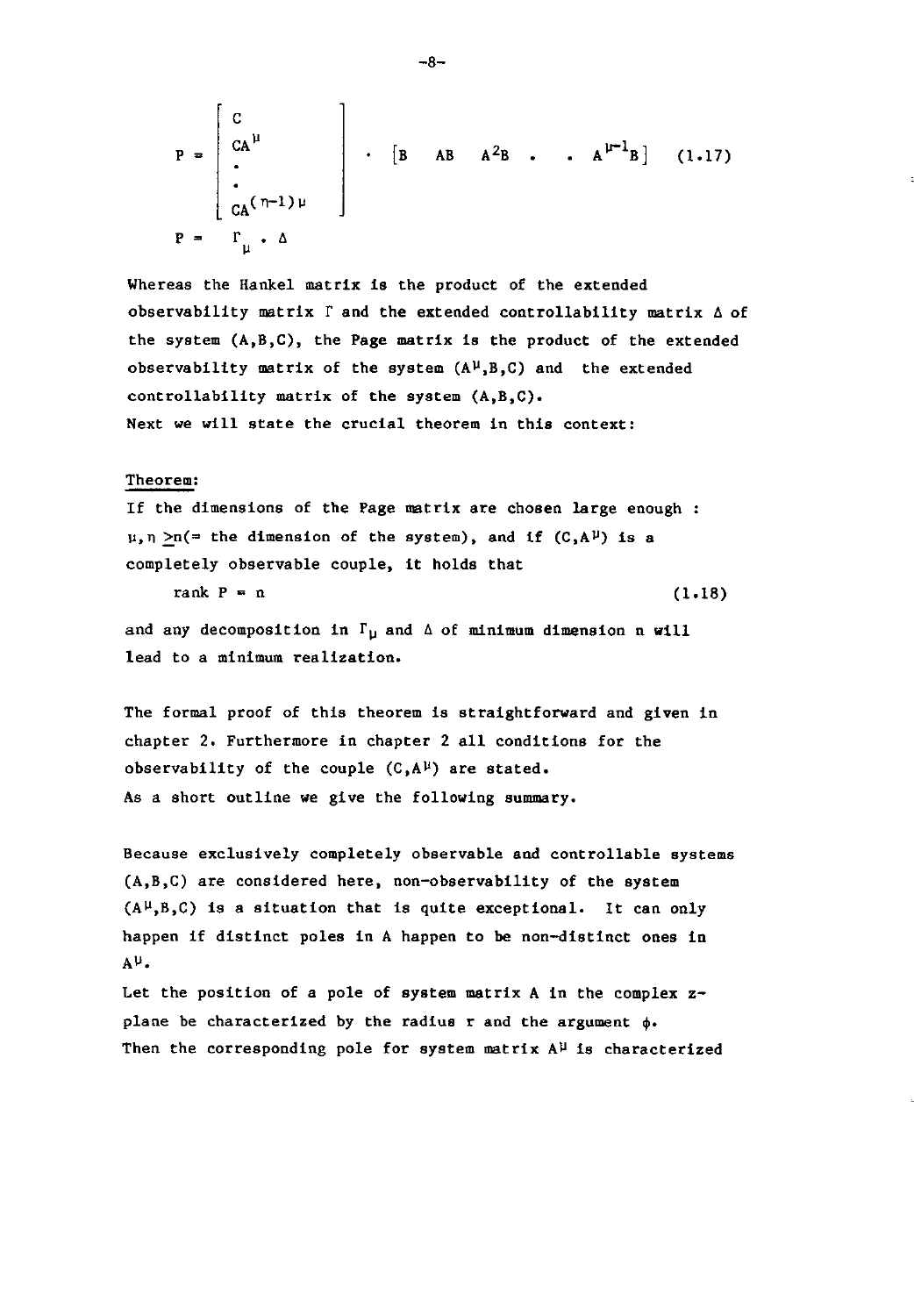by  $r^{\mu}$  and  $\mu\phi$ . Consequently, original poles of equal radius may coincide in system matrix  $A^{\mu}$  in the case of  $\mu \phi_1 = \mu \phi_1 + 2k\pi$ ,  $k\in\mathbb{Z}$ . Then the non-observability might occur if the corresponding columns of  $C_J$  are dependent, where  $(C_J^-, A_J^{\mu})$  is the Jordan canonical form of  $(C, A^{\mu})$ .

It is obvious that this can be avoided by requiring that for all poles  $\mu \mid \phi \mid$  <  $\pi$  holds , which, for example, implies a sufficiently high sampling rate.

Finally, as a result of non-observability in  $(C, A^{\mu})$ , the possible multiple poles in the origin of the z-plane remain. These poles occur in the case of delays and impulse responses of finite length. This is discussed and elaborated upon in chapter 2. From here on we will assume  $(C, A^{\mu})$  to be completely observable. In the dual case of the Chinese Page matrix (which could be used in cases of a suspected failure of the Page matrix), the assumption of complete controllability of  $(A^{\mu},B)$  is made. Under these conditions the rank of the Page matrix simply defines the order, and the realization (A,B,C) can be obtained similarly as for the Hankel matrix, apart from the fact that the proper shifted matrices have to be used. The Page matrix has to be shifted one block to the left, and the Chinese Page matrix one block upwards. For the use of formula (1.5) the Page matrix provides the proper  $\Delta$ and the Chinese Page matrix the proper  $\Gamma$ .

#### 1.4. A COMPARISON OF THE HANKEL AND PAGE MATRIX

In the deterministic case, both the Hankel and the Page matrices can be used to obtain a minimum realization. As indicated, the Page matrix may fail in some exceptional cases, but the size of the Page matrix is much smaller (h.m  $= L-1$ ) than the size of the Hankel matrix  $(1 \cdot g = L^2/4)$ . Consequently, the reduction in the computational effort is considerable.

-9-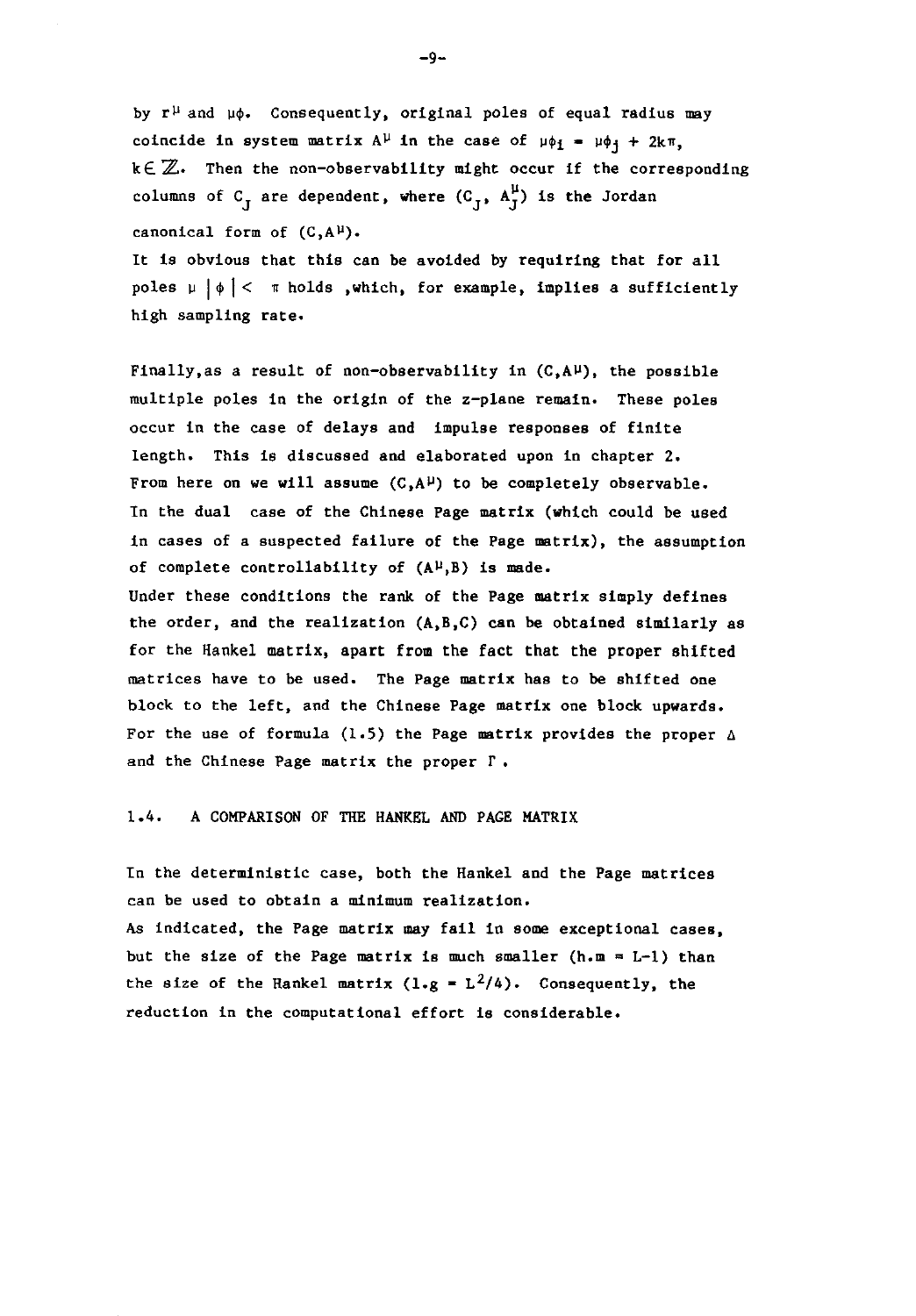Nevertheless, the superiority of the Page matrix is much more significant for the noisy case. In the Page matrix all Markov parameters appear only once, which means that, when reducing the rank with the aid of singular value decomposition, there is an equally balanced filtering over the parameters. Moreover, a Page matrix of reduced rank provides a unique sequence of Markov **parameters.** 

So the noise filtering by means of the singular value decomposition of the Page matrix is simply a least squares approximation of the Markov parameters with a fixed (or estimated) dimension of the **system.** 

This noise filtering operation provides us with a criterion for the optimum size of the Page· matrix.

**For a given number L of available Markov parameters, the block**  dimensions of the Page matrix can be chosen in different combinations as long as  $\eta\mu = L-l$ .

If we assume that the Markov parameters in the Page matrix are disturbed with SWAYING noise, the total expected noise energy in P (in expectation) can be written as:

 $h \cdot m \cdot \sigma^2$  (1.19)

Because of the character of the noise, the expected noise energy will, if applying the singular value decomposition to P, be equally distributed over all squared singular values (see Appendix). When the rank of the Page matrix is reduced to n, by setting  $min(h, m) - n$ singular values equal to zero, the expected noise reduction equals:

$$
\frac{n \cdot \max(h, m) \cdot \sigma^2}{h \cdot m \cdot \sigma^2} = \frac{n}{\min(h, m)}
$$
 (1.20)

For optimizing this noise reduction, min(h,m) has to be maximized. This implies that we have to choose P as close to square as possible.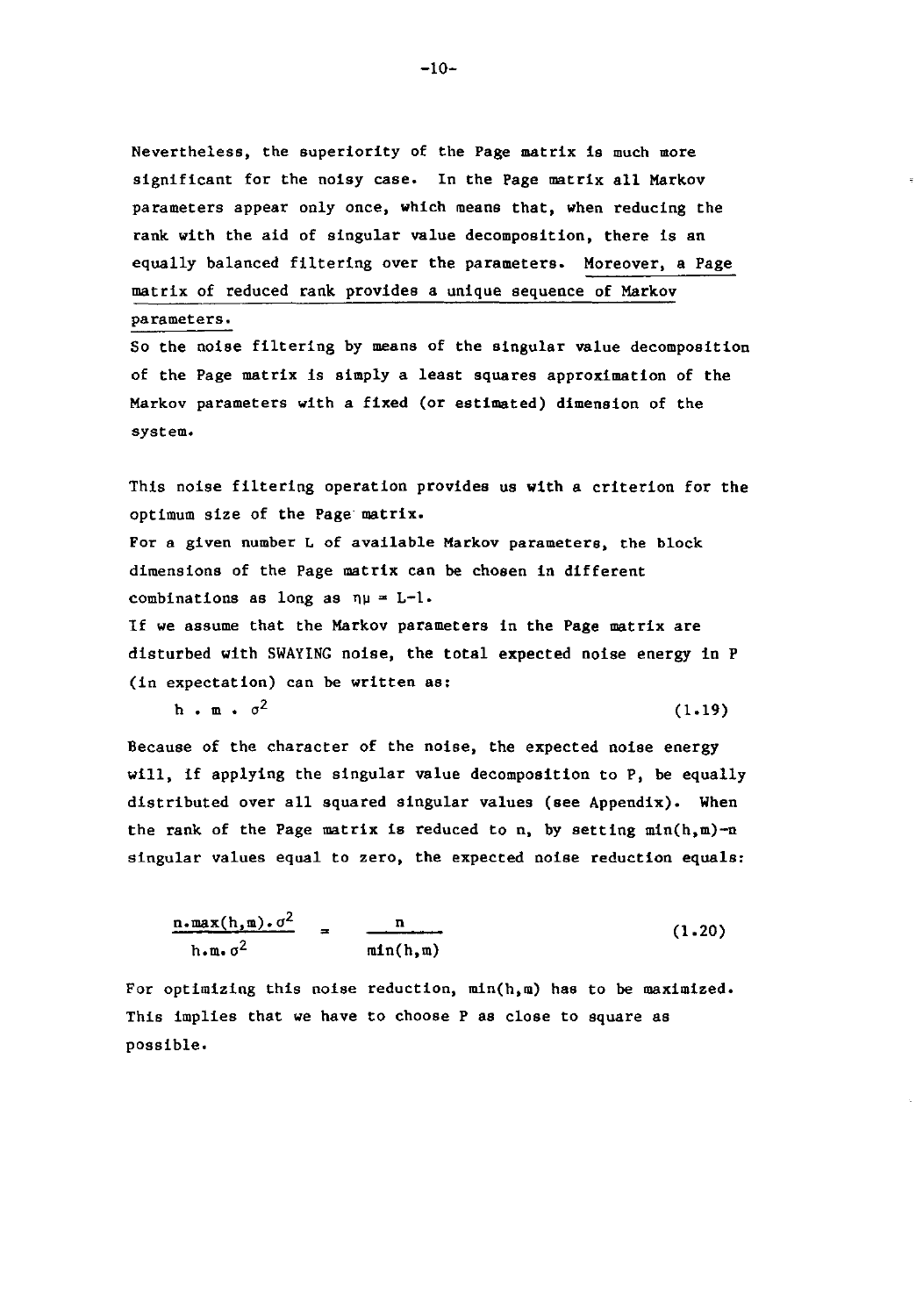Chapter 2. VALIDITY OF THE REALIZATION PROCEDURE USING THE PAGE MATRIX

2.1 PROBLEM REDUCTION TO THE OBSERVABILITY OF SYSTEM  $(A^{\mu},B,C)$ 

This chapter is devoted to the central theorem used in chapter 1, where the idea of a Page matrix was introduced. **Assuming a sequence of deterministic Markov parameters**   ${M_k}_{k=1...L}$  with a finite dimensional realization (A,B,C), the Hankel matrix can be written as:

$$
H = \Gamma \cdot \Delta \qquad \text{dim}(H) = g \times 1 \qquad (2.1)
$$

where

$$
\Gamma = \begin{bmatrix} C \\ CA \\ CA \\ CA^2 \\ \cdot \\ \cdot \\ CA^{\gamma - 1} \end{bmatrix} \quad \Delta = \begin{bmatrix} B & AB & A^2B & \cdot \\ & \cdot & A^{\gamma - 1}B \end{bmatrix} \quad (2.2)
$$

**where** Y=L/2.

If  $\gamma$  is large enough, the extended observability matrix  $\Gamma$  and the extended controllability matrix  $\Delta$  have full rank n. The limit which we will use is  $\gamma$ >n though theoretically the condition  $\gamma$ >r is sufficient where r is the realizability index. The Hankel matrix H transforms the space  $R_1$  into  $R_g$  via  $R_n$ and this is made explicit by means of  $\Delta$  ( $R_1 \star R_n$ ) and  $\Gamma$  $(R_n+R_g)$ . A lot of freedom, however, is left by not defining the base in  $R_n$ . All possibilities together define the equivalence class which is invariant under the following equivalence **transformation:** 

If the following two sets correspond to the same Hankel matrix: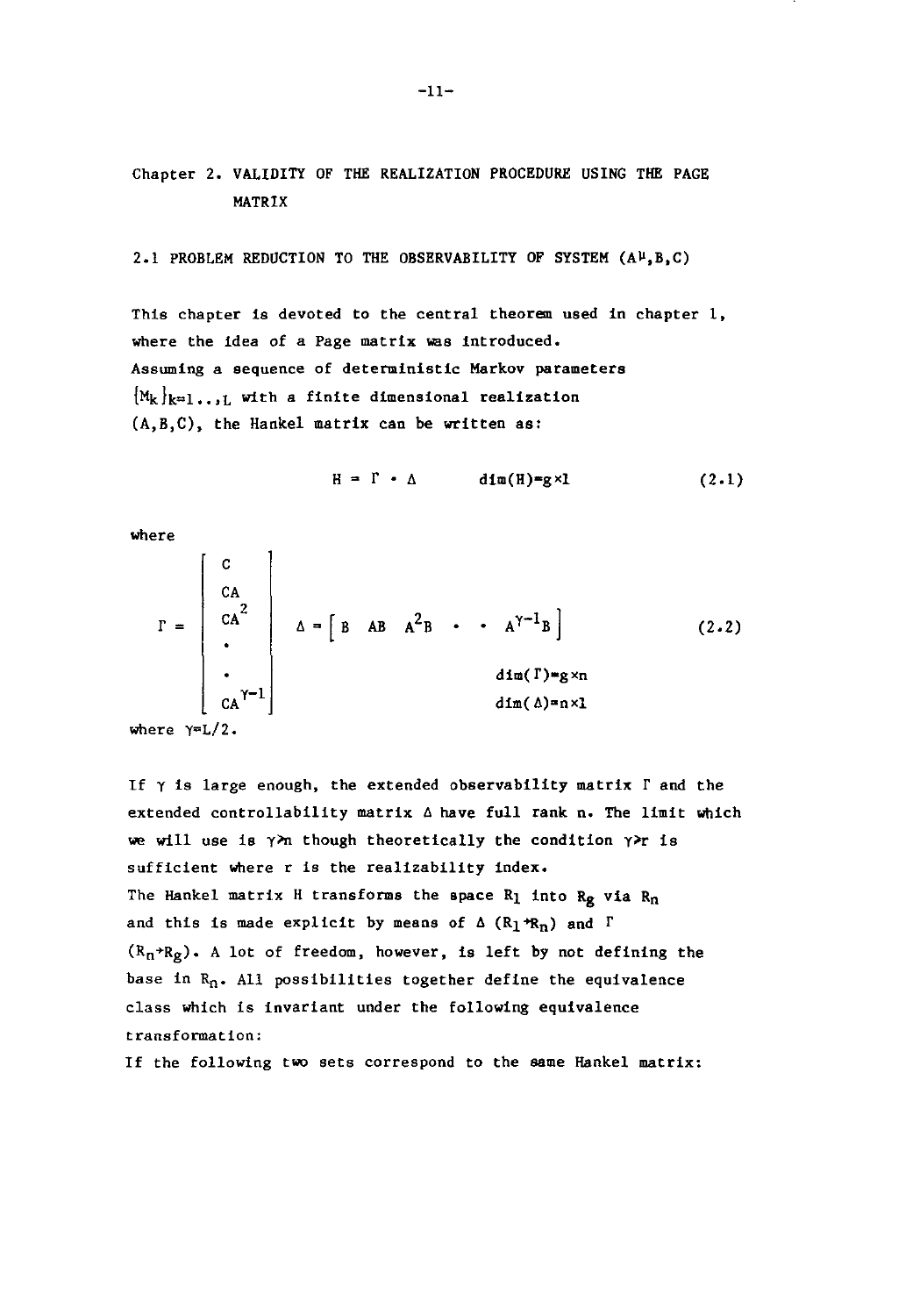$(\Gamma, \Delta, A, B, C)$  equivalent in H  $(\Gamma, \Delta, A, A, B, C)$ then the equivalence transformation is given by:

$$
\Gamma = \Gamma^* \Gamma^{-1} \qquad \Delta = \Gamma \Delta^*
$$
  
\n
$$
C = C^* \Gamma^{-1} \qquad B = T B^*
$$
  
\n
$$
A = T A^* \Gamma^{-1} \qquad \text{where } T \text{ nonsingular}, \text{dim}(T) = n \times n
$$
 (2.3)

A numerically stable solution for  $\Gamma$  and  $\Delta$  can be found from a singular value decomposition of H

$$
H = U D V^T
$$

and consequently:

$$
H = (UD1/2)(D1/2UT) = \Gamma \triangle
$$
 (2.4)

 $(2.5)$ 

so that we may choose:  $\Gamma = U D^{\frac{1}{2}}$ 

 $A = D^{\frac{1}{2}} V^T$ 

(Because of the orthonormality of U and V, both matrices 
$$
(UD^{\frac{1}{2}})
$$
  
and  $(D^{\frac{1}{2}}V^{T})$  will have rank n.)  
Based on this decomposition of H into two matrices of rank n, a  
minimum realization  $(A, B, C)$  can be found (see [2] and [4]) by:

$$
C = E_{q}^{Yq} U D^{\frac{1}{2}}
$$
 (2.6)

$$
B = D^{\frac{1}{2}} \quad V^{\text{T}} \quad E_{\gamma p}^{\text{P}}
$$
 (2.7)

$$
A = D^{-\frac{1}{2}} U^{T} \quad \frac{1}{H} \quad V \quad D^{-\frac{1}{2}} \tag{2.8}
$$

where

$$
E_{q}^{\gamma q} = \begin{bmatrix} I_{q} & \phi_{q} & \phi_{q} & \cdots & \phi_{q} \end{bmatrix}
$$
 (2.9)

$$
E_{\gamma p}^p = \begin{bmatrix} I_p & \phi_p & \phi_p & \cdot & \cdot & \phi_p \end{bmatrix}^T
$$
 (2.10)

and the shifted Hankel matrix: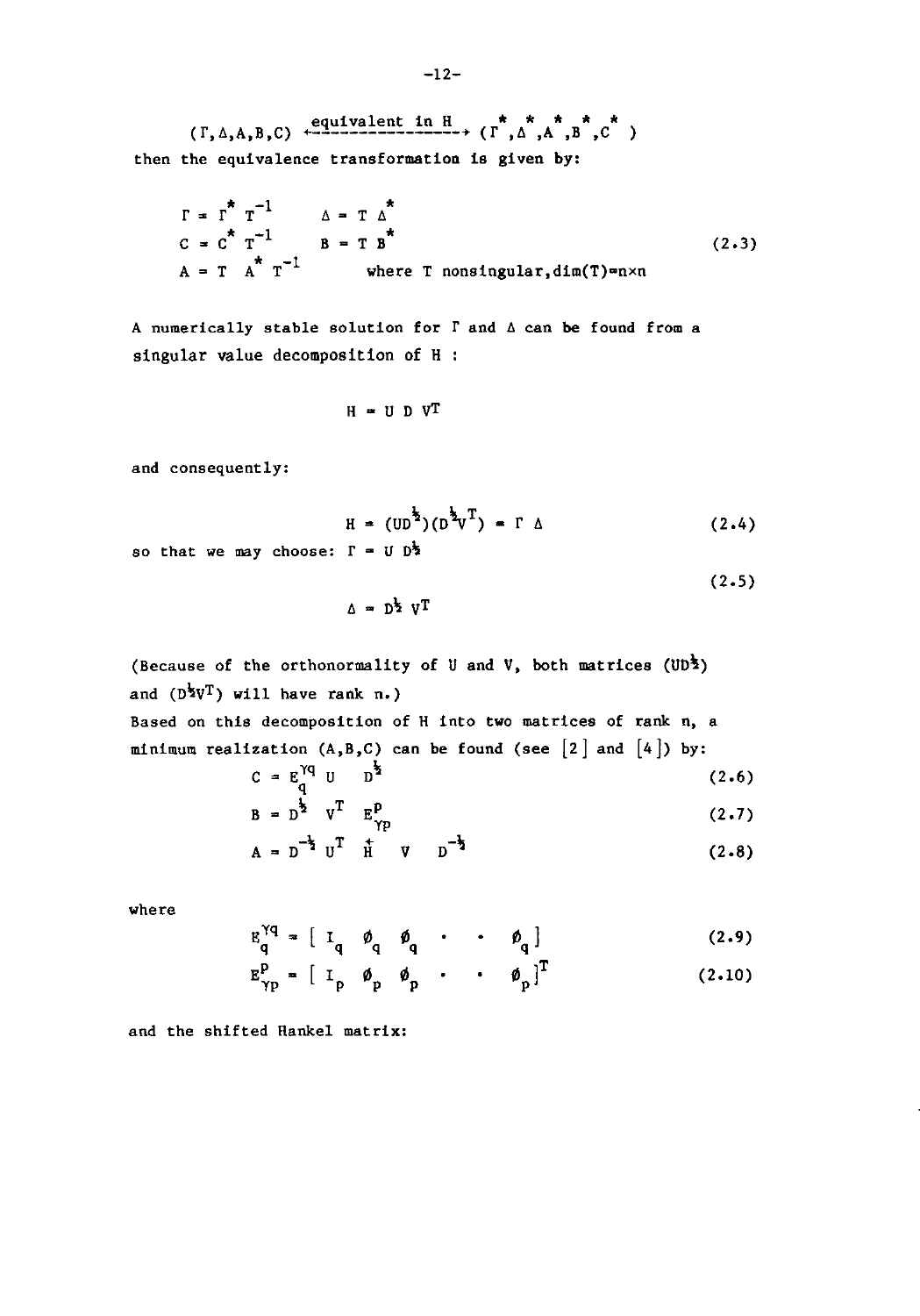$$
\tilde{H} = \Gamma \cdot A \cdot \Delta = \begin{bmatrix} M_2 & M_3 & M_4 & \cdot & \cdot & M_{\gamma+1} \\ M_3 & M_4 & \cdot & \cdot & \cdot & M_{\gamma+2} \\ M_4 & \cdot & & & \cdot & \cdot \\ \cdot & \cdot & & & & \cdot \\ \cdot & \cdot & & & & \cdot \\ \cdot & \cdot & & & & \cdot \\ M_{\gamma+1} & M_{\gamma+2} & \cdot & \cdot & \cdot & M_{2\gamma} \end{bmatrix}
$$
 (2.11)

Whether this same algorithm for finding a minimum realization may be applied to the Page matrix Is dependent on the fact whether the rank of P equals the minimum dimension of the system n. The Page matrix may be decomposed as:

$$
P = \Gamma_{\mu} \cdot \Delta \quad \text{dim}(P) = h \times m \qquad (2.12)
$$
  

$$
\Gamma_{\mu} = \begin{bmatrix} C & & \\ CA^{\mu} & & \\ CA^2^{\mu} & & \\ A & = [B \ AB \ A^2B \ \cdot \ A^{\mu-1}B] \end{bmatrix}
$$
  

$$
\text{dim}(\Gamma_{\mu}) = h \times n \qquad (2.13)
$$

**where** 

It is obvious, that if  $n \ge n$  and  $\mu \ge n$  and both the system  $(A, B, C)$ is completely observable and controllable and the system  $(A^{\mu},B,C)$ is completely observable, the same equivalence class can be defined for  $P$  as for  $H$ , with exactly the same equivalence transformation. The crucial condition is that the system  $(A^{\mu},B,C)$  is completely observable, because then the extended observability matrix  $\Gamma_{\rm H}$  has full rank n.

 $d$ im $(\Delta)$  = n×m

(In the dual case of the Chinese Page matrix, the controllability of  $(A^n, B, C)$  is required to assure the full rank of  $\Delta$ ). It can be proved that the rank  $\Gamma_{\mathfrak{u}^{\mathfrak{m}}}$  (which will be the hardest job),then the following can be stated about the rank of P; A general rule for the rank of a product of matrices XY is: rank XY  $\leq$  min(rank X, rank Y). The Sylvester's inequality (see  $|8|$ p.66) is an extension of this relation: it states that for the rank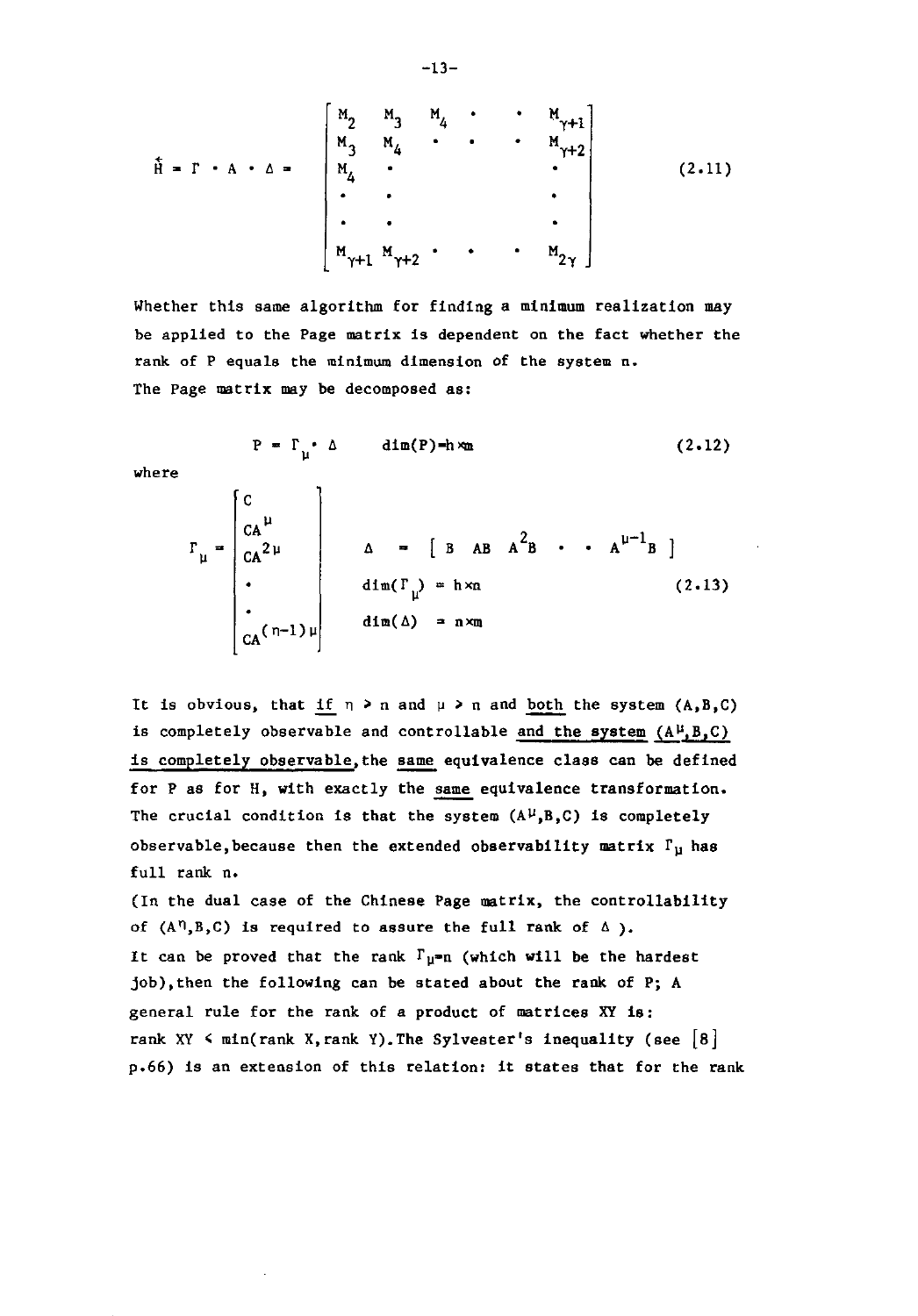of the product of rectangular matrices X and Y of dimensions resp. mxn and nxq, it holds that: rank X + rank Y - n < rank(XY) < min(rank X, rank Y) Applying this inequality to the Page matrix  $(eq.(2.12))$ , this leads to

$$
n \leq \text{rank } P \leq n \tag{2.14}
$$

And as the result :

$$
rank P = n \tag{2.15}
$$

If rank  $\Gamma_{\mathfrak{u}}=n$  and consequently rank P=n, a singular value decomposition of P leads to a decomposition of P into two matrices each with rank n. From this decomposition a minimum realization can be found in the same way as for the Hankel matrix, i.e. using the Ho-Kalman algorithm. As for the Hankel matrix all the subsequent steps are invariant under the equivalence transformation (with **nonsingular matrix T).** 

In the remaining part of this chapter the condition rank P=n will be a subject of study. As a summary it can be stated that if we can prove that rank  $\Gamma_{\text{U}}=n$ , this immediately leads to the required rank condition for P. This feature will be discussed in the next section, where we will just indicate all exceptions for which rank  $\Gamma_{\text{u}}$  # n.

2.2 OBSERVABILITY OF (A,B,C)

2.2.1. INTRODUCTION Our task is to prove that

 $rank \begin{bmatrix} CA^{2\mu} \\ \end{bmatrix} = n$  (2.16)  $\sim$  (n-l)+. given a minimum realization  $(A, B, C)$ . If  $(A, B, C)$  is a minimum

realization, it is proved  $\lfloor 1 \rfloor$  that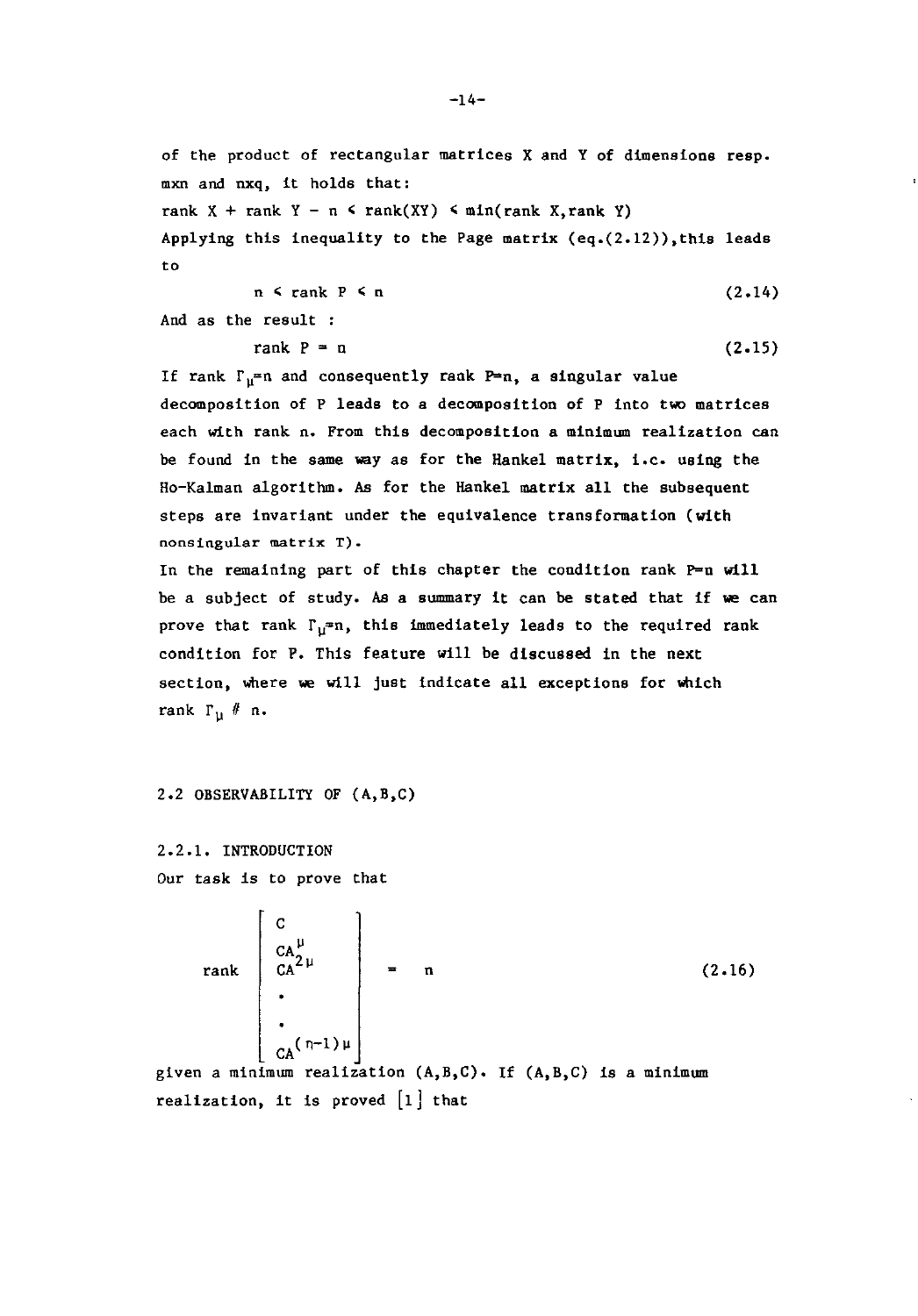$$
\text{rank}\begin{bmatrix} C \\ CA \\ C A \\ \vdots \\ CA^{n-1} \end{bmatrix} = n \tag{2.17}
$$

in other words : (A,B,C) is a completely observable realization. Rank  $\Gamma_{11}$ =n can only be assured if  $n\ge n$ . This is a similar condition as the condition  $\mu$ >n for the extended controllability matrix  $\Delta_{n^*}$ The condition rank  $\Gamma_{\text{U}}=n$  corresponds to the statement that  $(A^{\mu},B,C)$  is a completely observable system. The final formulation of the problem now becomes:

Given a completely observable system (A,B,C); under which conditions is the system  $(A^{\mu},B,C)$  also completely observable for any  $\mu > 1$ .

To deal with the problem of complete observability of systems a congruent definition of this feature will be introduced, taking into account the structure of the matrix A, and more specifically its eigenvalues.

Such a definition is given by Chen and Desoer  $[9]$  in the first instance for complete controllability. Their theorem will be stated here and the proof of the theorem will be given along the same lines as they did. This will be necessary for applying the theorem to the situation of the system  $(A^{\mu},B,C)$ . For this purpose the Jordan canonical form is necessary, which will be defined next.

#### 2.2.2. JORDAN CANONICAL FORM

Consider a system with  $\nu$  different eigenvalues. The system can always be represented in its Jordan canonical form, in which there are no two Jordan blocks associated with the same eigenvalue. This Jordan form can be written as follows: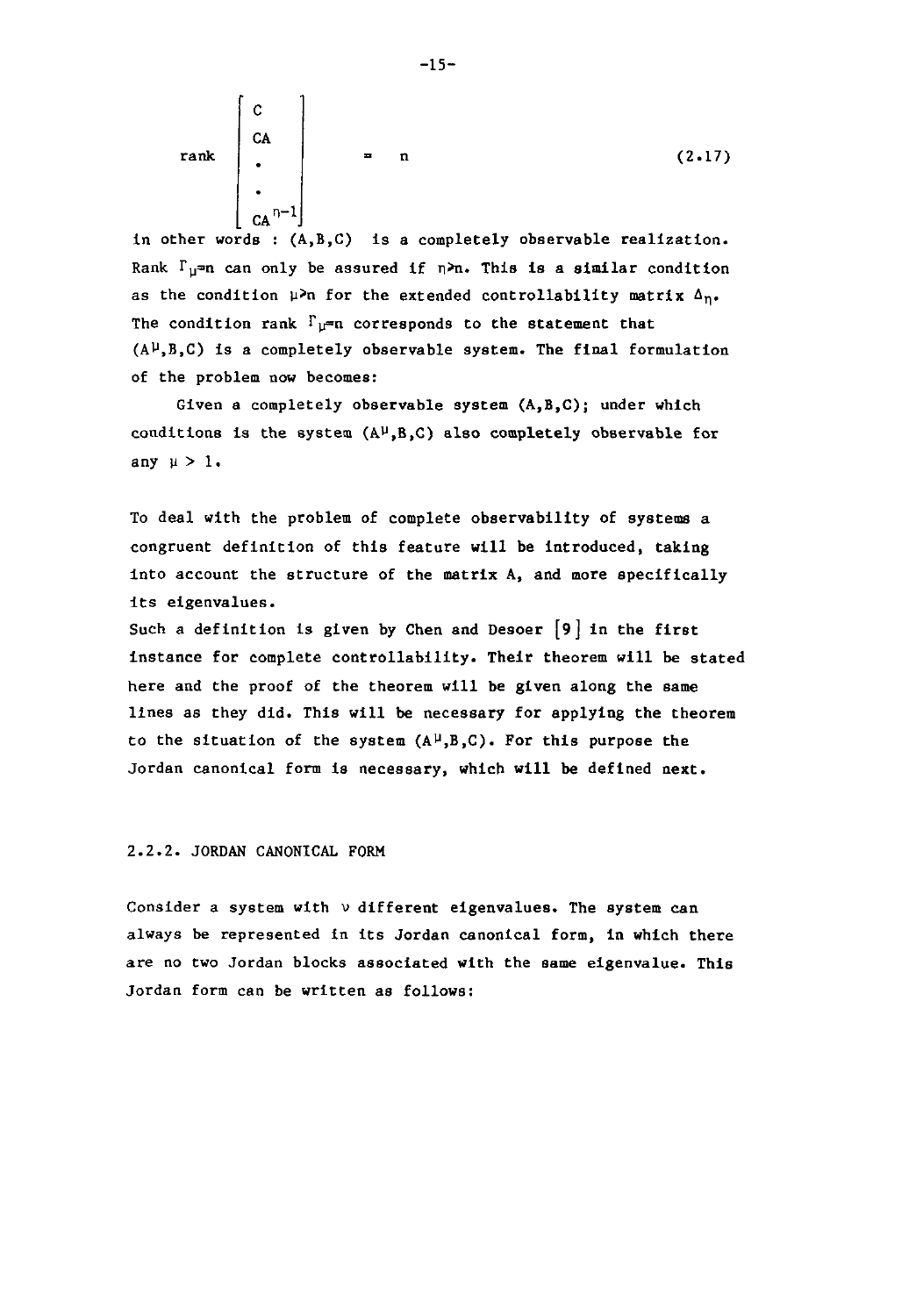$$
A_{J} = \begin{bmatrix} A_{1} & 0 & \cdots & 0 \\ 0 & A_{2} & \cdots & 0 \\ \vdots & \vdots & \ddots & \vdots \\ 0 & \cdots & \cdots & A_{v} \end{bmatrix}, \qquad C_{J} = \begin{bmatrix} C_{1} & C_{2} & \cdots & C_{v} \end{bmatrix} (2.18)
$$
  
(q×n)

where  $A_i$  and  $C_i$  will denote all Jordan blocks associated with eigenvalue  $\lambda_1$ .

Every Jordan block can be represented by a numer of Jordan cages, again ordered in a block diagonal way:

$$
A_{1} = \begin{bmatrix} A_{11} & & & & & \\ & A_{12} & & & & \\ & & \ddots & & & \\ & & & & \ddots & \\ & & & & & A_{1r(1)} \end{bmatrix}, \quad C_{1} = \begin{bmatrix} c_{11} & c_{12} & \cdots & c_{1r(1)} \end{bmatrix}
$$
(q×n) (2.19)

 $(n_1 \times n_1)$ 

With every eigenvalue  $\lambda_1$  there are associated r(i) Jordan cages. This Jordan cages have the following form:

$$
A_{1j} = \begin{bmatrix} \lambda_1 & 1 & 0 & \cdots & 0 \\ 0 & \lambda_1 & 1 & 0 & \cdots & 0 \\ \vdots & \vdots & \ddots & \vdots & \ddots & \vdots \\ 0 & 0 & \cdots & \cdots & 1 \\ 0 & \cdots & \cdots & \cdots & \lambda_1 \end{bmatrix}, C_{1j} = \begin{bmatrix} c_{11j} c_{21j} & c_{21j} \cdots c_{n1j} \end{bmatrix}
$$
(2.20)

where  $c_{11}$  and  $c_{p1}$  are the first and the last column of Cij, respectively.

The matrix A in the Jordan canonical form is completely defined by all numbers  $\lambda_1 \in \mathbb{C}$  , and  $n_1 j, j=1 \ldots r(1)$ , i=1... $\nu$ .

 $\lambda_1$ , i=l.. v define the values of the diagonal elements,  $n_1$ <sub>1</sub>, i=l... $v$ , j=l...r(i) define the structure of matrix A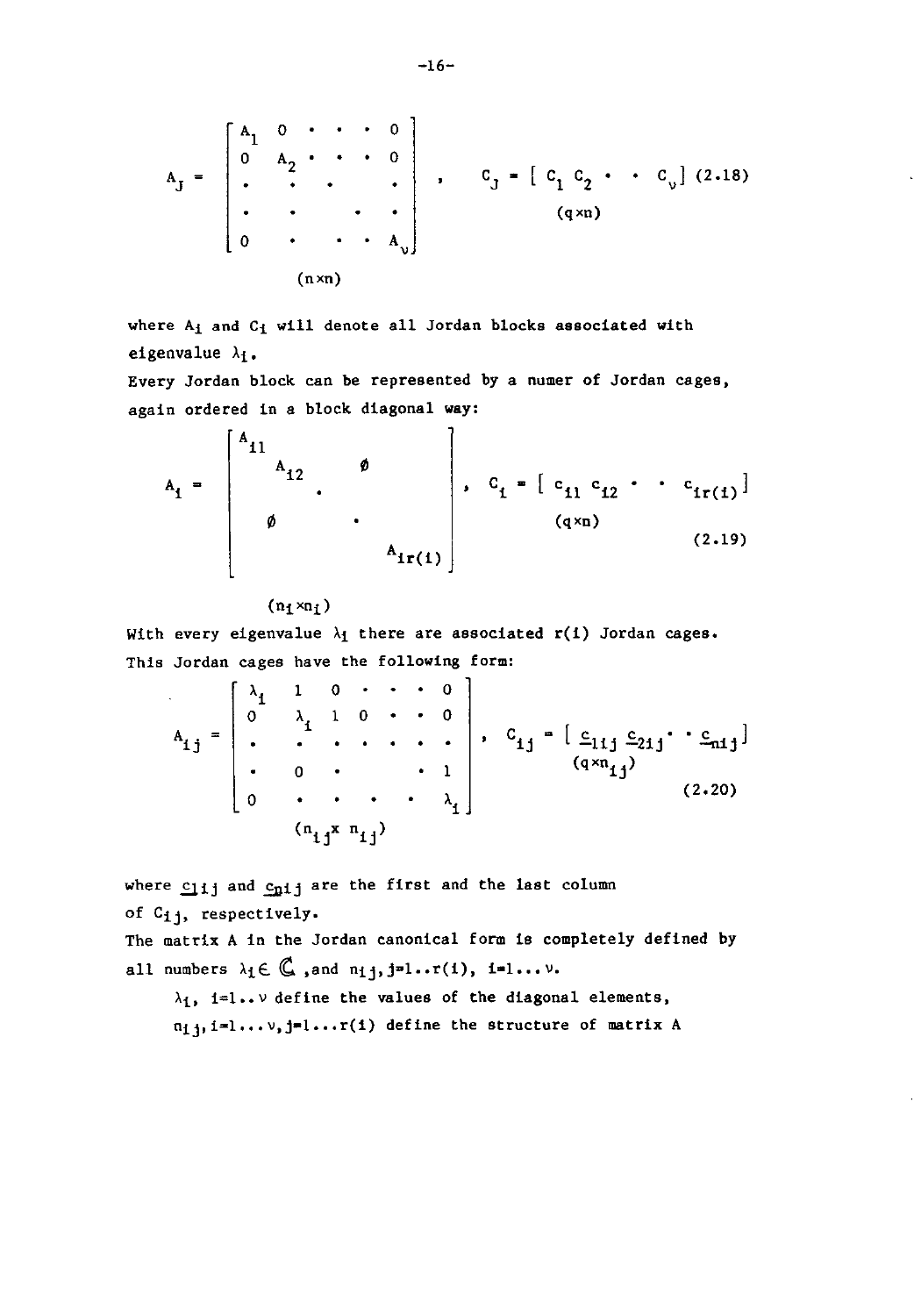-17-

 $r(1)$  $\sum_{j=1}^{\infty} n_{1,j}$  = the multiplicity of "pole"  $\lambda_i$ For the remainder of this chapter we assume, that  $(A, B, C)$  has been brought into a Jordan canonical form ( $A<sub>J</sub>, B<sub>J</sub>, C<sub>J</sub>$ ), so that the index J will be dropped.

## 2.2.3. A CRITERION FOR OBSERVABILITY OF ( A.B.C )

The theorem of Chen and Desoer  $\{9\}$  now states the following: The system (A.B.C) is completely observable if and only if the condition E holds. where

E: for each  $i=1,2,...,v$ , the set of  $r(i)$  q-dimensional column vectors  $c_1$ <sub>11</sub>, $c_1$ <sub>12</sub>, $\cdots$  $c_1$ <sub>1r</sub>(1) is a linearly independent set.

Note that these are the columns of  $C$  corresponding to that (first) state in each cage, which is independent on all other states in that cage.

In the dual case of controllability .those rows of B have to form an independent set which correspond to that (last) state in each cage. which is independent on (but influencing) all other states in that cage. (see  $\{9\}$ )

For poles with multiplicity one (single poles) the set consists of just one element (row or column) and independence then means, that this isn't a zero vector. At least one input should influence the corresponding state or in the dual case at lesst from one output one should be able to observe the corresponding state.

To prove this theorem there has to be demonstrated that this property of A and C fits with the definition of Kalman:

> rank  $\Gamma = n$ (2.21)

For the clearness of this text there will be defined:

 $\Gamma(A, C, n) =$  $ca^{n-1}$ (2.22)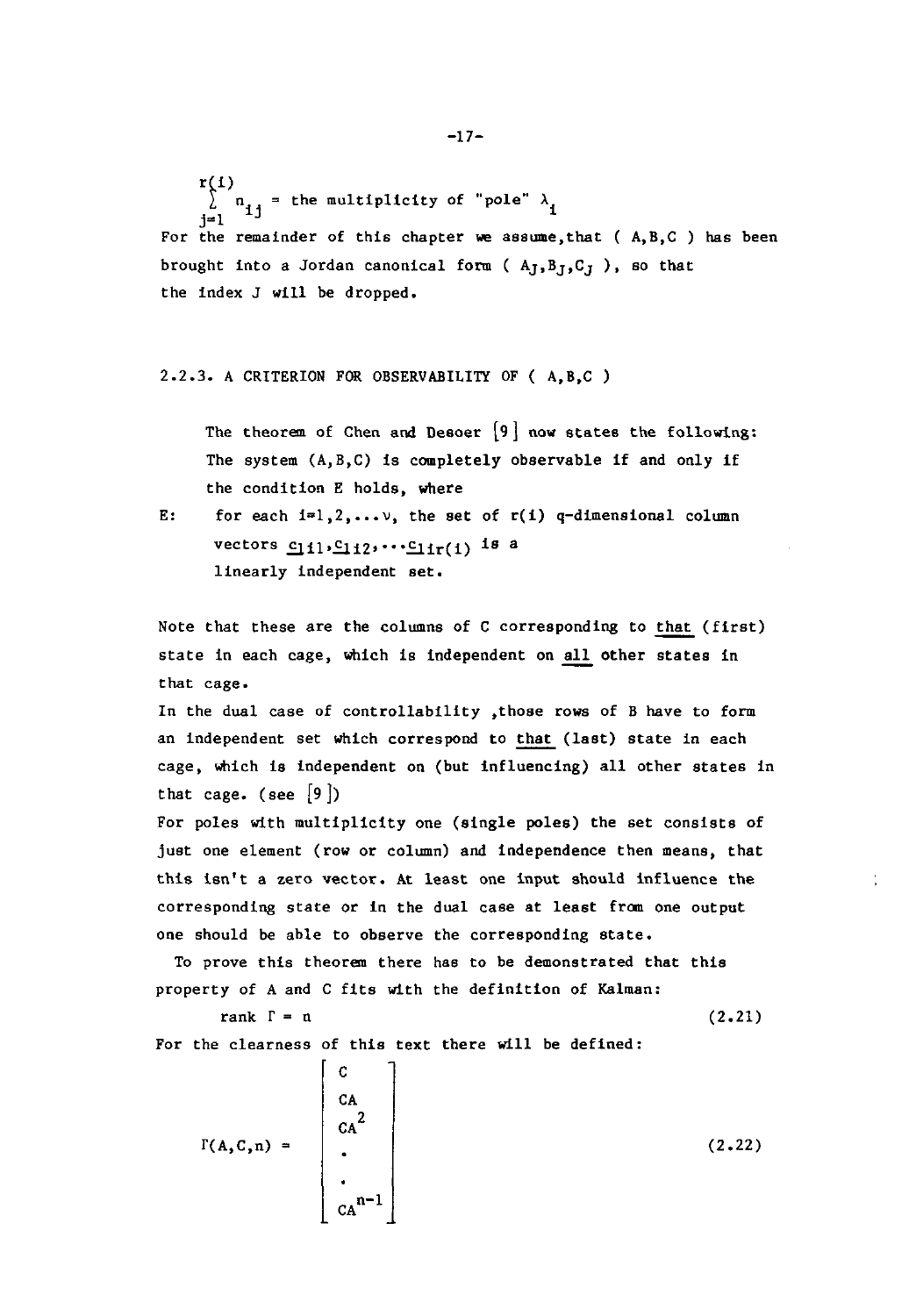To prove the equivalence relation

condition  $E \leftrightarrow \text{rank } \Gamma(A, C, n) = n$  (2.23) we will need three assertions that will be stated first: Assertion 1: For any integer n, any complex  $\lambda$ , and any matrices A and C having proper dimensions

rank 
$$
\Gamma(A, C, n) = \text{rank } \Gamma(A-\lambda I, C, n)
$$
 (2.24)

Proof:  $C(A-\lambda I)^{\frac{1}{2}}$  can always be written as a linear combination of CA<sup>1</sup>, CA<sup>1-1</sup>  $\cdots$ , C, and therefore it holds that

 $\Gamma(A-\lambda I,C,n)$  is obtainable from  $\Gamma(A,C,n)$  by applying to it a sequence of elementary row operations. More specifically there exists a nonsingular matrix  $Q(hxh)$  in such a way that

$$
\Gamma(A-\lambda I,C,n) = Q\Gamma(A,C,n) \qquad (2.25)
$$

According to the Sylvester inequality ( $[8]$  p.18) it can be written:

$$
rank \Gamma(A,C,n)+h-h \cdot rank \Gamma(A-\lambda I,C,n) \cdot rank \Gamma(A,C,n) \qquad (2.26)
$$

Therefore it follows that eq. (2.24) holds. In words : the rank of the observability matrix will not change when all diagonal elements of A are increased or decreased with the same constant  $\lambda \in \mathbb{C}$  (which simply means a change of the origin in the complex z-plane).

Assertion 2: rank  $\Gamma(A_i, C_i, s) = \text{rank } \Gamma(A_i, C_i, \overline{n_i})$  for all  $s > \overline{n_i}$ , where  $\overline{n_i} = \max \{ n_{i,j}, j=1,2,...(i) \}.$ Proof: Because of the specjal Jordan structure of A<sub>i</sub> it follows that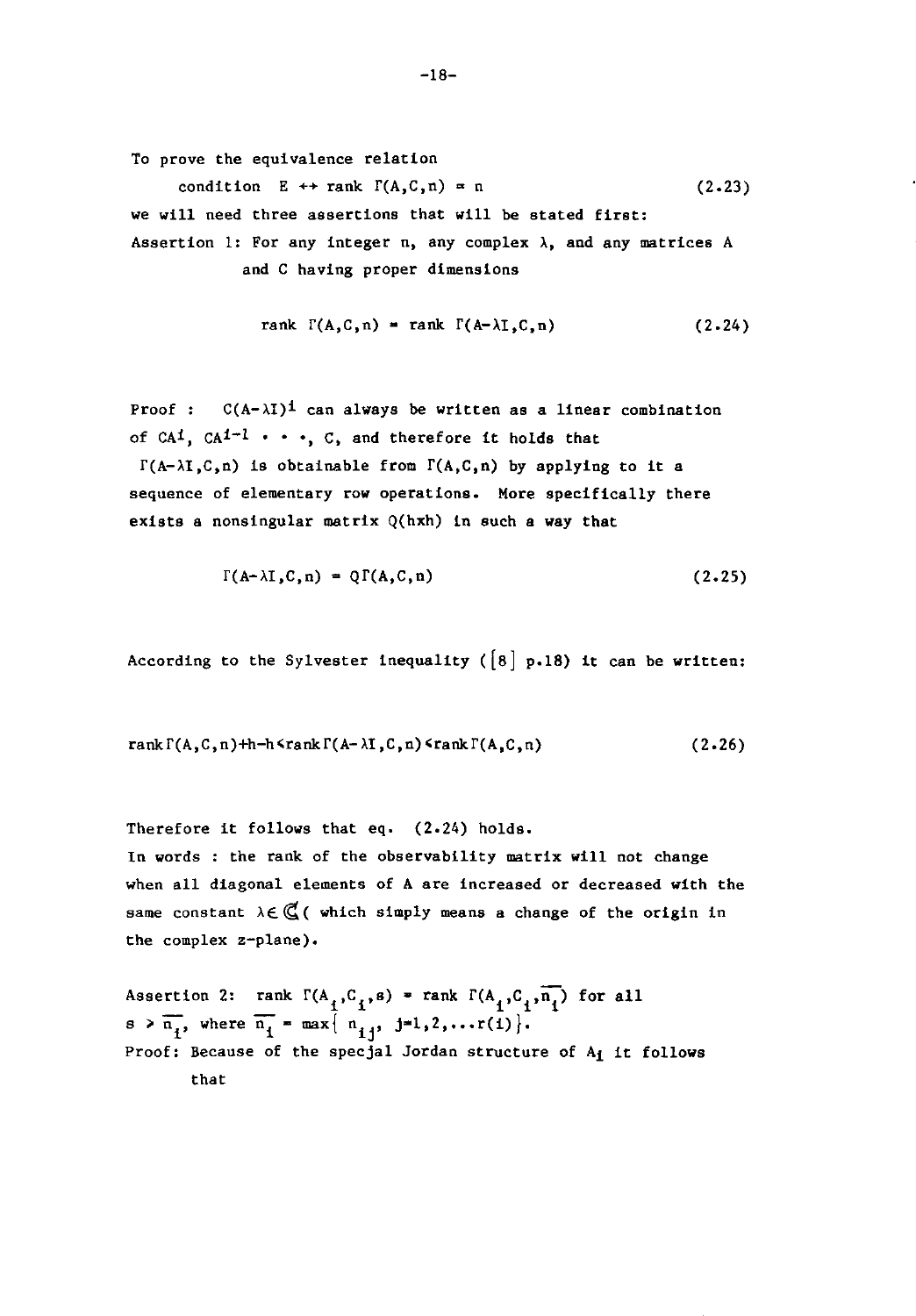$$
(\mathbf{A}_{\mathbf{i}} - \lambda_{\mathbf{i}} \mathbf{I})^{\mathbf{n}_{\mathbf{i}}} = \emptyset
$$
 (2.27)

and therefore  $(A_1 - \lambda_1 I)^8 = \emptyset$  for all  $s \lambda_{n_1}$  (2.28)

**Because of assertion 1:** 

rank 
$$
\Gamma(A_1, C_1, s) = \text{rank } \Gamma(A_1 - \lambda_1 I, C_1, s)
$$
 (2.29)  
With the result above this leads to

rank 
$$
\Gamma(A_i, C_i, s) = \text{rank } \Gamma(A_i, C_i, n_i)
$$
 for all  $s \geqslant n_i$  (2.30)

In words: a Jordan canonical form of a system with one distinct eigenvalue, forms an observability matrix for which holds that the **number of matrix products that has to be taken into account to come**  to the maximal rank of r, is determined by the dimension of the largest Jordan cage.

**Assertion 3: If there exist a nonzero n-dimensional column vector** 

q such that  $\Gamma(A,C,n)q = 0$ , then for any complex  $\lambda$ ,  $\Gamma(A-\lambda I,C,n)q = 0$ 

Proof: From assertion 1 it follows that  
\n
$$
\Gamma(A-\lambda I, C, n) = Q\Gamma(A, C, n)
$$
\n
$$
\text{(2.31)}
$$
\nconsequently if  $\Gamma(A, C, n)q = 0$ , then for any  $\lambda \in \mathbb{C}$ 

$$
\Gamma(A-\lambda I, C, n)q = 0 \qquad (2.32)
$$

For the proof of the theorem, as stated at the beginning of this section, some more resources will be needed ;a schematical way of representing  $\Gamma(A, C, n)$  is given next.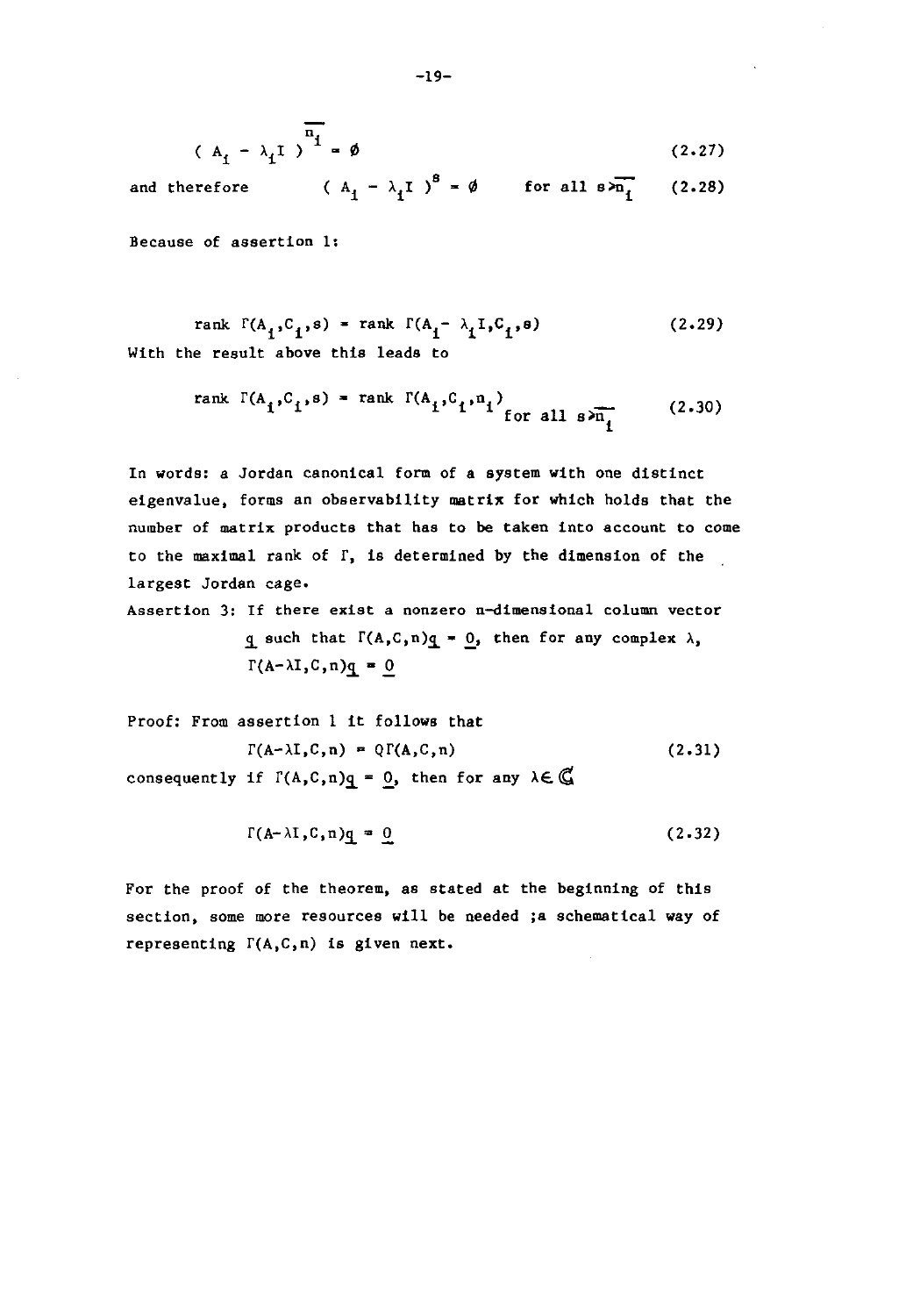Because of the block diagonal structure of A,  $\Gamma(A,C,n)$  can be written as:

$$
\Gamma(A, C, n) = \left[ \Gamma(A_1, C_1, n) \quad \Gamma(A_2, C_2, n) \cdot \cdot \cdot \Gamma(A_2, C_2, n) \right] = \left[ \Gamma(A_{11}, C_{11}, n) \cdot \cdot \cdot \Gamma(A_{\nu r(\nu)}, C_{\nu r(\nu)}, n) \right] (2.33)
$$

When we take the Jordan block associated with eigenvalue  $\lambda_k$ , then for the Jordan cage with index j these can be written.

$$
A_{kj} - \lambda_k I = \begin{bmatrix} 0 & 1 & 0 & \cdot & \cdot & 0 \\ 0 & 0 & \cdot & \cdot & \cdot & \cdot \\ \cdot & \cdot & \cdot & \cdot & \cdot & \cdot \\ \cdot & \cdot & \cdot & \cdot & \cdot & \cdot \\ 0 & \cdot & \cdot & \cdot & \cdot & \cdot \\ 0 & \cdot & \cdot & \cdot & \cdot & \cdot \\ (n_{kj} \times n_{kj}) & \end{bmatrix}
$$
 (2.34)

 $\zeta$ 

which leads to

$$
\Gamma(A_{k,j} - \lambda_k I, C_{k,j}, n) = \begin{bmatrix} \frac{c_{1k,j}}{0} & \frac{c_{2k,j}}{1} & \cdots & \frac{c_{nk,j}}{1} \\ \vdots & \vdots & \ddots & \vdots \\ \vdots & \vdots & \ddots & \vdots \\ 0 & \cdots & \cdots & \vdots \\ 0 & \cdots & \cdots & \vdots \\ \vdots & \vdots & \ddots & \vdots \\ 0 & \cdots & \cdots & \vdots \\ 0 & \cdots & \cdots & \cdots \end{bmatrix} (2.35)
$$

NOw, all **instruments are available to prove the theorem.**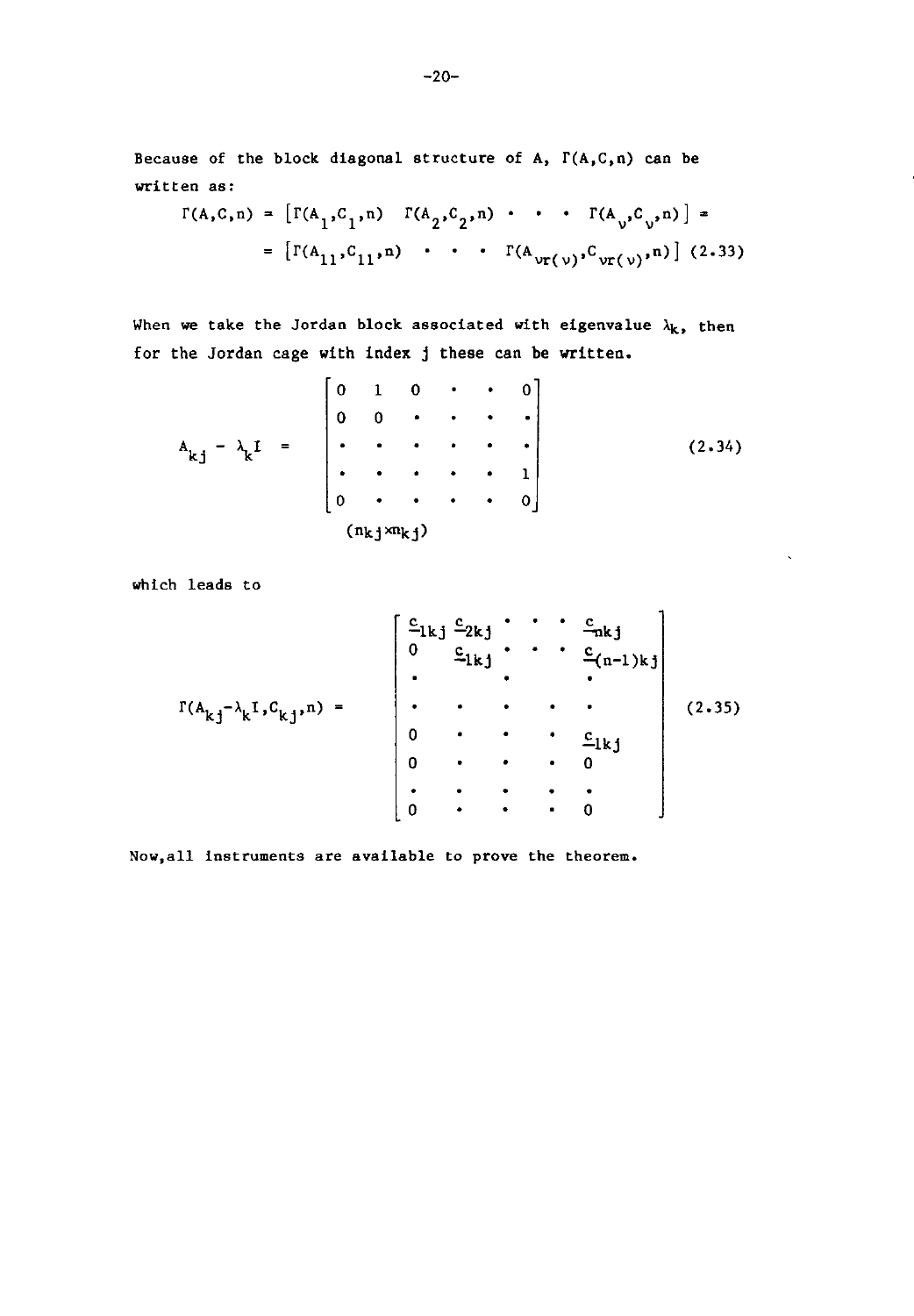2.2.4. PROOF OF THE THEOREM OF CHEN AND DESOER

There is going to be proved that rank  $\Gamma(A, C, n) = n$  if and only if condition E, as described in section 2.2.3., holds. 1. Necessary condition:(+)

Suppose rank  $\Gamma(A, C, n) = n$  and E does not hold for some i=k. This means that the set

 $c_{1k1}c_{1k2}...c_{1kr(k)}$  is a linearly dependent set.

Now consider the way of writing  $\Gamma(A, C, n)$  and  $\Gamma(A_k - \lambda_k I, C_k, n)$ as in eq.(2.33) and  $(2.35)$ . If the given set of c-vectors is linearly dependent, then there exists a linear combination of columns of  $\Gamma(A-\lambda_kI,C,n)$  that is linear dependent. From this it follows that rank  $\Gamma(A-\lambda_kI,C,n) < n$  and, by assertion 1. that rank  $\Gamma(A,C,n) < n$ . This is in contradiction with the hypothesis, and therefore for rank  $\Gamma(A, C, n) = n$ , a necessary condition is given by E.

2. Sufficient conditlon:(+)

This proof will be done in two steps.

First it will be demonstrated that if E holds, this leads to:

rank  $\Gamma(A_1, C_1, n) = n_1$  for all i (2.36)

Given this condition it will be proved that rank  $\Gamma(A,C,n) = n$ . a. If E holds then rank  $\Gamma(A_1, C_1, n) = n_1$  for all i. Proof: From assertion 1 it follows that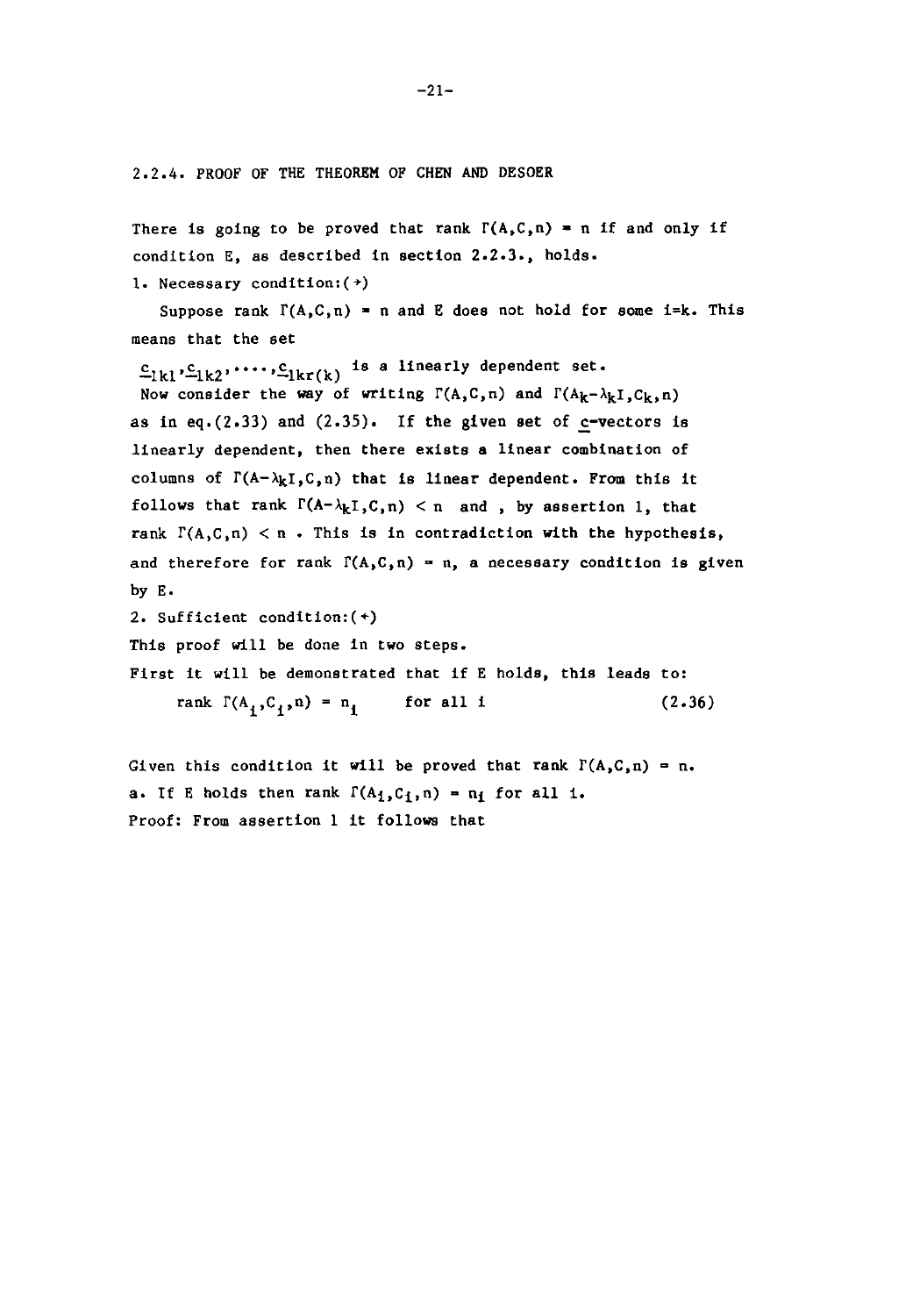rank 
$$
\Gamma(A_1, C_1, n) = \text{rank } \Gamma(A_1 - \lambda_1 I, C_1, n)
$$
 (2.37)

With assertion 2 there can be written :

rank 
$$
\Gamma(A_1, C_1, n) =
$$
 rank  $\Gamma(A_1 - \lambda_1 I, C_1, n_1)$  (2.38)

Now suppose that rank  $\Gamma(A_i - \lambda_1 I, C_i, \overline{n_i}) < n_i$  . The considered matrix has dimensions  $\overline{n}_1 \overline{q} \times n_1$  (q= number of outputs); if its rank is smaller then  $n_i$ , a linear combination of the  $n_i$  column vectors of  $\Gamma$  can be brought to zero. In other words: There exists a nonzero column vector  $q$  in such a way that  $\Gamma(A_{i} - \lambda_{i}I, C_{i}, \overline{n_{i}})q = 0$  (2.39)

The matrix 
$$
\Gamma(A_1 - \lambda_1 I, C_1, \overline{n_1})
$$
 can be written as (in the example)  
\n
$$
\overline{n_1} = n_{1k}
$$
\n
$$
\begin{bmatrix}\n\underline{c}_{1k1} & \underline{c}_{2k1} & \cdots & \underline{c}_{nk1} & \vdots & \underline{c}_{1k2} & \cdots & \underline{c}_{nk2} \\
\vdots & \vdots & \vdots & \vdots & \ddots & \vdots \\
\vdots & \vdots & \vdots & \vdots & \vdots & \vdots \\
\vdots & \vdots & \vdots & \vdots & \vdots & \vdots \\
\vdots & \vdots & \vdots & \vdots & \vdots & \vdots \\
\vdots & \vdots & \vdots & \vdots & \vdots & \vdots \\
\vdots & \vdots & \vdots & \vdots & \vdots & \vdots \\
\vdots & \vdots & \vdots & \vdots & \vdots & \vdots \\
\vdots & \vdots & \vdots & \vdots & \vdots & \vdots \\
\vdots & \vdots & \vdots & \vdots & \vdots & \vdots \\
\vdots & \vdots & \vdots & \vdots & \vdots & \vdots \\
\vdots & \vdots & \vdots & \vdots & \vdots & \vdots \\
\vdots & \vdots & \vdots & \vdots & \vdots & \vdots \\
\vdots & \vdots & \vdots & \vdots & \vdots & \vdots \\
\vdots & \vdots & \vdots & \vdots & \vdots & \vdots \\
\vdots & \vdots & \vdots & \vdots & \vdots & \vdots \\
\vdots & \vdots & \vdots & \vdots & \vdots & \vdots \\
\vdots & \vdots & \vdots & \vdots & \vdots & \vdots \\
\vdots & \vdots & \vdots & \vdots & \vdots & \vdots \\
\vdots & \vdots & \vdots & \vdots & \vdots & \vdots \\
\vdots & \vdots & \vdots & \vdots & \vdots & \vdots \\
\vdots & \vdots & \vdots & \vdots & \vdots & \vdots \\
\vdots & \vdots & \vdots & \vdots & \vdots & \vdots \\
\vdots & \vdots & \vdots & \vdots & \vdots & \vdots \\
\vdots & \vdots & \vdots & \vdots & \vdots & \vdots \\
\vdots & \vdots & \vdots & \vdots & \vdots & \vdots \\
\vdots & \vdots & \vdots & \vdots & \vdots & \vdots \\
\vdots & \
$$

Because  $\underline{c}_{1k1}, \underline{c}_{1k2}, \ldots, \underline{c}_{1kr(k)}$  is a linearly independent set, it can be seen that  $\Gamma(A_1-\lambda_1I,C_1,n_1)$ . q can only be 0 if q = 0. This is in contradiction with the assumption, and therefore it must hold that

rank  $\Gamma(A_i - \lambda_i I, C_i, \overline{n_i}) = n_i$ Because  $n > \frac{1}{n_1}$ , and with assertions 1. and 2. it follows that rank  $\Gamma(A_i, C_i, n) = n_i$  for all i (2.41) (2.42)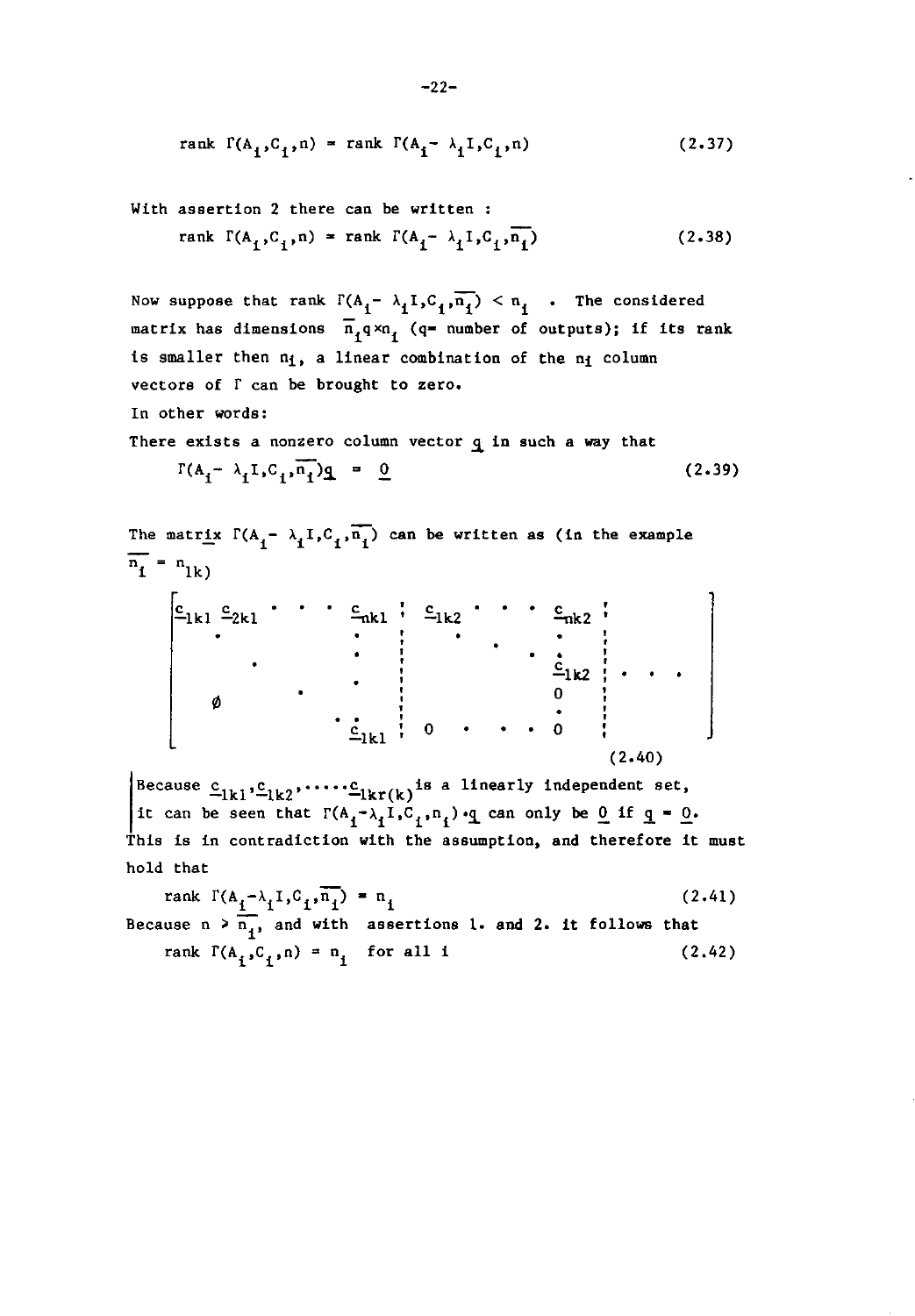b. If E holds then all columns of  $\Gamma(A_1, C_1, n)$  and  $\Gamma(A_j, C_j, n), i \# j$ , will be independent.

Proof: Suppose

rank 
$$
\left[ \Gamma(A_1, C_1, n) \Gamma(A_2, C_2, n) \right] < n_1 + n_2
$$
 (2.43)  
Then there exists a minimal polynomial column vector

Then there exists a n<sub>1+n2</sub>-dimensional column vector

$$
\begin{bmatrix} \mathfrak{A}_1 \\ \mathfrak{A}_2 \end{bmatrix} \nparallel \underline{0} \quad \text{and} \quad \begin{bmatrix} \Gamma(A_1, C_1, n) & \Gamma(A_2, C_2, n) \end{bmatrix} \begin{bmatrix} \mathfrak{A}_1 \\ \mathfrak{A}_2 \end{bmatrix} = \underline{0} \tag{2.44}
$$
\n
$$
\text{With assertion 3 it follows then:}
$$

$$
\begin{bmatrix} \Gamma(A_1, C_1, n) + \Gamma(A_2, C_2, n) \end{bmatrix} \begin{bmatrix} q_1 \\ q_2 \end{bmatrix} = \underline{0} \tag{2.45}
$$

$$
(A2- \lambda2I)8 = \emptyset \text{ for all } s > n2
$$
 (2.46)

Then it follows for the  $(n-\overline{n_2}) \times n_1$  left under part of the matrix equation (2.45):

$$
\begin{bmatrix} c_1 (A_1 - \lambda_2 I)^{\overline{n_2}} \\ \cdot \\ c_1 (A_1 - \lambda_2 I)^{n-1} \end{bmatrix} \cdot q_1 = 0
$$
 (2.47)

In other words:

$$
\Gamma(A_1 - \lambda_2 I, C, n - \overline{n_2})(A_1 - \lambda_2 I)^{n_2} \cdot \underline{q}_1 = \underline{0}
$$
 (2.48)

Since  $\lambda_1 \# \lambda_2$ , rank  $(A_1 - \lambda_2 I)^{n_2} = n_1$  (2.49)  $ra$ 

nk 
$$
\Gamma(A_1 - \lambda_2 I, C_1, n - \overline{n_2})
$$
 = rank  $\Gamma(A_1, C_1, n - \overline{n_2})$  =  
= rank  $\Gamma(A_1, C_1, \overline{n_1})$ , because  $\overline{n_1} \le n - \overline{n_2}$  (2.50)

With equation (2.42) it has been proved that rank  $\Gamma(A_1, C_1, n_1) = n_1$ , so rank  $\Gamma(A_1, C_1, n_1) = n_1$  (2.51)

Equations (2.49) and (2.50) together with the Sylvester inequality now show that equation (2.48) is a vector equation with a  $n_1$ xn<sub>l</sub>-coefficient matrix of full rank  $n_1$ .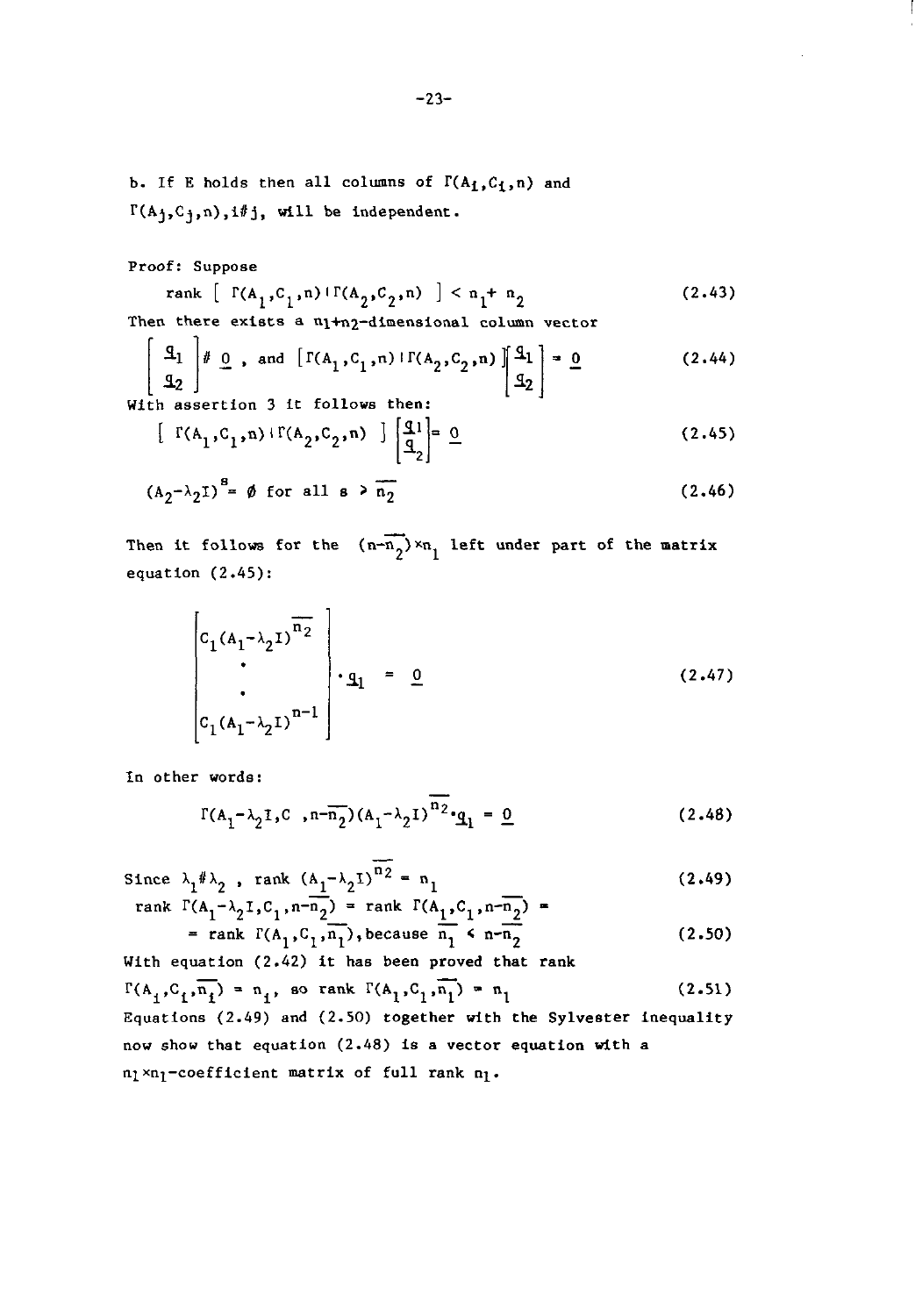As a result equation  $(2.48)$  can only be fulfilled if  $q_1=0$ . Along the same lines with substitution of  $\lambda_1$  in equation (2.45) it follows that  $q_2=0$ . Then  $q_1=0$  and  $q_2=0$  and this is in contradiction with the hypothesis. Therefore:

rank
$$
[\Gamma(A_1, C_1, n) | \Gamma(A_j, C_j, n)] = n_1 + n_j
$$
 (if  $\lambda_1 \neq \lambda_1$ ) (2.52)

RESULT:

When we consider the representaion of A and  $A_1$  in equation(2.18)  $r(1)$ and (2.19), it can be seen that  $n = \begin{bmatrix} n & n \\ n+1 & n \end{bmatrix}$ . Because of the fact that every value of i is associated with a different  $\lambda_1$ , it follows that

$$
rank \Gamma(A,C,n) = n \qquad (2.53)
$$

With this result the theorem as stated in section 2.2.3 has been proved.

#### 2.2.5. REMARKS

With the given criterion for complete observability it is much more easy to analyse the observability of a system with a more physical understanding than with the definition of Kalman, at least if the Jordan canonical form of the system is known. Because of our purely theoretical interest in the definition at this moment, this criterion is very suitable. In the next section it will be demonstrated under which circumstances  $(A^{\mu},B,C)$  is completely observable, given  $(A,B,C)$  is completely observable. The special structure of the matrix A in the Jordan canonical form will be a great help in this task.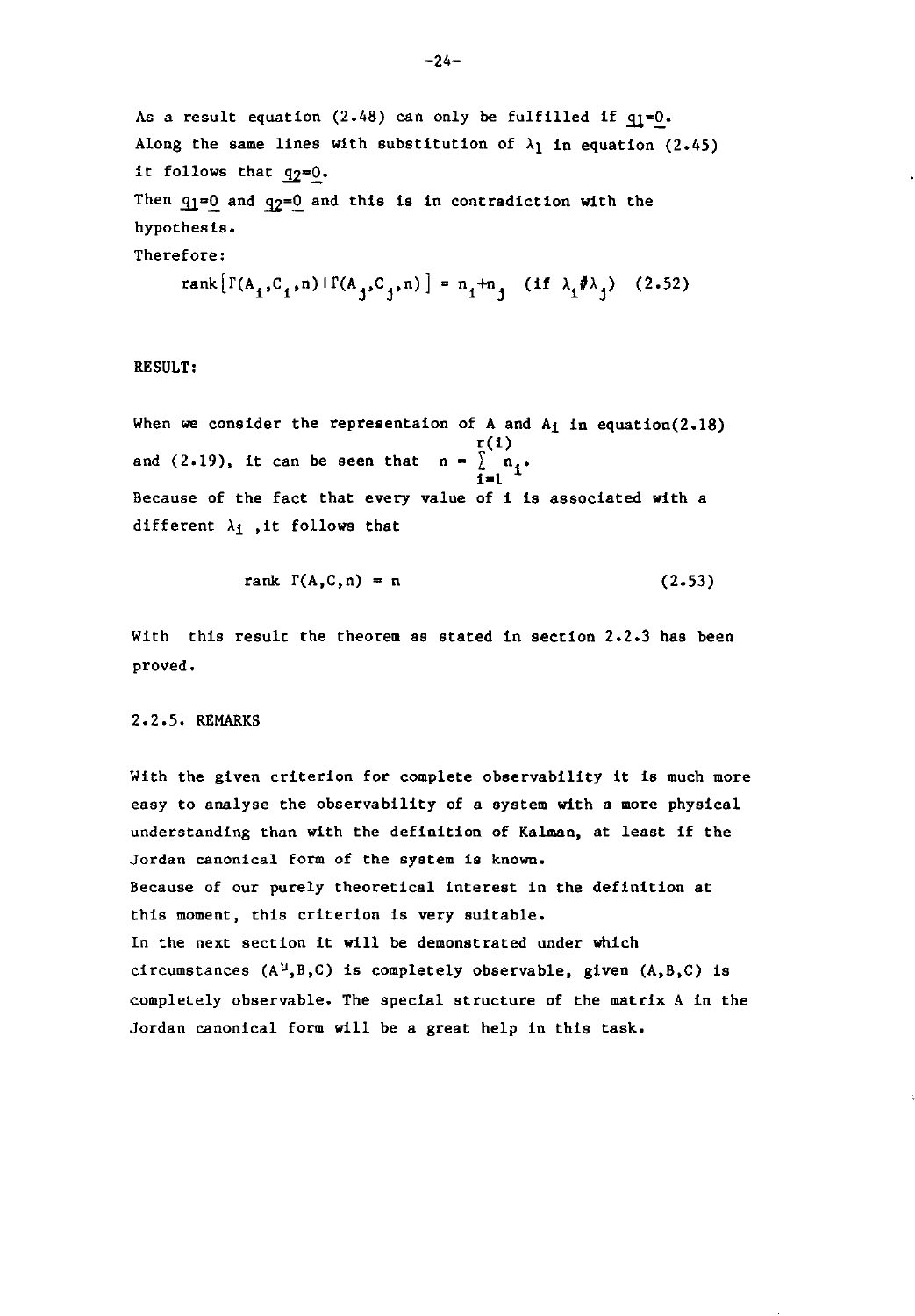#### 2.3. OBSERVABILITY OF  $(A^{\mu},B,C)$

 $2.3.1.$  JORDAN STRUCTURE OF  $A^{\mu}$ 

Our goal is to find all possible situations where the system  $(A<sup>\mu</sup>,B,C)$  is nonobservable, whereas the system  $(A,B,C)$  is completely observable.

**In these cases, and only in these cases, the Ho-Kalman algorithm**  applied to the Page matrix will not lead to a minimum realization. The criterion for complete observability, as introduced by Chen and Desoer [9] and described in the previous section, can quite easily be applied to the new system  $(A^{\mu},B,C)$ .

When A is assumed to be in the Jordan canonical form, as described in equation (2.18),  $A^{\mu}$  can be found by raising each Jordan cage to the power  $\mu$ .

It is known (see  $[8]$ , p.154) that a Jordan cage associated with eigenvalue  $\lambda_1$  when raising it to the power  $\mu$  can be written in the next form:

if  $\mu > n_{1}$ 

(2.54a)  $\lambda_1^{\mu}$   $\mu \lambda_1^{\mu-1}$   $(\mu-1)\lambda_1^{\mu-2}$   $\cdot$   $\cdot$   $(\mu-n_{1j}+2)\lambda_1^{\mu-n_{1j}+1}$ 0  $\lambda_1^{\mu}$   $\mu \lambda_1^{\mu-1}$  · · ·  $(\mu - n_{1j} + 3) \lambda_1^{\mu - n_{1j} + 2}$  $A_{ij}^{\mu} = \begin{bmatrix} 0 & 0 & \lambda_{1}^{\mu} & \cdots & \cdots & \lambda_{n}^{n} \end{bmatrix}$  $\bullet$  •  $\bullet$  •  $\bullet$  •  $\bullet$  •  $\bullet$  •  $\bullet$  •  $\bullet$  •  $\bullet$  • <sup>0</sup>• A~ <sup>i</sup>

and if  $\mu < n_1$ ; there appears at least one 1 or in general: (2.54b)

$$
A^{\mu} = \begin{bmatrix} \lambda_{1}^{\mu} & \mu \lambda_{1}^{\mu-1} & (\nu-1) \lambda_{1}^{\mu-2} & \cdot & 2\lambda_{1} & 1 & \cdot & \cdot & \cdot & 0 \\ 0 & \lambda_{1}^{\mu} & \mu \lambda_{1}^{\mu-1} & \cdot & 0 & 2\lambda_{1} & 1 & 0 & \cdot & 0 \\ \cdot & \cdot & \cdot & \cdot & \cdot & \cdot & \cdot & \cdot & \cdot & \cdot \\ \cdot & \cdot & \cdot & \cdot & \cdot & \cdot & \cdot & \cdot & \cdot & \cdot \\ 0 & \cdot & \cdot & \cdot & \cdot & \cdot & \cdot & \cdot & \cdot & \cdot & \cdot \\ 0 & \cdot & \cdot & \cdot & \cdot & \cdot & \cdot & \cdot & \cdot & \cdot & \cdot & \cdot \\ \end{bmatrix}
$$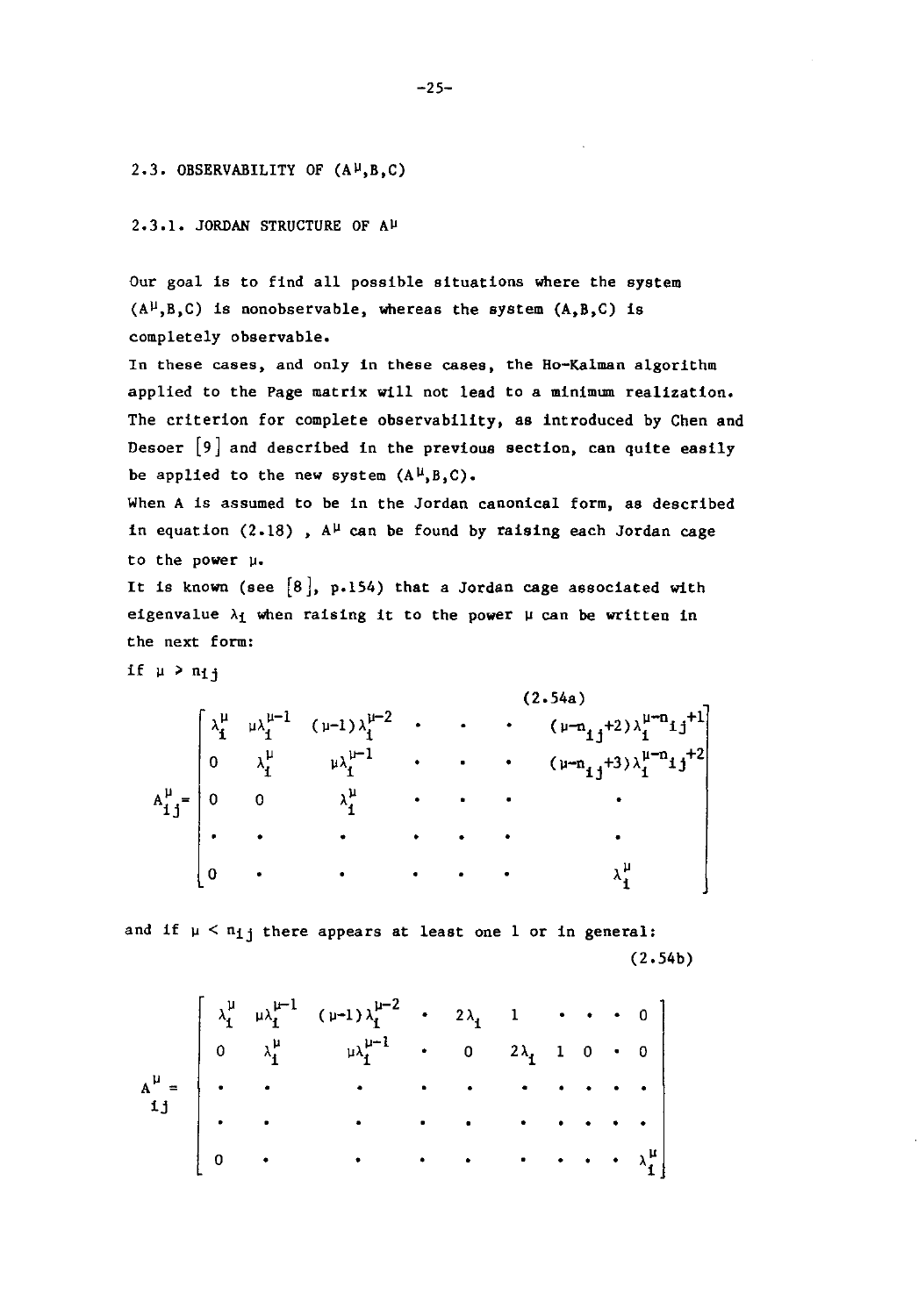In order to find out under which condition the system  $(A^{\mu},B,C)$  is completely observable it has to be investigated which properties of the matrix A are used in the criterion of observability in section  $2.2.3.$ 

If the criterion is also applicable to A-matrices with a structure as in equation (2.54) then no situations of nonobservability of  $(A^{\mu},B,C)$  will occur.

For assertions 1. and 3. (section 2.2.3.) no restrictions on the matrix A are made. They hold for any matrix A, and therefore they are also applicable to matrix  $A^{\mu}$ .

Assertion 2. (section 2.2.3.) assumes that for all i:

$$
(A_{i} - \lambda_{i}I)^{\overline{n_{i}}} = \emptyset
$$
\n
$$
\text{with } \overline{n_{i}} = \max_{i} n_{i}
$$
\n
$$
(2.55)
$$

This assertion not only holds for a Jordan cage ,but for any right upper matrix with equal diagonal elements  $\lambda_1$  and dimension less than  $\overline{n}$ .

Because 
$$
A_{ij}^{\mu}
$$
 fulfills this condition, assertion 2. will also remain valid.

In the proof of the theorem itself (section 2.2.4.) ,apart from the three assertions, only use has been made of the fact that matrix  $\Gamma(A_1-\lambda_1I,C_1,\overline{n_1})$  could be written as:

| $c_{1k1}$ | ×         | ×         | ×         | $c_{1k2}$ | ×         | ×         |  |
|-----------|-----------|-----------|-----------|-----------|-----------|-----------|--|
| 0         | $c_{1k1}$ | ×         | ×         | 0         | $c_{1k2}$ | ×         |  |
|           |           | $c_{1k1}$ |           | 0         |           | ×         |  |
|           | ٠         |           |           |           |           |           |  |
|           |           |           |           | 0         |           | c<br>–1k2 |  |
|           |           |           | $c_{1k1}$ | 0         |           |           |  |
|           |           |           |           |           |           |           |  |

where  $\times$  denotes any column vector, which is irrelevant for the proof. In case we deal with cages in the form of (2.54) we get: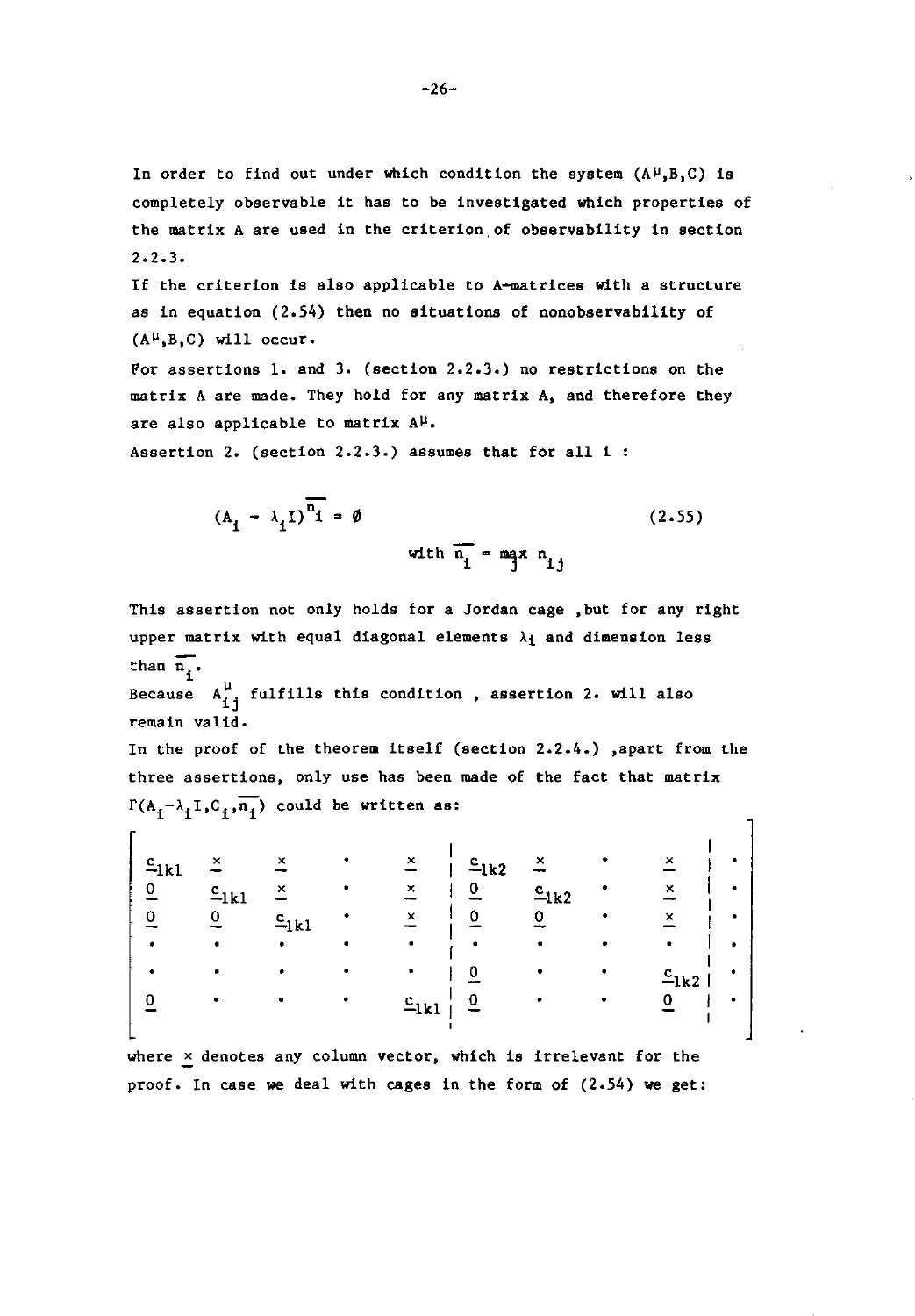| $c_{1k1}$ |                             |                                  | $\times$             | $c_{1k2}$      | ×                   |                      | ×                    |  |
|-----------|-----------------------------|----------------------------------|----------------------|----------------|---------------------|----------------------|----------------------|--|
| 0         | $2\lambda_{\mathbf{i}=1k1}$ | $\times$                         | ٠                    | Ω              | $2\lambda_1C_{1k2}$ |                      |                      |  |
| 0         | 0                           | $2\lambda_1 \underline{c}_{1k1}$ | ٠                    |                | 0                   | $2\lambda_1 c_{1k2}$ |                      |  |
| $\bullet$ | ۰                           |                                  |                      |                |                     |                      |                      |  |
|           |                             |                                  |                      |                |                     | ٠                    | $2\lambda_1 c_{1k2}$ |  |
|           |                             |                                  | $2\lambda_1 c_{1k1}$ | $\overline{0}$ |                     | ٠                    |                      |  |
|           |                             |                                  |                      |                |                     |                      |                      |  |

and now also  $\Gamma(A_1 - \lambda_1 I, C_1, \overline{n_1}) \cdot q = 0$  will always give  $q=0$  unless  $\lambda_i = 0$ .

The situation where  $\lambda_1 = 0$  gives rise to an exception, which we will discuss in the next section.

We may say now that the criterion for complete observability can also be applied to the system  $(A^{\mu},B,C)$ , that's to say, the system  $(A^{\mu},B,C)$  is completely observable (controllable) if the system (A,B,C) is completely observable (controllable), apart from two exceptions, which may disturb this:

1. The Jordan structure has been changed because  $\lambda_1^{\mu}$  =  $\lambda_1^{\mu}$  for some i#j

2.  $\lambda_1 = 0$  for some i

In section 2.2.2. we have seen that the Jordan structure of the matrix A is completely defined by all numbers  $n_{1}$  i=1,  $\nu$ 

 $j=1, r(1)$ 

From the remarks in this section the conclusion can be drawn that the complete observability of  $(A^{\mu},B,C)$  for sure is preserved if all numbers  $n_{i,j}$  of A and A<sup> $\mu$ </sup> are the same. In this situation applying the criterion of observability to A,C and  $A^{\mu}$ ,C will lead **to exactly the same results.** 

Problems may arise when the Jordan structure of A and  $A^{\mu}$  are not the same. This will be dealt with in the next section.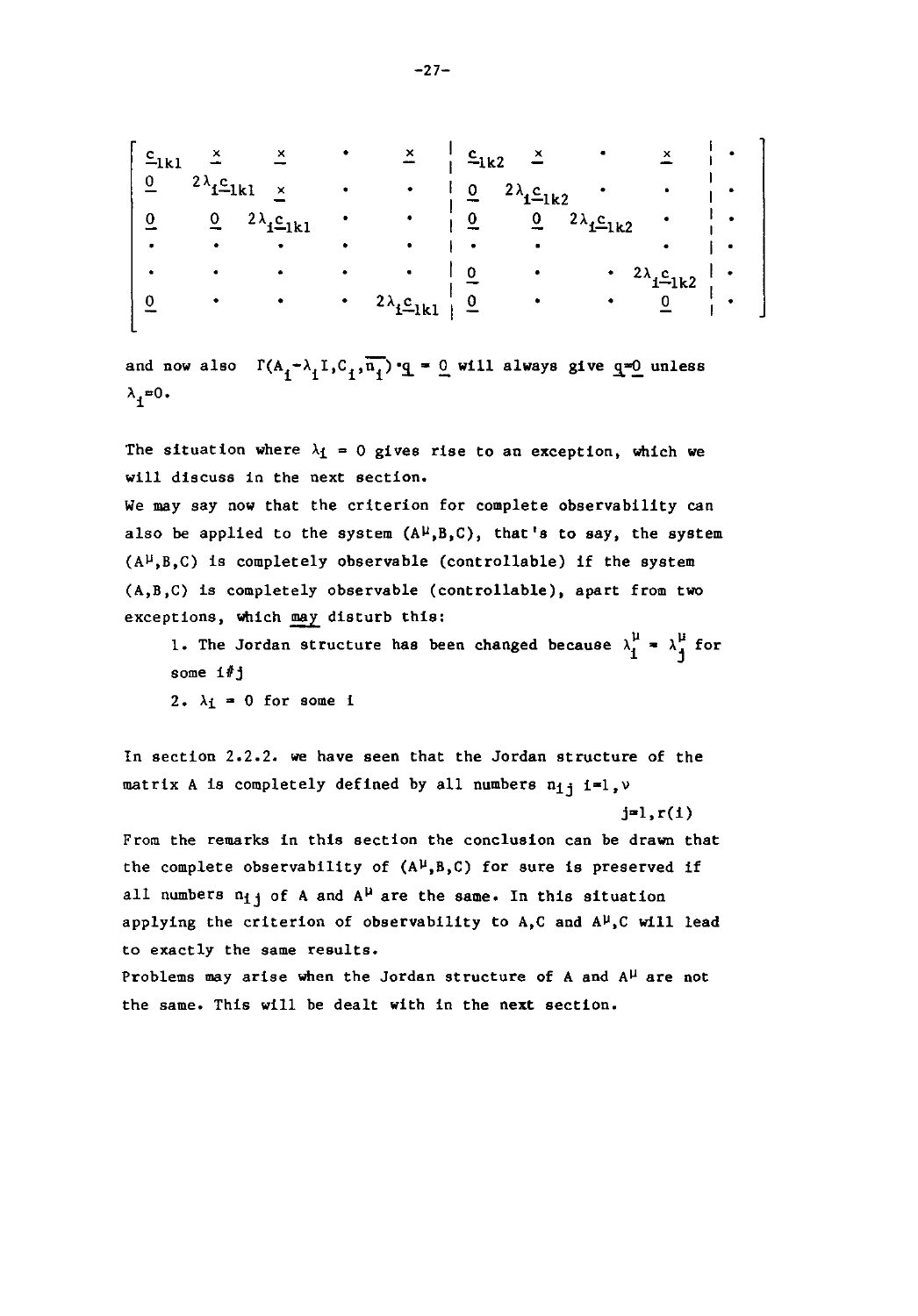#### 2.3.2. SITUATIONS OF NONOBSERVABILITY

The Jordan cage structure of  $A^{\mu}$  and A will not be the same in the following situations

a) 
$$
\lambda_1^{\mu} = \lambda_j^{\mu}
$$
 for some  $i \# j$ , while  $\lambda_i \# \lambda_j$  (2.56)

b) 
$$
\lambda_i = 0
$$
 for some **i** (2.57)

Ad a) In this case two originally different eigenvalues of A will be transformed into two equal eigenvalues of  $A^{\mu}$ . This means that the number of distinct eigenvalues  $\nu$  in A is decreased for  $A^{\mu}$  by one to  $\nu-1$ , and that two Jordan blocks are linked up into one block.

For complete observability of the system the set of  $r(1)$ q-dimensional column vectors  $c_{111}$ ,  $c_{112}$ , ....,  $c_{11r(1)}$  has to be a linearly independent set. When two Jordan blocks are linked up,  $r(i)$  increases and the condition of independence of the relevant column vectors of C has to be investigated again.

The independence of the new set of  $r(i)$  vectors is the only criterion for observability of  $(A^{\mu},B,C)$ .

Ad b) From  $\lambda_1=0$  it follows that  $\lambda_1^k=0$  for all k. In case  $\mu$  is sufficiently large ( $\mu > n_{11}$ ) we are dealing with the situation as in equation (2.45a). This leads to a matrix  $A^{\mu}$  that is completely filled with zero's:  $A^{\mu} = \phi$ . What originally were  $r(1)$  Jordan cages , each with dimensions  $n_{1j}$ , j=l,r(i), now become  $n_i$   $\sum_{j=1}^{r(1)} n_{1j}$  Jordan cages of length 1. In other words all zero eigenvalues of A become noncommon zero eigenvalues of  $A^{\mu}$ . For observability the criterion of independence of the set of

 $r(i)$  vectors of C becomes a criterion of independence of  $n_i$ **column vectors in case of** A~.

This new criterion has to be tested again. It is clear that the criterion in the latter case can only be fulfilled if  $q > n_1$ .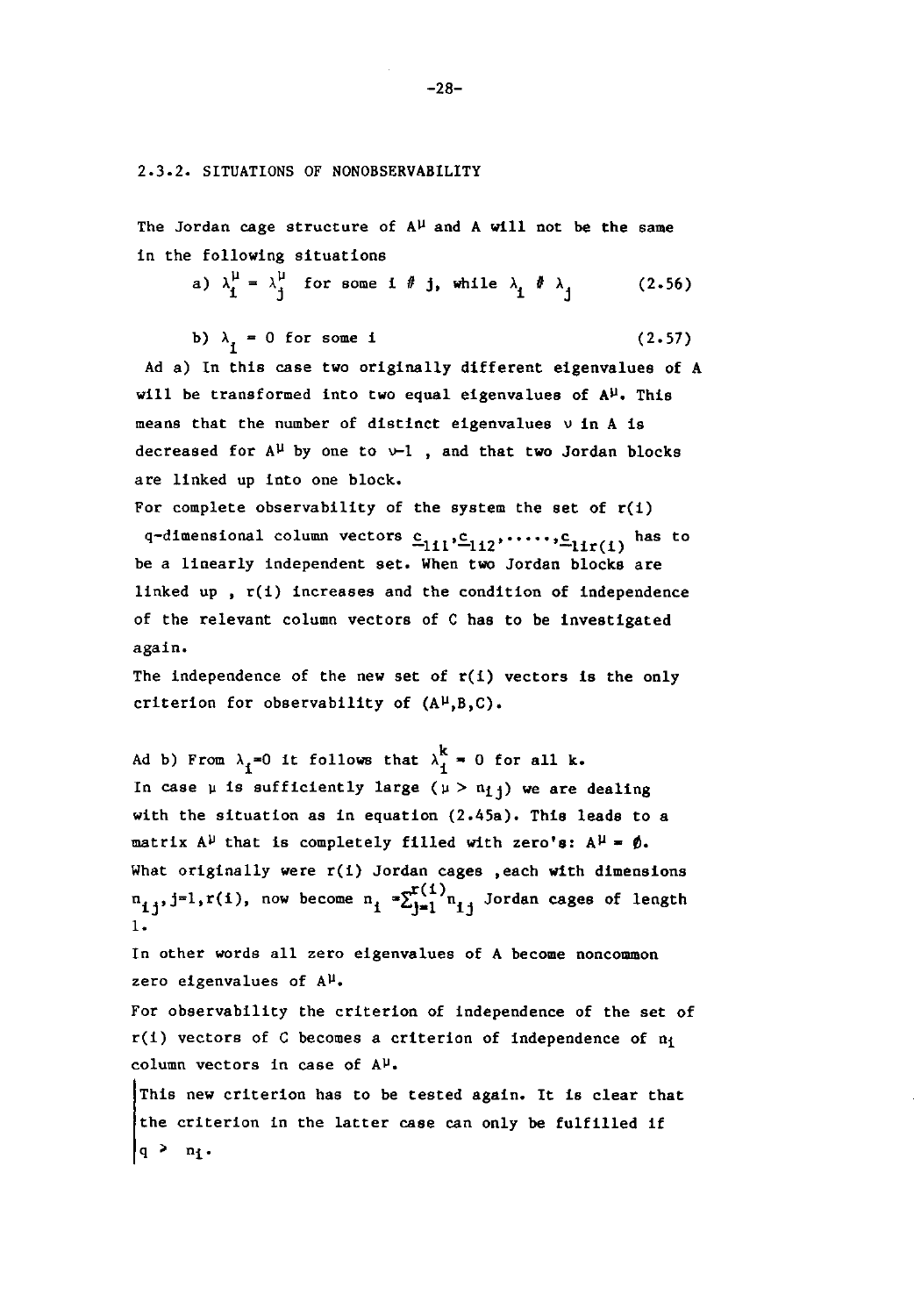In case  $\mu$  is smaller than  $\mathbf{a_{ij}}$  the matrix  $\mathbf{A_{ij}^{\mu}}$  becomes:

| 0  |   |              |   |           |   |                      |           | $\bullet$ $\bullet$ 0 |                                                                                     |
|----|---|--------------|---|-----------|---|----------------------|-----------|-----------------------|-------------------------------------------------------------------------------------|
| 0  | 0 |              |   |           |   |                      | $\bullet$ |                       | $\mathbf{o}$                                                                        |
| ┆. |   |              |   |           |   |                      | ٠         |                       | $\bullet$                                                                           |
|    |   |              |   |           |   |                      | $\bullet$ | $\mathbf{1}$          | $\begin{array}{c} \begin{array}{c} \texttt{J} \ \texttt{I} \end{array} \end{array}$ |
| 0  |   |              |   |           |   |                      | $\bullet$ | 0                     |                                                                                     |
|    |   |              |   |           |   | $\ddot{\phantom{0}}$ | $\bullet$ | $\bullet$             |                                                                                     |
|    |   |              | ۰ | $\bullet$ | ٠ | $\bullet$            |           | $\bullet$             | V<br>$\bullet$                                                                      |
| 0  |   | $\mathbf{r}$ |   |           |   | $\sim 100$           | $\bullet$ | $\bullet$             |                                                                                     |

Here the latter w rows indicate the w quasi noncommon poles we have got in the system  $A^{\mu}$ . This gives rise to a different Jordan form again, where we get w cages in stead of originally one. This can be accomplished by a suitable transformation matrix T, which just interchanges some states. Once this has been done, the criterion of Chen and DeBoer may be applied again, which extends the relevant set with the columns of C corresponding to the indicated w **states.** 

Example:  $n_{11} = 4$ 

|                                                                    | $\begin{bmatrix} 0 & 1 & 0 & 0 \end{bmatrix}$ |  |                         |                                 | $\pm 0$ | $\mathbf{0}$ |             | $1 \quad 0$ |                                                                     |
|--------------------------------------------------------------------|-----------------------------------------------|--|-------------------------|---------------------------------|---------|--------------|-------------|-------------|---------------------------------------------------------------------|
| $A = \begin{bmatrix} 0 & 0 & 1 & 0 \\ 0 & 0 & 0 & 1 \end{bmatrix}$ |                                               |  |                         | $\mu = 2 \rightarrow A^{\mu} =$ |         |              |             |             |                                                                     |
|                                                                    |                                               |  |                         |                                 |         |              |             |             | $\begin{bmatrix} 0 & 0 & 0 & 1 \\ 0 & 0 & 0 & 0 \end{bmatrix}$ w =2 |
|                                                                    | ∣0                                            |  | $\overline{\mathsf{0}}$ |                                 | ί0.     | $\mathbf{0}$ | $\mathbf 0$ | $\vert$ 0   |                                                                     |

interchange state 2 and 3:

$$
T = T^{-1} = \begin{bmatrix} 1 & 0 & 0 & 0 \\ 0 & 0 & 1 & 0 \\ 0 & 1 & 0 & 0 \\ 0 & 0 & 0 & 1 \end{bmatrix} + A^{\mu} := \begin{bmatrix} 0 & 1 & 0 & 0 \\ 0 & 0 & 0 & 0 \\ 0 & 0 & 0 & 1 \\ 0 & 0 & 0 & 0 \end{bmatrix}
$$

In both situations a) and b) the complete observability of  $(A^{\mu},B,C)$  is determined by the (in)dependence of some specific column vectors of C.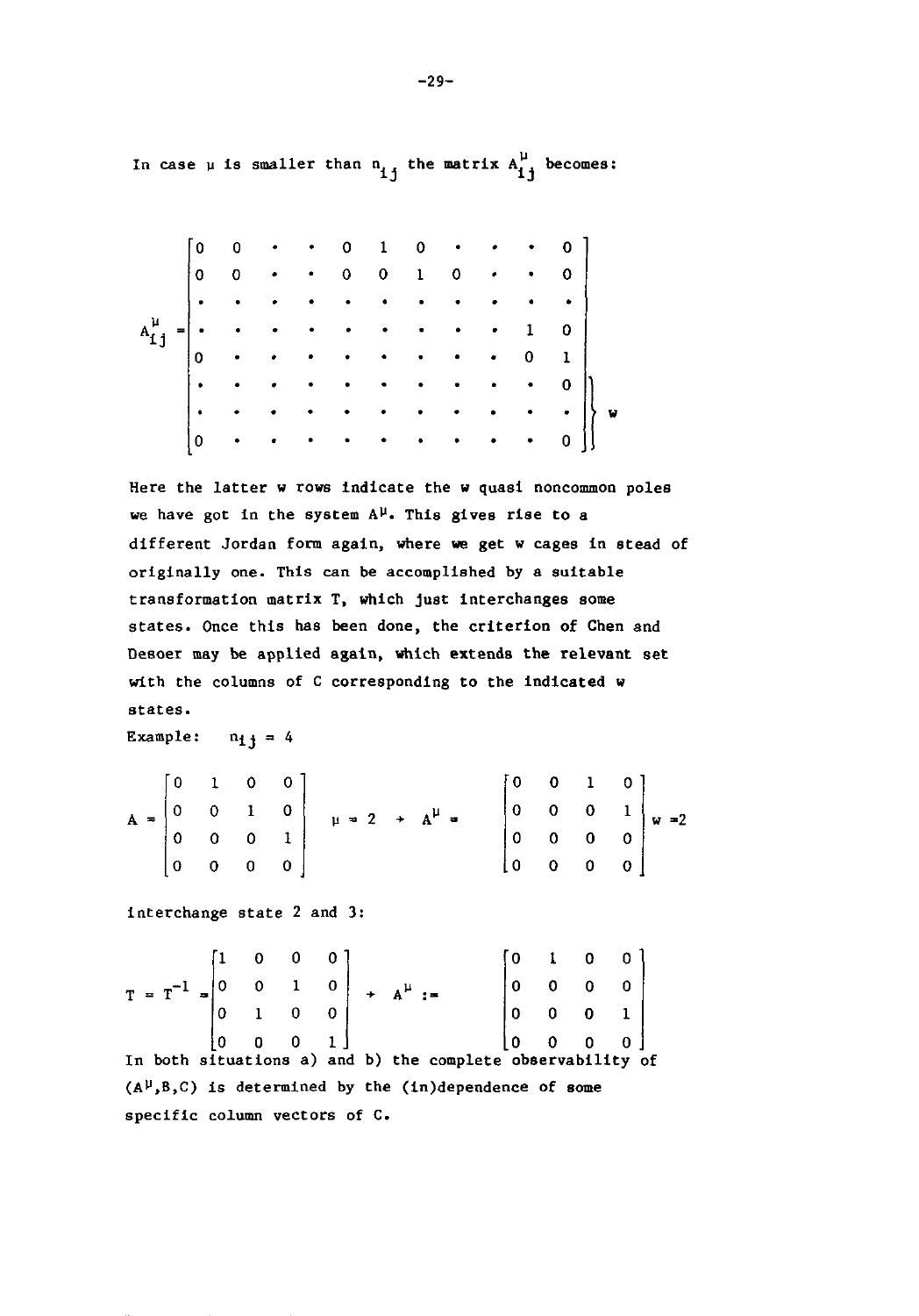2.3.3. REPLACEMENT OF POLES IN THE Z-DOMAIN

In this section we want to make clear in which situations the problem of nonobservability of  $(A^{\mu},B,C)$  arises.

As mentioned in the previous section two situatiions can be distinguished:

- a)  $\lambda_1^{\mu} = \lambda_j^{\mu}$ , while  $\lambda_i \neq \lambda_j$  for i  $i \neq j$
- b)  $\lambda_1 = 0$  for some i

Situation b) is very clear: a single pole in  $z = 0$  will cause no problems because the Jordan structure of  $A^{\mu}$  remains the **same as the one for A.** 

Two or more common poles in  $z = 0$  may cause nonobservability depending on C ,because they are transformed top noncommon poles for  $A^{\mu}$ ; these noncommon poles can be nondistinguishable.

Situation a) may occur e.g. when  $\lambda_1 = -\lambda_1$ . Then for all  $even  $\mu$  holds:$ 



 $-30-$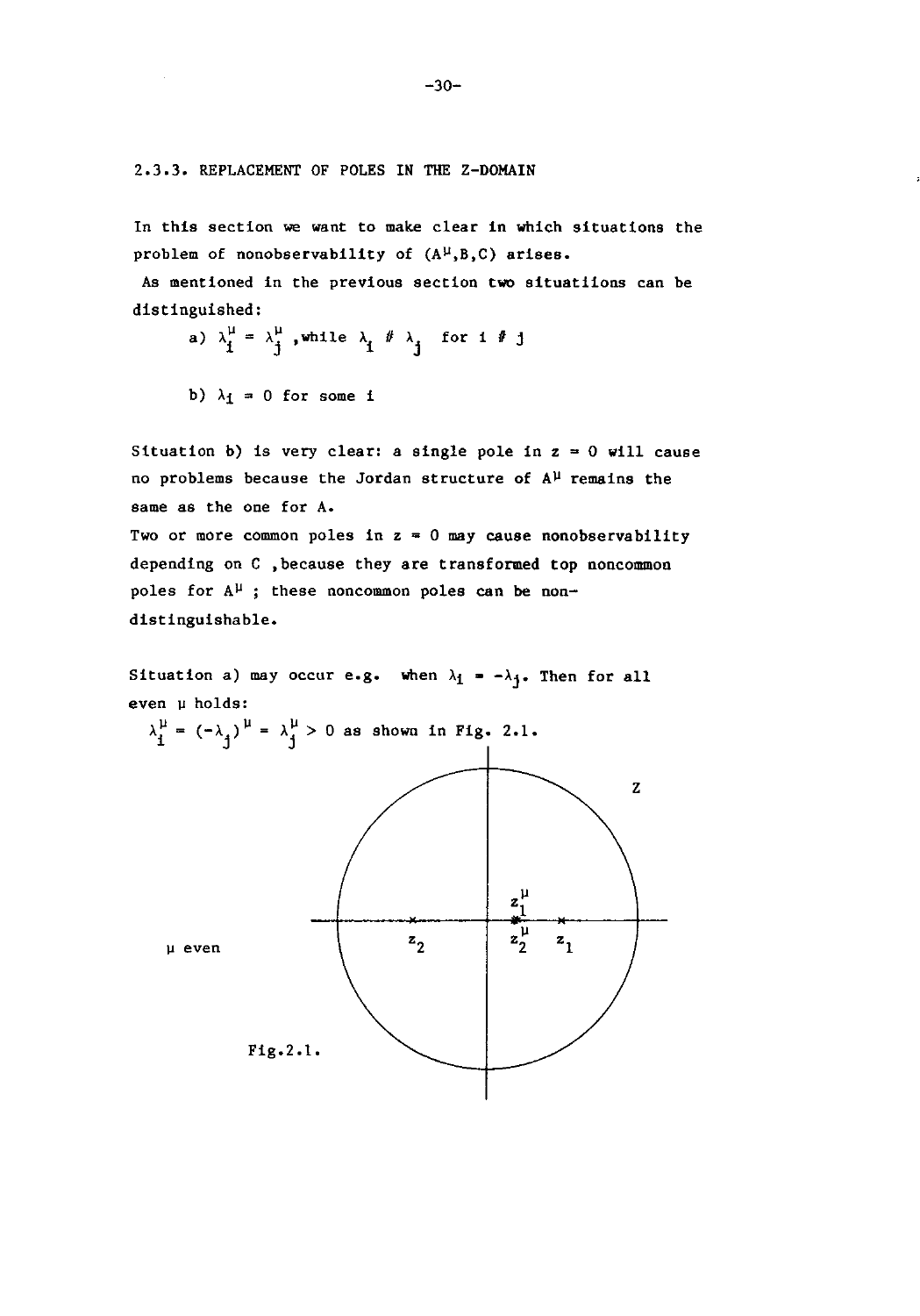

And evidently all combinations of the two examples may occur. Notice that the final conclusion on observability of  $(A^{\mu},B,C)$  can only be drawn when knowing C. The described situations are the exclusive possibilities in which nonobservability might happen.

Besides, situation a) can sometimes be avoided if all poles are in the right half plane (high sampling rate) and by choosing  $\mu$  small enough. Situation b) may be eliminated by excluding delays and finite responses.

#### 2.4. REMARKS

For purpose of clearity the results of this chapter are briefly stated again: Given an observable system (A,B,C).

 $-31-$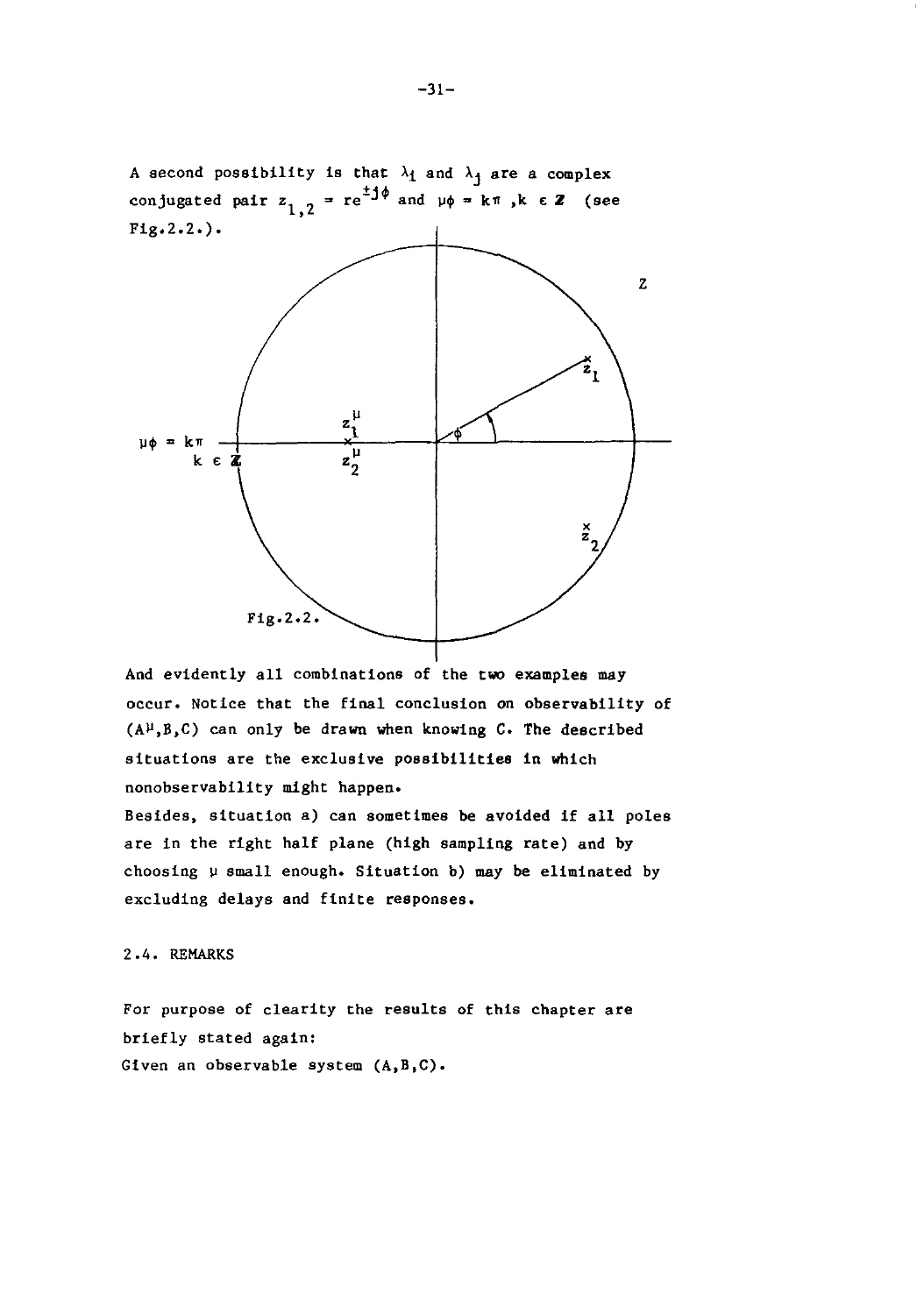The system  $(A^{\mu},B,C)$  is completely observable, if condition F does not hold:

- F l)for some i:  $\lambda_i = 0$  and  $r(1) > 1$  or for some i#j:  $\lambda_i^{\mu} = \lambda_i^{\mu}$
- and 2) for each i the set of  $r(i)$  q-dimensional column vectors  $c_{111}, c_{112}, \ldots, c_{11r(1)}$  of the rearranged Jordan form for  $A^{\mu}$  , which are the columns of C **corresponding to the independent states, i8 a**  linearly dependent set.

assuming that  $\lambda_1$  and  $\lambda_1$  are distinct eigenvalues of A. If  $(A^{\mu},B,C)$  is completely observable then the Ho-Kalman algorithm applied to the Page matrix will lead to a minimum realization.

It should be noted that condition F, as stated above , will generally not hold in the noisy case, because it lays quite heavy restrictions on the positions of the poles of A. In general one can state that the situations in which the Page matrix algorithm will not give a minimum realization appear seldom. Nevertheless in case  $\lambda_1^{\mu} \approx \lambda_3^{\mu}$  and/or  $\lambda_1 \approx 0$ , this might be a cause that the resulting solution is i11 conditioned.

A dual situation arises when the Chinese page matrix is subject of study. In stead of the observabi1ity of the system, the controllability now is the critical feature. Then in stead of the matrix C matrix B is more essential. This dual approach can be a good alternative if  $(A^{\mu},B,C)$  is an nonobservable but controllable system. The Ho-Kalman algorithm applied to the Chinese page matrix then will lead to a minimum realization.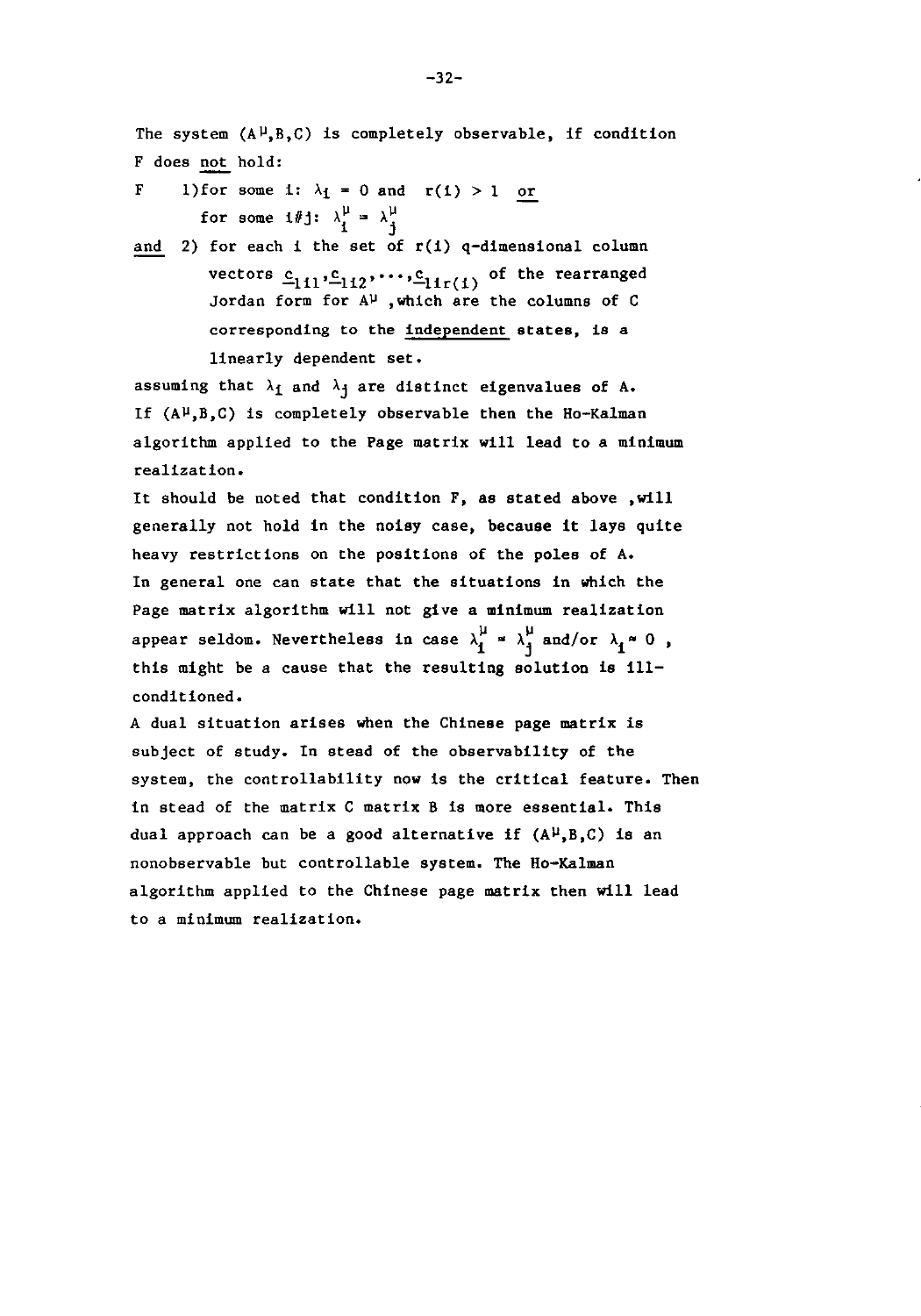#### 3. CONCLUS IONS

A Page matrix has been proposed as an alternative to the Hankel matrix in the realization problem.

In the deterministic case the size of the Page matrix may be chosen much smaller than the size of the Hankel matrix, which implies a significant reduction in computation. The Page matrix is especially superior in the noisy case, due to **three consecutive steps:** 

- The order testing: the decision concerning the dimension of the system, based on the singular values of the Page matrix, is straightforward, since all noisy data appear only once in the Page matrix. In cases of SWAYING noise, the non-relevant singular values are independent, which is not the case for the Hankel matrix (see appendix).
- The noise filtering by omitting the non-relevant singular values: there is a constant weighting factor for the Markov parameters and the total reduction equals  $n/\min(h,m)$ , which is optimal for a square Page matrix.
- The approximate realization: the noise filtering provides us directly with a set of unique Markov parameters in the approximated Page matrix of rank n, contrary to the situation for the Hankel matrix. This proves that we have reduced the information to the proper degree of freedom by using the Page matrix. Then the realization is straightforward, as in the deterministic case. In the approximated Hankel matrix H, however, a number of superfluous degrees of freedom is still implicitly incorporated. These are eliminated during the realization fase, be it in an uncontrolled and inadequate **way.**

Preliminary practical tests confirm the above theoretical

-33-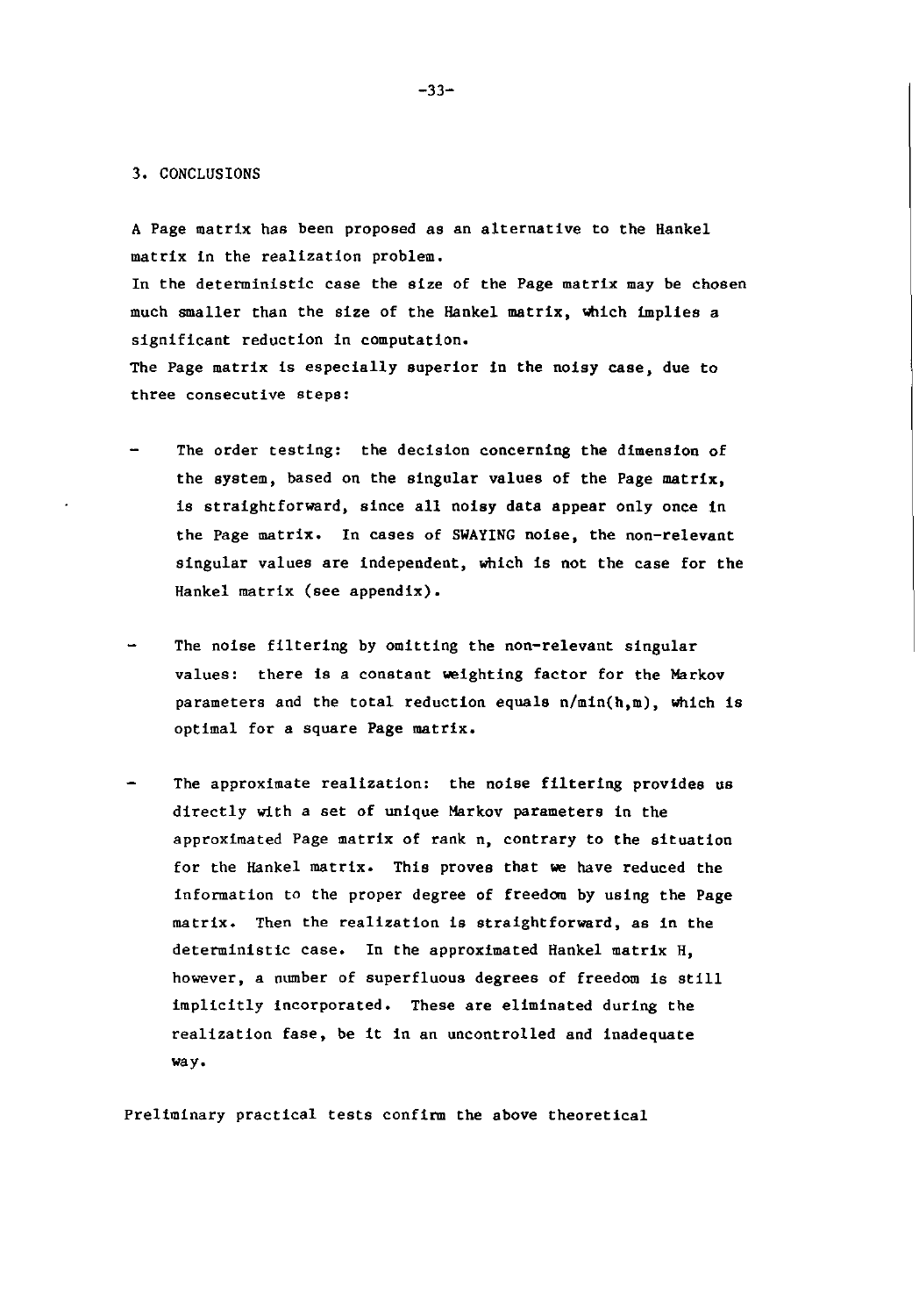expectations and we hope to present these results in a subsequent paper.

Finally, we are also optimistic about the use of the Page Matrix **for the stochastic realization, where estimates of covariances are**  replacing the Markov parameters. Here the problem is that the uncertainties of the estimated covariances are far from independent **and stationary.** 

#### ACKNOWLEDGEMENT.

The authors would like to thank prof.dr. P. Eykhoff for his comments **and cooperation.**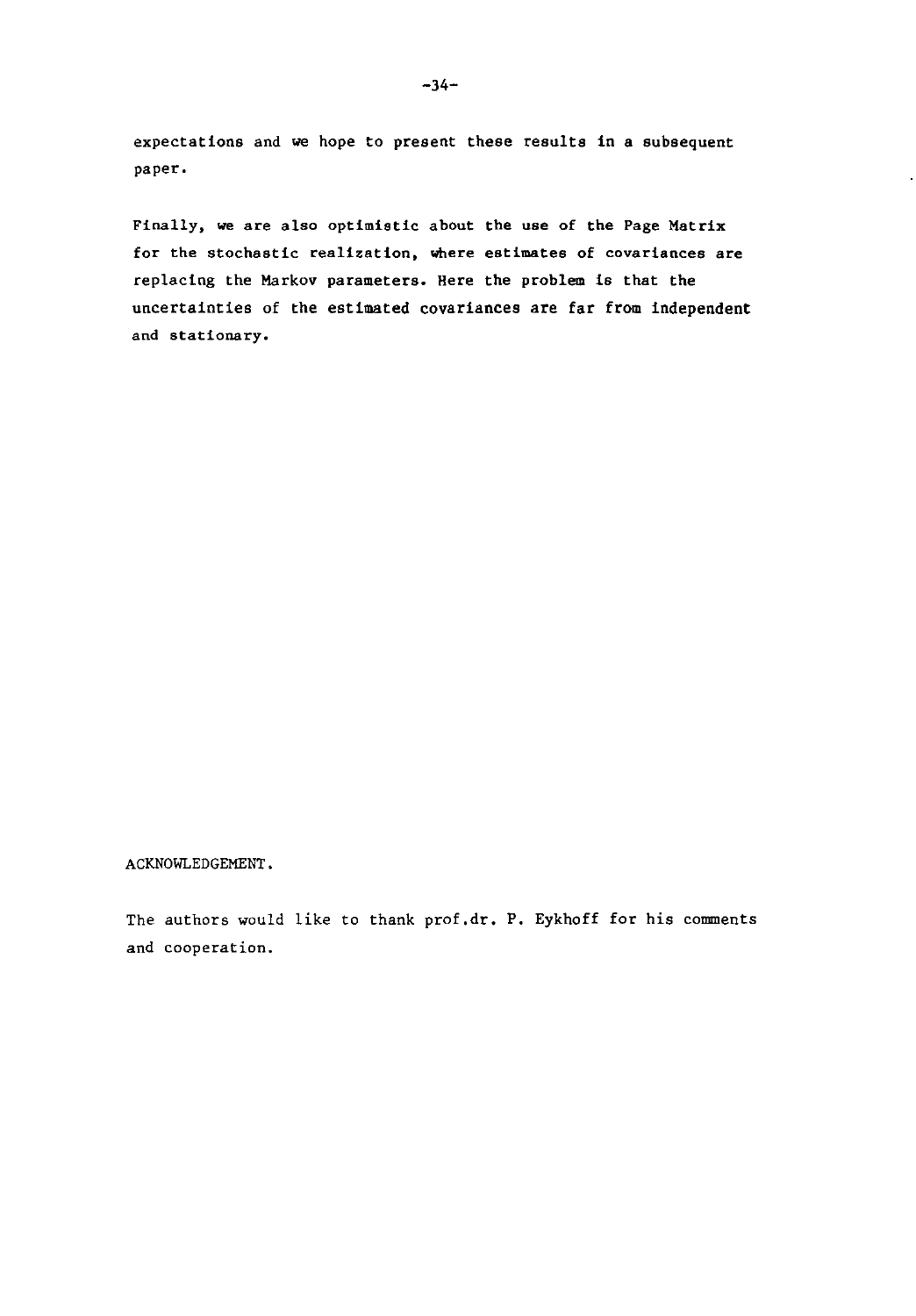#### APPENDIX

The statistical behaviour of the singular values of a Hankel matrix, built up by noise corrupted Markov parameters, is a special case of the situation where all elements of a matrix have independent, additive noise, like the Page matrix. In the Hankel matrix the Markov parameters appear repeatedly and thus the noise cannot be considered as being independent. Nevertheless this **independency makes it easy to study the behaviour so that we will**  first study the noise contaminated Page matrix.

Assume a Page matrix P with dimensions h • m, composed of L-1 deterministic Markov parameters, all disturbed by SWAYING noise with variance  $\sigma^2$  (see sect. 1.2). The deterministic Markov **parameters construct a deterministic Page matrix P, so the**  following can be written:

|  | $\hat{P} = P + Ep$ | where $\Xi p$ is the matrix   |
|--|--------------------|-------------------------------|
|  |                    | containing all noise samples. |

If h  $\leq$  m we continue with  $\widehat{P}$   $\widehat{P}^{T}$ ; in the opposite case a dual version may be derived by means of  $\widehat{P}^T\widehat{P}$ .

 $\hat{p}\hat{p}^{T} = pp^{T} + \bar{z}_{p}\bar{z}_{p}^{T} + \bar{z}_{p}p^{T} + p\bar{z}_{p}^{T}$ 

Because of the character of the noise,  $E(E_p)$  will be zero, and

$$
E\left\{ \Xi_{p}\Xi_{p}^{T}\right\} = m \cdot \sigma^{2} I_{h}
$$

As a result:

$$
E\left\{\hat{P}\hat{P}^{T}\right\} = PP^{T} + m\sigma^{2} I_{h}
$$

We can state that P = U D V<sup>T</sup>, and also  $m\sigma^2$  I<sub>h</sub> = U(m $\sigma^2$ I<sub>h</sub>)U<sup>T</sup> because of the diagonal character of this matrix and the orthonormality of U. Therefore we can write: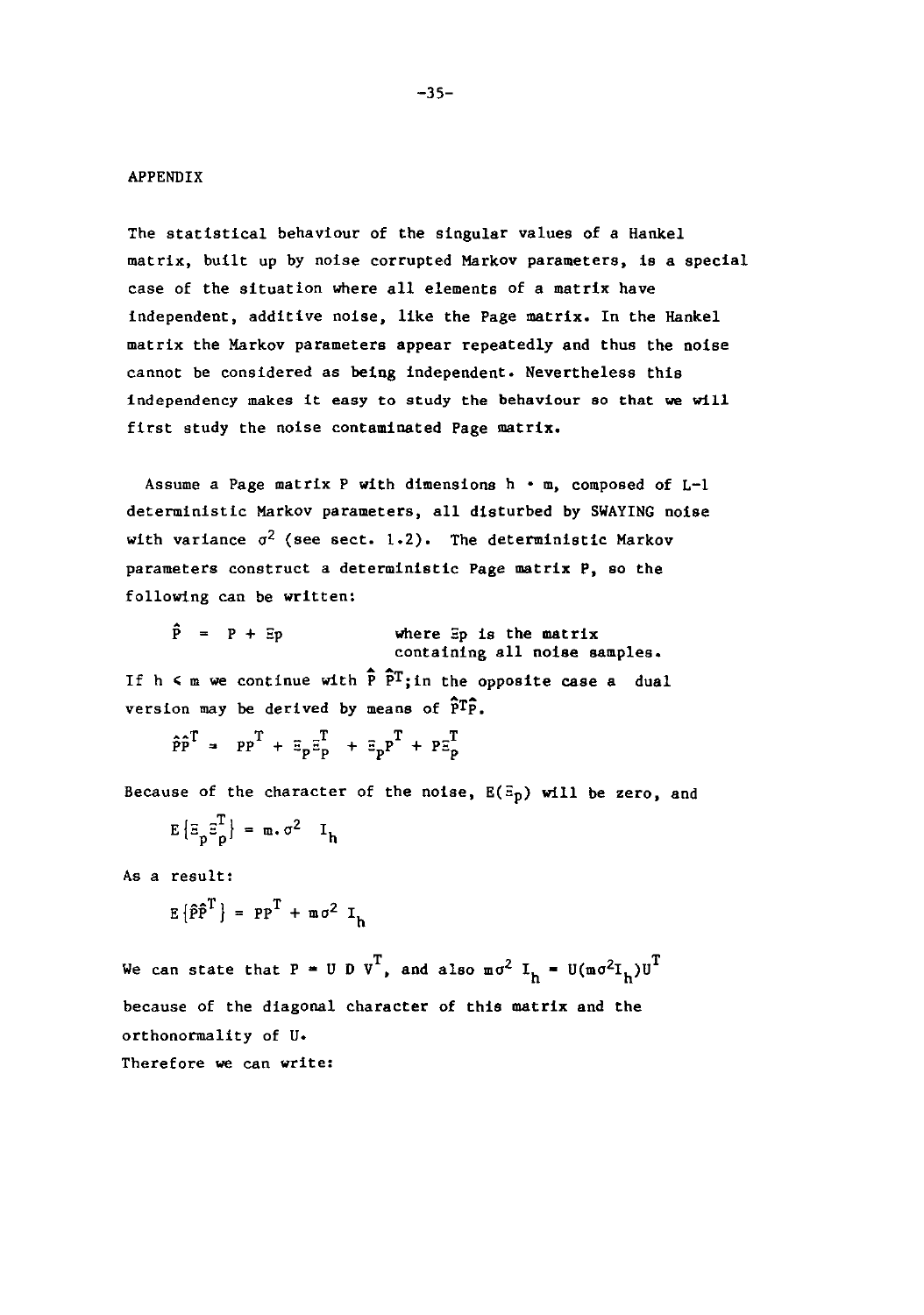$$
E\left\{\hat{P}\hat{P}^{T}\right\} = U\left(D^{2} + \sigma^{2}mI_{h}\right)U^{T}
$$

Generally, for all possible (h,m) a description can be given for the matrix  $\hat{D}$ , the diagonal matrix of the singular values of  $\hat{P}$ :

$$
E\left\{\hat{D}^2\right\} = D^2 + \sigma^2 \cdot \max(h, m) \cdot I_{\min(h, m)}
$$

Although for the Hankel matrix the noise elements appear more **frequently, the structure is such that it does not violate the**  steps used above. So the same conclusion can be made concerning the Hankel matrix. Note, however, that for the Hankel matrix the actual non-relevant singular values are highly dependent.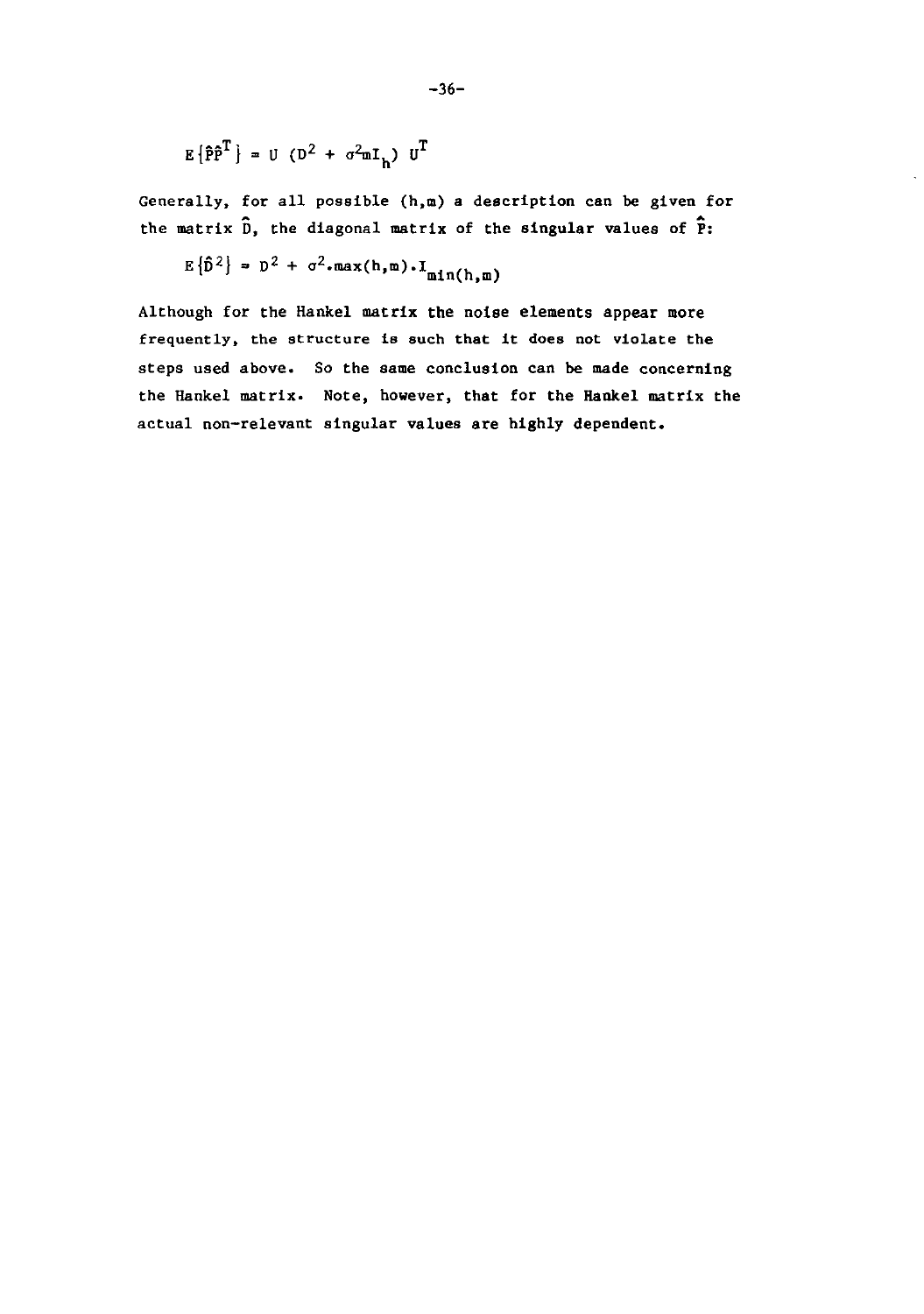#### LITERATURE

- [1] B.L. Ho and R.E. Kalman, Effective construction of linear state-variable models from input/output functions. Regelungstechnik,14(1966) ,545-548.
- (2] H.P. Zeiger and A.J. McEwen, Approximate linear realizations of given dimension via Ho's algorithm. IEEE Trans. Autom. Control, AC-19(1974),153.
- (3] J. Staar, J. Vandewalle and M. Wemans, Realization of truncated impulse response sequences with prescribed uncertainty. In: Control Science and Technology for the Progress of Society. Proc. 8th Triennial World Congress of IFAC, Kyoto,24-28 August 1981. Ed. by H.Akashi. Vol.l. Oxford: Pergamon,1982.
- (4] A.A.H. Damen and A.K. Hajdasinski, Practical tests with different approximate realizations based on the singular value decomposition of the Hankel matrix. In: Identification and System Parameter Estimation. Preprints 6th IFAC Symp.,Arlington,Virginia,7-11 June 1982. Ed. by G.A.Rekey (misprinted on the cover: R.lsermann). Oxford: Pergamon, 1982. 809-814.
- $\lceil 5 \rceil$ G.A. van Zee and O.H. Rosgra, The use of realization theory in the robust identification of mu1tivariable systems. In: Identication and System Parameter Estimation. Proc. 5th IFAC Symp.,Darmstadt, 24-28 Sept.1979. Ed. by R.lsermann. Oxford: Pergamon 1980. 477-484.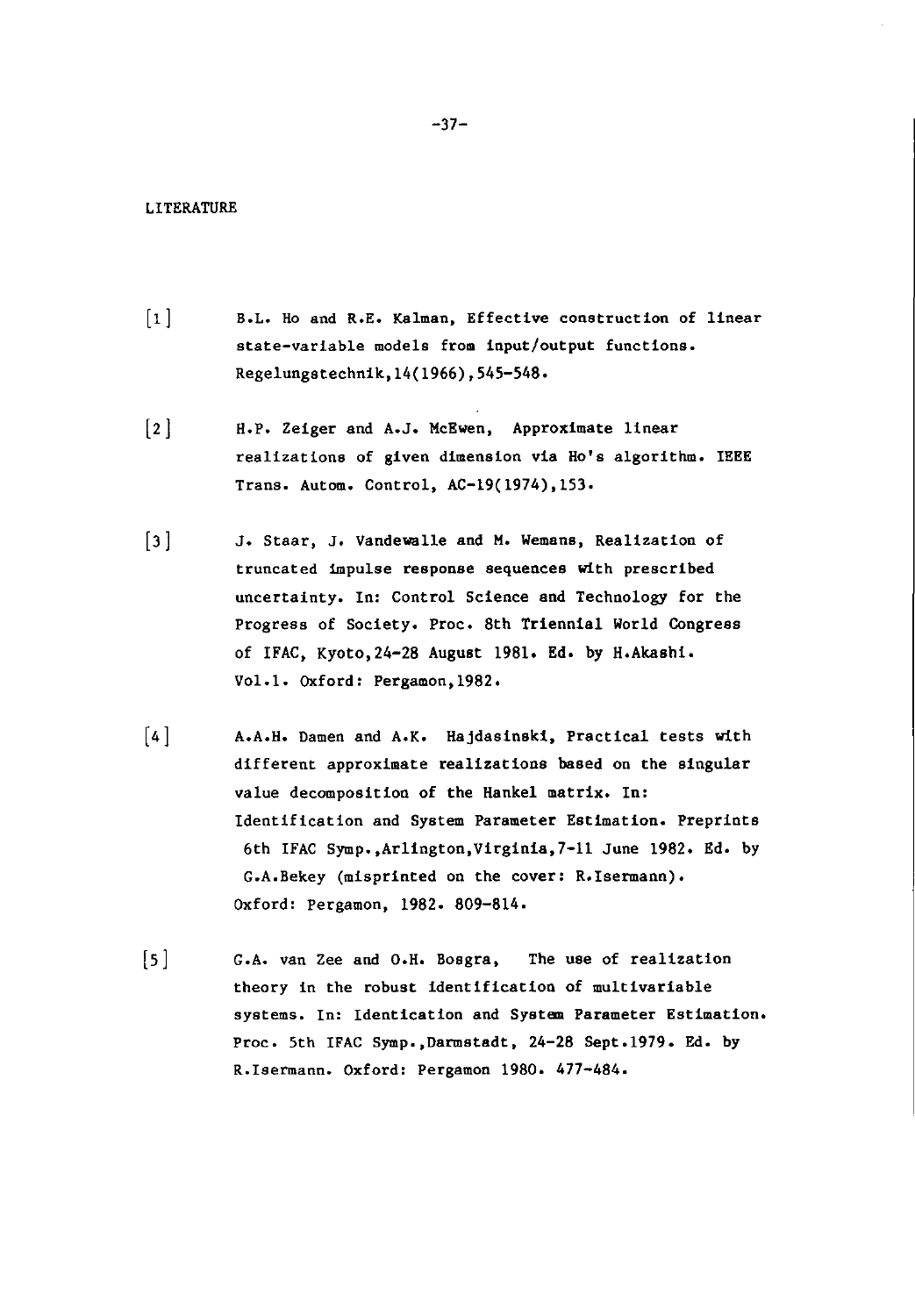- [6] A.K. Hajdasinski and A.A.H. Damen, Realization of the Markov parameter sequences using the singular value decomposition of the Hankel matrix. Department of **Electrical Engineering, Eindhoven University of**  Technology, 1979. TH-Report 79-E-95.
- [7] S. Kung, A new identification and model reduction algorithm via singular value decompositions. In:Proc. 12th Asilomar Conf. on Circuits, Systems and Computers, Pacific Grove, Calif., 6-8 Nov. 1978. Ed. by Chi-Chia Hsieh. New York: IEEE,1979. 705-714.
- **[8] F.R.Gantmacher, The theory of matrices. Vol.l.:New York:**  Chelsea, 1959.
- [9] C.T.Chen and C.A.Desoer, A proof of controllability of Jordan form state equations. IEEE Trans. Autom. Control, AC-13, (1968),195-196.